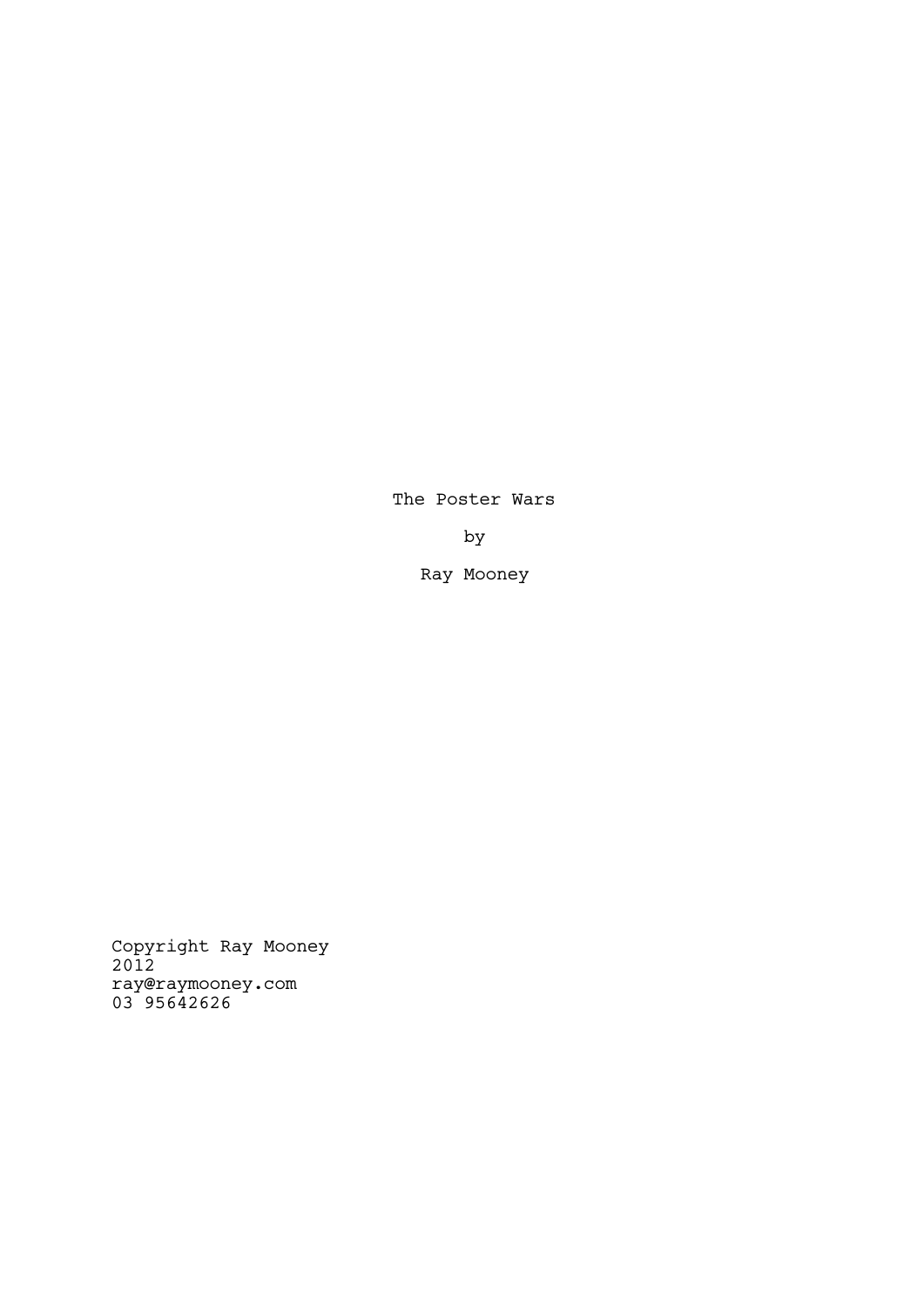FADE IN:

1 EXT. ROAD UNDER BRIDGE - NIGHT

The music is thumping. We track along a wall of new posters, all advertising a nightclub, to reveal BLUEYE, 28, European, rugged and scruffy, brushing glue over old posters. In the middle of each old poster is an A3 underground poster for weight loss pills.

STANOVIC, 25, European and heavily tattooed, expertly slaps new posters over the old posters. He removes wrinkles with a squeegee.

Moments later: STANOVIC slaps up the last poster. The entire wall is now covered in posters for the nightclub.

STANOVIC indicates a graffiti tag on the wall to BLUEYE. The tag is the infamous FOO WAS HERE, complete with the bald head peering over an illustrated wall. BLUEYE brushes glue over the tag to obscure it.

Moments later: BLUEYE drives his ute onto the footpath. STANOVIC throws his equipment in the back, hops in the ute which speeds off.

2 EXT. TEMPORARY WALL, CONSTRUCTION SITE - NIGHT

The ute skids to a halt near another wall of posters. The A3 weight loss poster is in the middle of each poster and the FOO WAS HERE tag is prominently displayed on the wall.

3 INT. UTE - NIGHT

STANOVIC spies a police car approaching. BLUEYE slowly drives off. Neither look at the passing police car.

CREDITS start over a MONTAGE of back street clubs with SECURITY, posters and stencil graffiti, good and bad, on outside walls. PEOPLE enter and leave clubs.

4 EXT. ROAD UNDER BRIDGE - NIGHT

The ute approaches the wall STANOVIC and BLUEYE earlier postered.

5 INT. UTE - NIGHT

STANOVIC, sucking on a stubbie, glances out the window.

**STANOVIC** 

Fuck!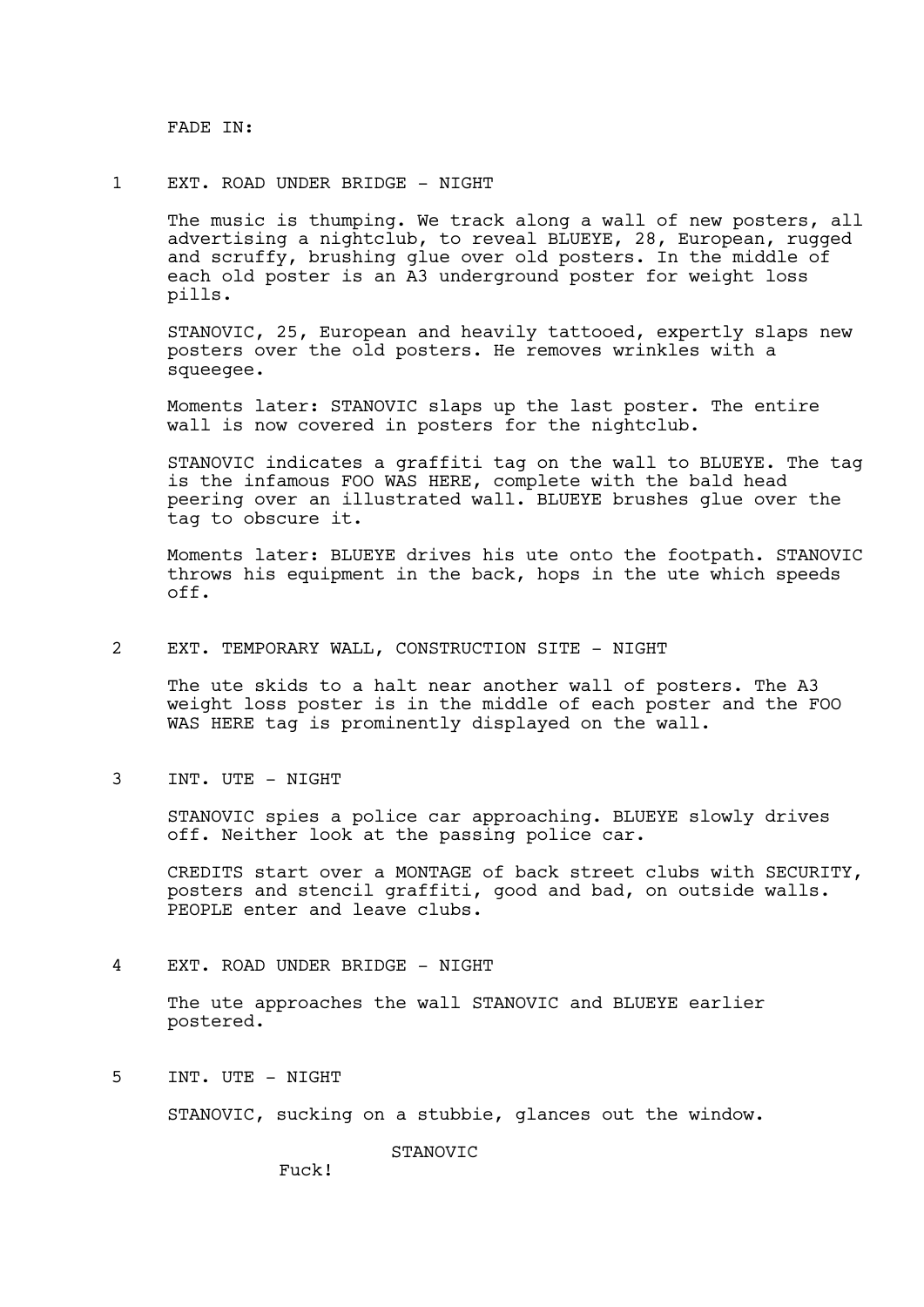6 EXT. ROAD UNDER BRIDGE - NIGHT

The weight loss poster is slap bang in the middle of every nightclub poster. There's also a new FOO WAS HERE tag on the wall.

The ute screeches to a halt. STANOVIC and BLUEYE jump out. STANOVIC pulls a weight loss poster off but it rips the nightclub poster. STANOVIC screams at the moon.

# STANOVIC I'll kill you, you fucken bastard!

BLUEYE kicks the shit out of an invisible soccer ball.

End CREDITS.

7 EXT. MOTOR WRECKERS - NIGHT

GISHO, 16, streetwise, threadbare and menacing, climbs a cyclone fence of a caryard containing acres of wrecked cars. A savage DOG attacks the fence. GISHO drops his backpack next to the dog. Rolled up A3 weight-loss posters and the end of a squeegee poke from the backpack. He jumps down.

8 EXT. WRECKERS COMPOUND - NIGHT

GISHO pacifies the DOG with a part-eaten hamburger.

Moments later: GISHO springs the boot of a Holden. Headlights appear from outside the wreckers. A car screeches to a halt. The DOG fiercely attacks the fence.

9 EXT. MOTOR WRECKERS - NIGHT

A SECURITY GUARD shines a torch into the Wreckers. The DOG attacks through the fence. The GUARD kicks at the DOG who intensifies its attack.

The GUARD shines his torch on the Holden. The boot is shut, GISHO nowhere to be seen.

# 10 EXT. WRECKERS COMPOUND - NEXT MORNING

BONGE, 45, the owner of the wrecking yard, unchains the main gate. The DOG placidly follows BONGE to a caravan office.

# 11 INT. HOLDEN BOOT - MORNING

GISHO lights a cigarette, draws hard, blows smoke out a hole in the boot.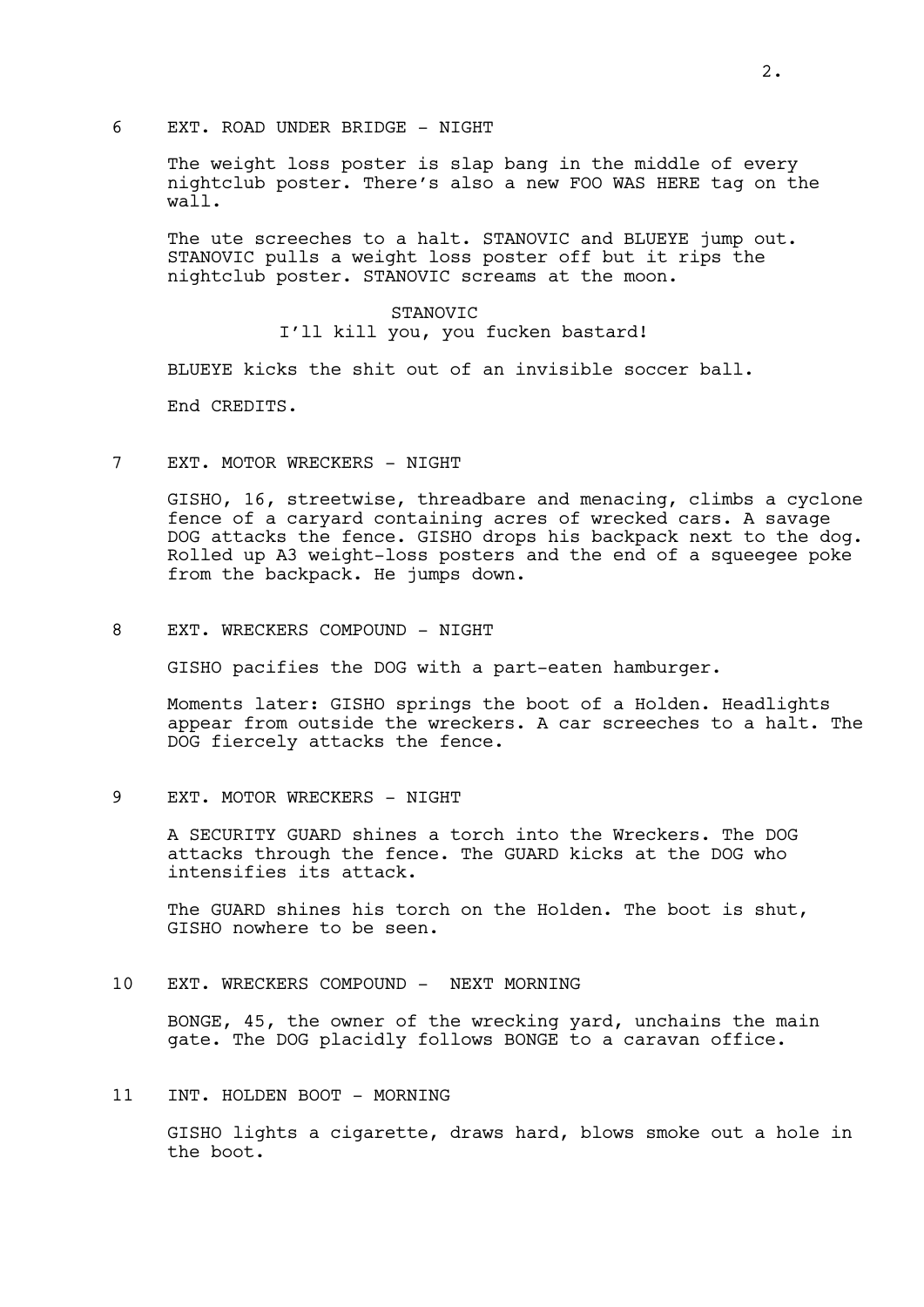# 12 EXT. HOLDEN BOOT - MORNING

Smoke escapes from a breathing hole. The boot snaps open. GISHO is lying comfortably covered in newspapers and using his backpack as a pillow. He draws hard on the cigarette and blows smoke rings, miniature clouds. GISHO turns, covering his eyes from the rising sun.

#### 13 EXT. WRECKERS COMPOUND - MORNING

GISHO passes the caravan. The DOG sleeps on a Hessian bag. BONGE hands GISHO a bunch of flyers.

> BONGE Trash and treasure, Saturday morning.

GISHO takes the flyers without looking at them, puts them in his backpack as he leaves the compound.

14 INT. MCDONALDS - MORNING

PATRONS eat at tables, OTHERS wait to be served. GISHO walks towards the toilets. The MANAGER indicates GISHO to an EMPLOYEE.

#### EMPLOYEE

Hey!

GISHO glances at the EMPLOYEE who shakes his head. GISHO feels into his pocket, indicates coffee.

> EMPLOYEE You have to get in line.

GISHO scoffs and enters the toilets. The EMPLOYEE shrugs his shoulders at the MANAGER.

#### 15 INT. TOILETS - MORNING

GISHO puts his backpack on the bench, looks at his image in the mirror. He removes newspaper from inside his shirt, a buffer from the cold, stuffs the paper in a bin.

He opens his mouth, checks a back tooth. He turns the tap on, cups his hands and drinks water, grimaces in pain from the tooth. He drinks more. The door opens. GISHO doesn't react.

> MANAGER Get out! C'mon, out!

The MANAGER tugs GISHO'S shoulder. GISHO pushes his hand away. The MANAGER backs.

MANAGER

Out!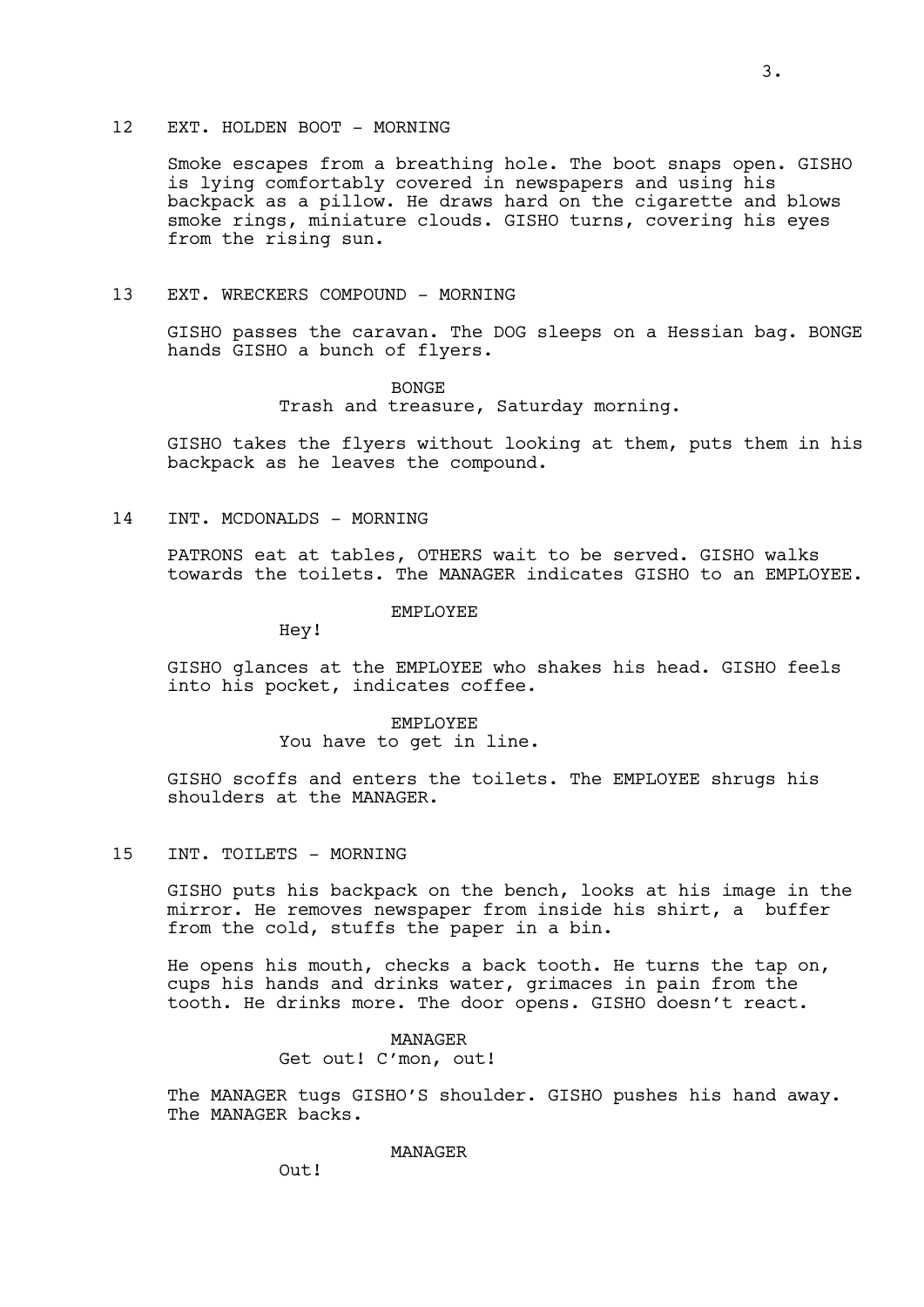GISHO spits in the basin, grabs his backpack and shoulders the MANAGER as he leaves.

16 INT. MCDONALDS - MORNING

GISHO stops, looks at the menu board. The MANAGER speaks into his mobile.

#### MANAGER

Police...

GISHO purposefully bumps a WOMAN carrying a tray containing hamburger, fries and a thick shake. The thick shake spills over a COUPLE eating breakfast.

The MANAGER is horrified. The WOMAN immediately puts her tray on a table to assist the COUPLE. The MANAGER gestures for the EMPLOYEE to bring a cloth. GISHO calmly exits, backpack over his shoulder.

The MANAGER moves the WOMAN'S now empty tray from the table to assist in the clean-up.

17 EXT. MCDONALDS - MORNING

GISHO tosses a hamburger wrapper in the gutter, takes a mouthful of Fries as he casually walks away. FOO WAS HERE is graffitied in Texta on the outside of the McDonald's door.

18 EXT. SHOPPING STRIP 1 - MORNING

GISHO strolls along a shopping strip. He observes WORKERS arriving for work. A job vacancy sign on a window of an impressive graphic design showroom catches his attention. He scans the ad, peers through the window. But this is too upmarket for Gisho.

# 19 INT. OFFICE, UNDERGROUND POSTERS, BEHIND STRIP - MORNING

A shipping container converted into an office is plastered with underground posters, including the weight loss poster. JUTTA, 25, and her partner, JIMBEAM, 25, exuberantly layout cut-andpaste graphics for underground posters, flyers and t-shirts. These are the new wave street mid-fielders, next generation billionaires. The music is jangle and their clothing urban-chic.

GISHO enters without knocking. JUTTA, startled, turns, relaxes. JIMBEAM acknowledges GISHO with his unique hand dance, which is almost a graffiti signature. GISHO reciprocates.

JUTTA drops a bundle of A3 posters at GISHO'S feet. GISHO ignores them and looks at a graphic layout for a rave party she is working on. He slightly shakes his head.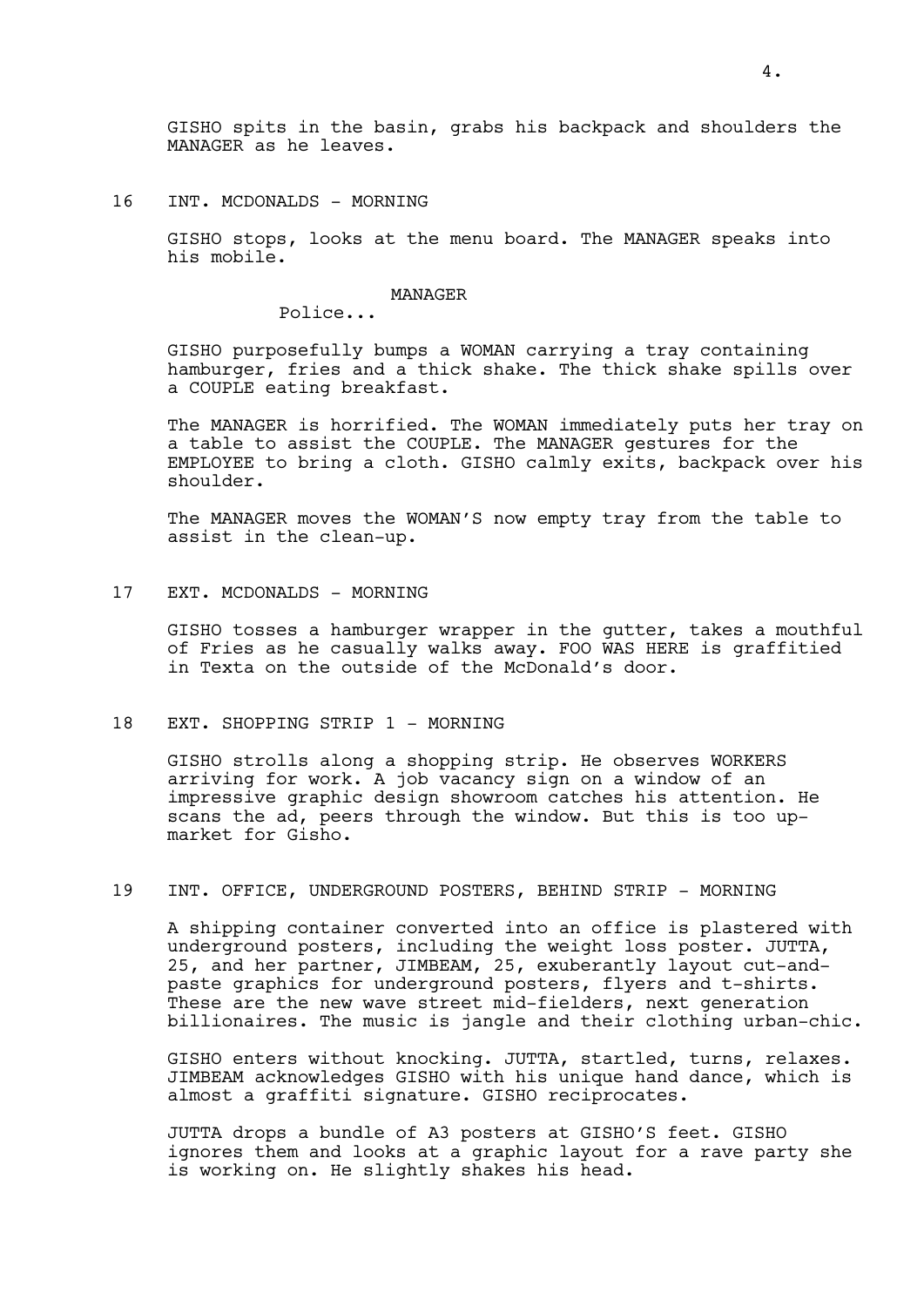# JUTTA

Go on.

GISHO rearranges the graphics. JUTTA considers before returning the graphics to their original layout. GISHO doesn't react, pours himself a coffee. JUTTA gives JIMBEAN a purposeful glance.

> JIMBEAM No school today?

GISHO scoffs, savours his coffee.

JIMBEAN The offer still stands, the day you graduate.

GISHO Like that's gonna happen.

JIMBEAM shrugs for JUTTA'S sake. GISHO looks at the front page of a local newspaper. It reads: "*New by-laws outlaw placement of posters on council property*." GISHO angrily shakes his head.

> JUTTA We just have to be careful, that's all.

JIMBEAM No lampposts, bus stops, that sort of thing.

JUTTA holds the posters for GISHO. GISHO leaves the cup, takes the posters and a packet of glue, puts them in his backpack.

> JUTTA These are cool. No contact details. You just can't get pinched. Okay?

> JIMBEAM If you do you don't know us. Right?

GISHO I don't know you anyway.

GISHO grins but JUTTA'S not sure of his implication. JIMBEAM smiles, hands GISHO twenty dollars.

> JIMBEAM Buy yourself a suit.

GISHO just looks at JIMBEAM, *yeah right*. JUTTA tosses two graffiti tag pens. GISHO catches them, smiles; *that's more like it.*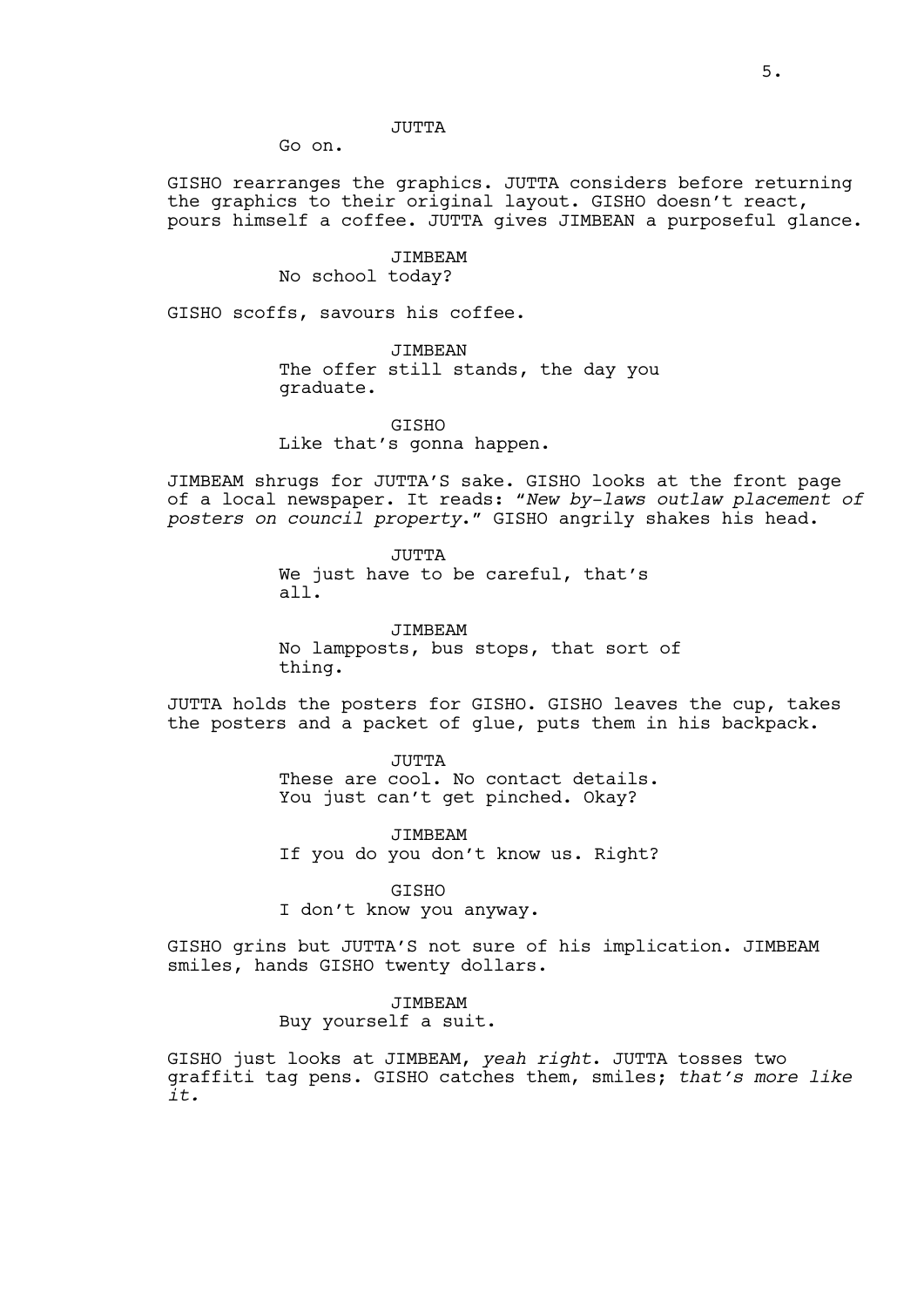# 20 EXT. SHOPPING STRIP 1 - MORNING

GISHO, eating an ice cream, strolls through another shopping strip. Advertising billboards and signage are prominent.

A council WORKER washes graffiti from brickwork. Another council WORKER removes an A5 poster that has been sticky taped to a lamppost.

GISHO surreptitiously tags FOO WAS HERE on a billboard.

### 21 EXT. BUS SHELTER - MORNING

SCHOOLKIDS, in street clothes, waiting at a bus shelter jeer GISHO as he passes. Among them are JOLENE, 16 and SLOAN, 16, not the prettiest of girls, but they're provocatively dressed, smoking and trying their hardest to be cool. They giggle rudely at GISHO who ignores them.

### 22 EXT. STREET - MORNING

Two cars on the nature strip display private "*for sale"* signs.

GISHO passes a large graffiti-free concrete silo. He looks up, assessing the challenge. Morning sunlight almost blinds him.

#### 23 EXT. SCHOOL - MORNING

SCHOOLKIDS arrive at a government progressive secondary school.

The SCHOOLKIDS from the bus shelter get off a bus and stroll into the school grounds. JOLENE and SLOAN dawdle, waiting inside the school gates. GISHO arrives.

A bottle green Jaguar S-Type 4.2 Sports screeches to a halt outside the school gates. TIGGY, 16, quickly hops out and without acknowledging her step-dad, COLIN, 30, hurries through the gates into school. She is dressed unattractively in drab gothic, purposefully masking her natural beauty. Her black hair is bisected by a bright pink streak. She brushes past JOLENE and SLOAN who, although both on their mobiles, admire the Jag. COLIN winks at JOLENE and SLOAN before burning off. The personal numberplate of the Jag is I=ME.

> JOLENE Hey, Wagster, done your homework?

Ignoring JOLENE and SLOAN, GISHO enters the schoolyard.

SLOAN

As if.

JOLENE Like, I really really care.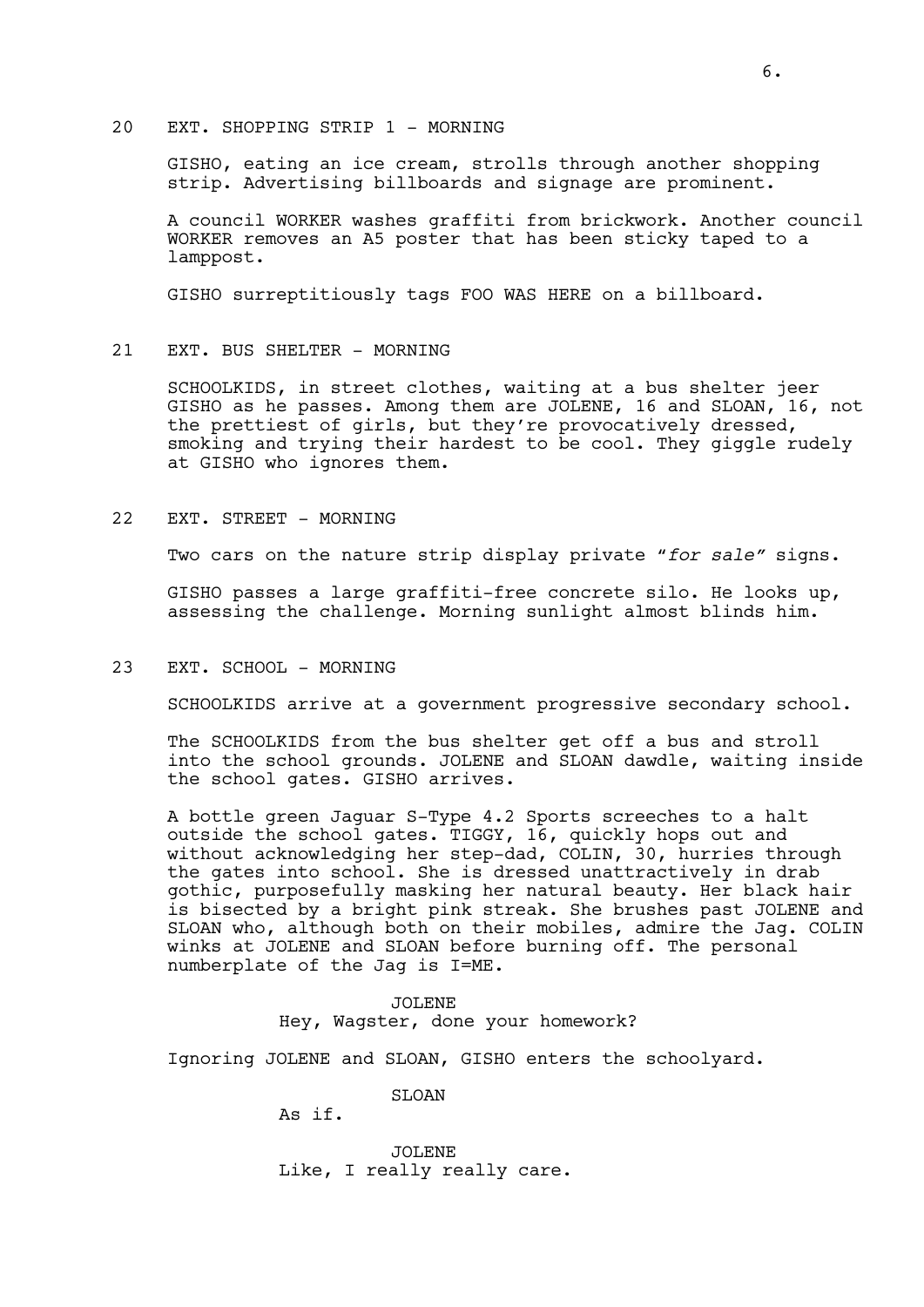# 24 INT. ART CLASS - MORNING

STUDENTS work on self-portraits at their individual easels while ANNE, 40, their voguish teacher, leaves a flattering selfportrait she is working on and moves from easel to easel. GISHO is absorbed in his canvas which is a graffiti pastiche, Picasso style.

ANNE studies JOLENE'S self-portrait presented as a collage of glamorous headshots of herself superimposed on the front cover of a television magazine. JOLENE chews bubble gum.

> ANNE I like. It's so...so futuristic.

JOLENE and SLOAN tither. ANNE concentrates on SLOAN'S selfportrait of herself in frilly underwear singing into a microphone.

> ANNE You're going to be a model, Sloan?

The STUDENTS, except GISHO and TIGGY, playfully send SLOAN up.

SLOAN

Anyone home? Try the next Australian Idol.

The STUDENTS rip into SLOAN who takes it all in her stride, posing seductively. ANNE laughs supportingly.

> ANNE I must say some of you have real genuine talent.

ANNE looks rewardingly at SLOAN and JOLENE.

ANNE Could easily become graphic designers.

SLOAN and JOLENE are ecstatic. ANNE glances across at GISHO.

ANNE Such a pity it's not contagious.

SLOAN and JOLENE nod agreement. ANNE stands behind GISHO who is not her favourite student.

> ANNE Different, Gisho, definitely different. Everything has its place in the universe.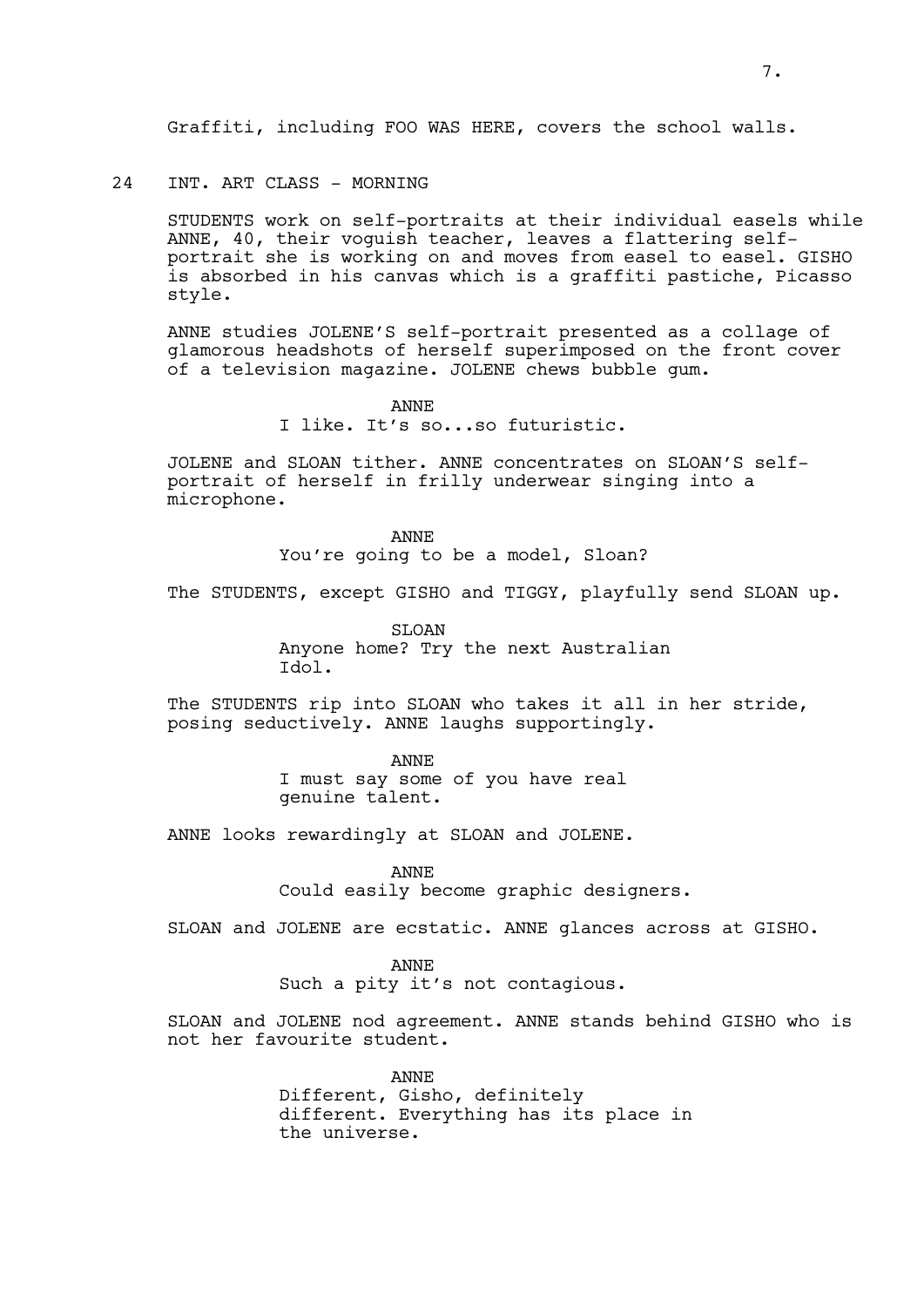JOLENE (to SLOAN) Like cold sore cream.

SLOAN erupts into uncontrolled giggling. ANNE moves to TIGGY, who has only a thick red line bisecting her canvas.

> ANNE Yes, um, Tiggy...well, red represents...well, many things.

JOLENE Frustration?

SLOAN Like she's got her period?

JOLENE and SLOAN burst out laughing. TIGGY grumpily puts her paints away.

> ANNE No maybe...radicalism.

JOLENE Radical, Tiggy? Hello, open the door. Mossback's knocking, knock, knock.

ANNE doesn't get it.

SLOAN That's like when you're so un-radical moss grows up and down your back.

JOLENE and SLOAN can't contain their laughter.

ANNE Red can represent--

TIGGY angrily leaves the class.

GISHO (to himself) Violence.

GISHO threateningly glares at JOLENE and SLOAN.

SLOAN Autism boy said something. Ring the bell, someone.

Half the STUDENTS giggle in support of SLOAN.

JOLENE Look, look, I've like had just the coolest idea.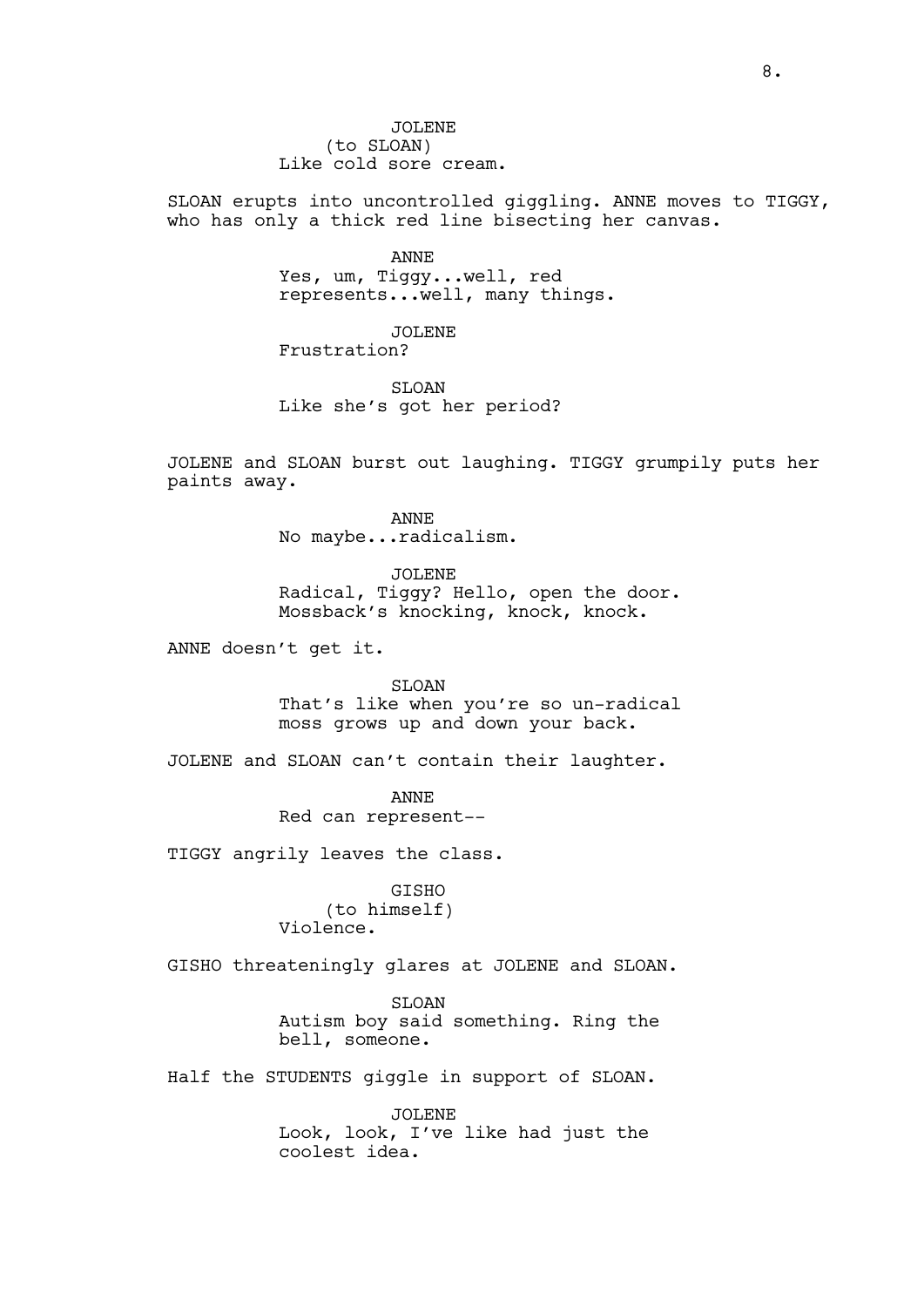JOLENE sticks a mirror in the middle of her portrait with her bubble gum. ANNE and the STUDENTS admiringly gather round JOLENE'S creative discovery. ANNE approvingly nods.

# ANNE

That's radical.

# JOLENE

But nobody else is allowed to look in the mirror. That will defeat the purpose.

SLOAN returns to her self-portrait. She is horrified. A graffiti tag of an Asian letter appears across the portrait. She angrily looks to GISHO but he's gone.

25 EXT. SCHOOL - DAY

As GISHO approaches the toilet block TIGGY exits. He slows when he sees her.

#### TIGGY

Fuck off!

He ignores her and enters the toilets. TIGGY heads for the front gate.

26 INT. BUNNINGS - DAY

GISHO, holds a piece of PVC pipe in a queue at a Bunnings Store. He puts twenty dollars on the counter as the CASHIER swipes the code on the end of the PVC pipe. The CASHIER indicates GISHO'S backpack.

The CASHIER inspects the backpack. Satisfied.

27 EXT. PARK - DAY

GISHO walks through a park. He has backpack over one shoulder, PVC pipe over the other and a cigarette in his mouth.

He throws the PVC pipe and backpack over a safety fence for an open drainage system.

28 EXT. DRAIN - DAY

GISHO strolls along the open drain. His shoes and pants are drenched but he's unconcerned.

Stencil and tag graffiti adorn surrounding concrete walls, the FOO WAS HERE tag predominant.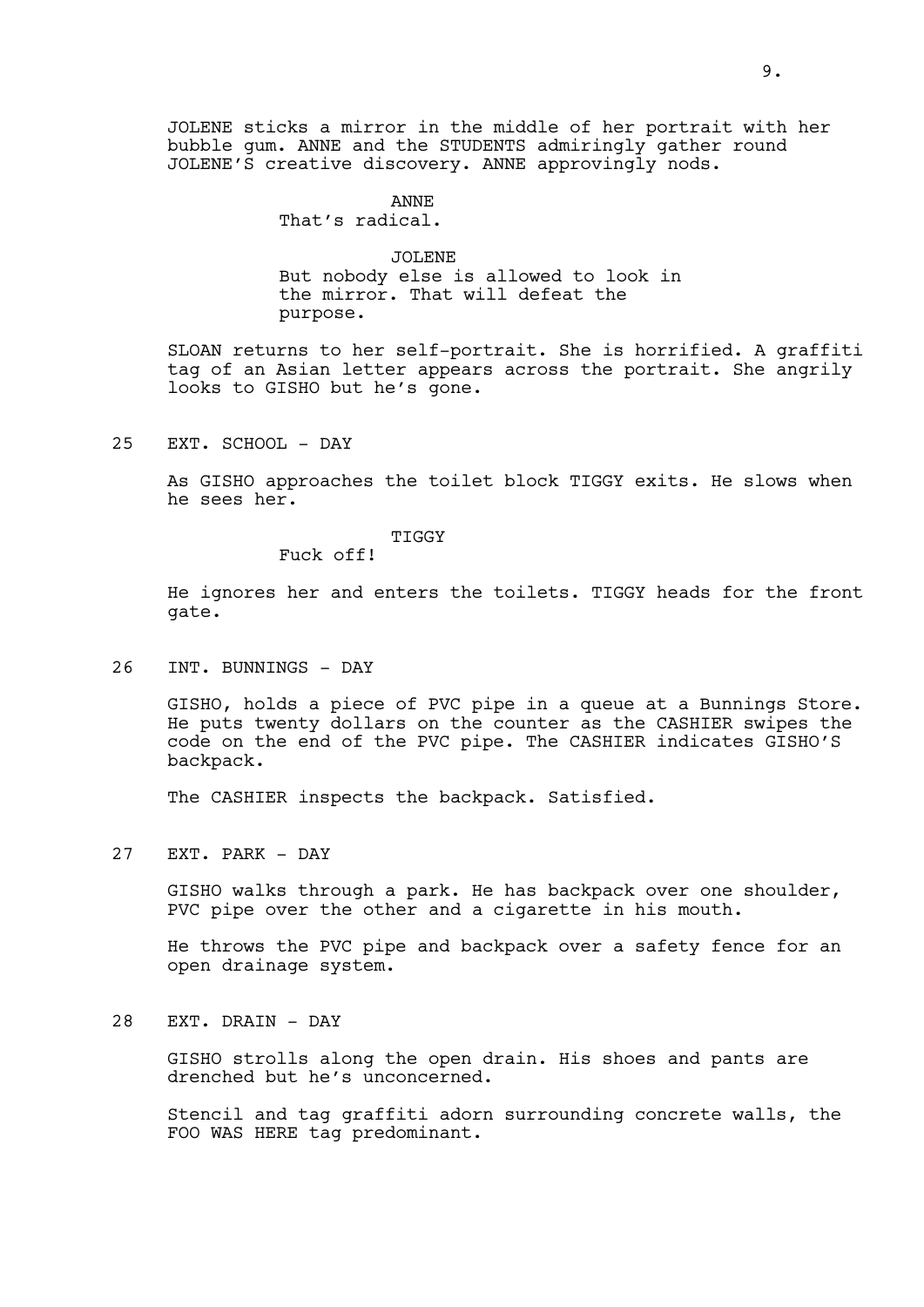# 29 EXT. SECURITY GATE ON DRAIN - DAY

GISHO approaches a large mesh security gate at the end of the open drain system now leading to an underground drain system. The gate is fortified to the concrete drain and padlocked.

GISHO removes a key from a hiding spot near the base of the drain. He unlocks the gate, returns the key to the hiding spot.

# 30 INT. DRAIN - DAY

GISHO enters the drain and pulls the gate closed but leaves it unlocked. Outside light illuminates a concrete platform large enough to walk along. A channel carries storm water. Further in are concrete shelves either side of the platform. Stencil graffiti adorn the walls.

GISHO climbs onto a shelf. He turns on a small portable fluoescent revealing more PVC pipe, blankets, pillow, plastic bags of clothes, rope, gas burner, mugs, billy and stencil equipment. This is home.

He hits the end on the PVC pipe on the concrete. Scrunched newspaper and four cans of spray paint fall from the pipe.

He swaps the nozzles on each can with special graffiti nozzles and puts two cans in his backpack. He places the posters from his backpack with other posters and flyers. He puts a coil of rope in his backpack.

He's about to leave when he's startled by a noise. He edges towards the gate.

Silhouettes of three MEN are seen entering the system.

MAN 1 Someone's obviously left it open.

POLITICIAN Great! Innocent children found drowned.

MAN 1

Sorry.

GISHO creeps along the edge of the shelf, watches.

MAN<sub>2</sub> Won't happen again. Now the plan would be to construct a global dam under the city.

**POLITICIAN** No one's thought of that.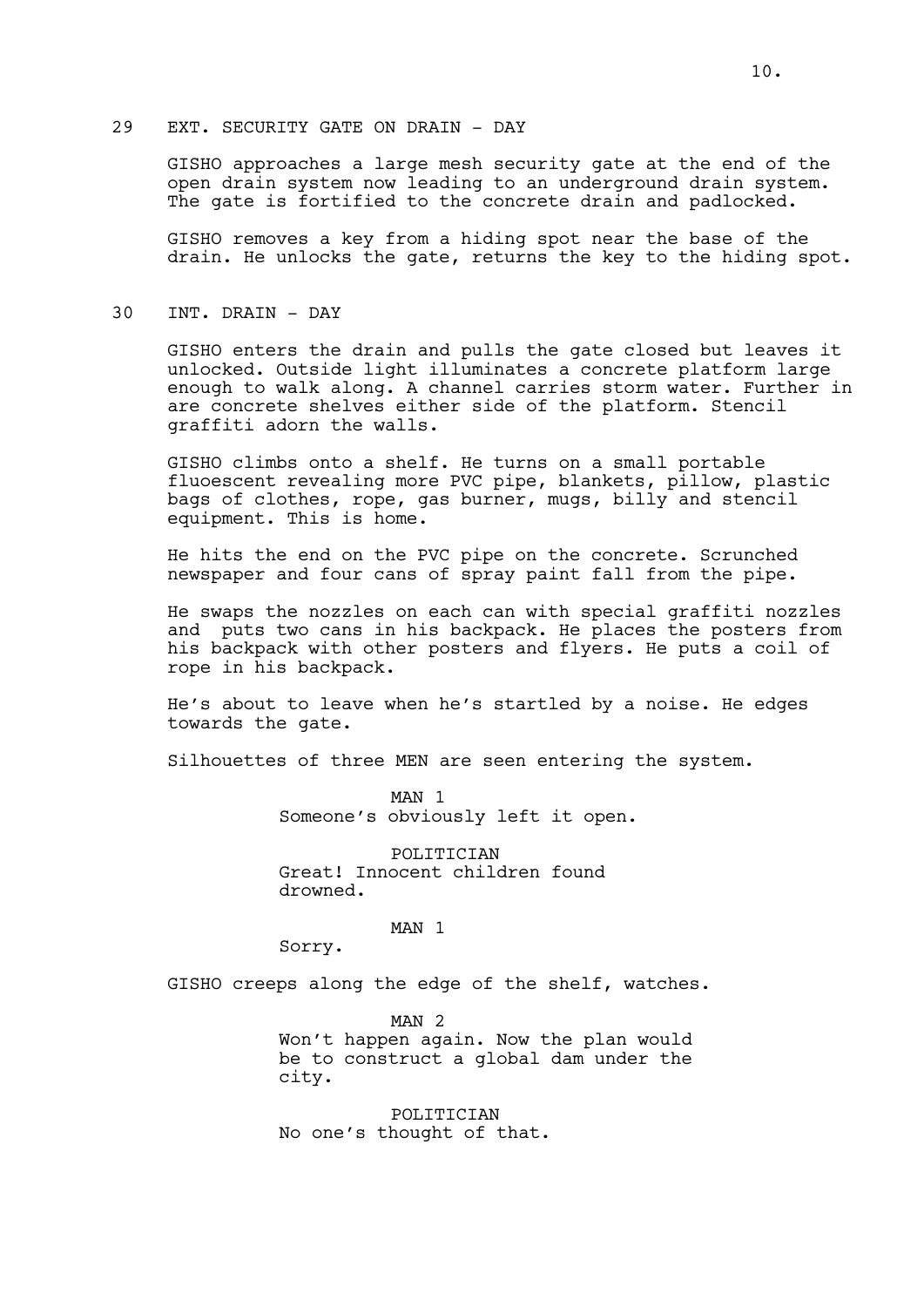MAN 2 We have this enormous system under our city for storm water that's never full. One eighth at the most.

MAN 1

One kilometer in, there's a substation we can open and flood this entire section anytime with storm water.

MAN 2 We block it here, treat it and there's millions upon millions of litres available for households.

MAN 1 And we already have the infrastructure.

POLITICIAN Won't it interfere with our sewage?

MAN 1 Different system.

MAN 2 Come on, I'll show you.

GISHO backs as MAN 1 and MAN 2 approach.

POLITICIAN I have a meeting.

GISHO relaxes as they turn to the entrance.

31 EXT. DRAIN - DAY

MAN 1 closes the gate, locks the padlock.

32 INT. DRAIN - DAY

GISHO watches the gate being padlocked.

# 33 INT. DRAIN, SHELF - DAY

GISHO straps his backpack on. He lights a roll-your-own.

With the aid of a torch GISHO walks further into the system. He stops at iron stairs leading down to another system, stubs the fag and pockets the butt.

He removes a gasmask from his backpack, puts it on.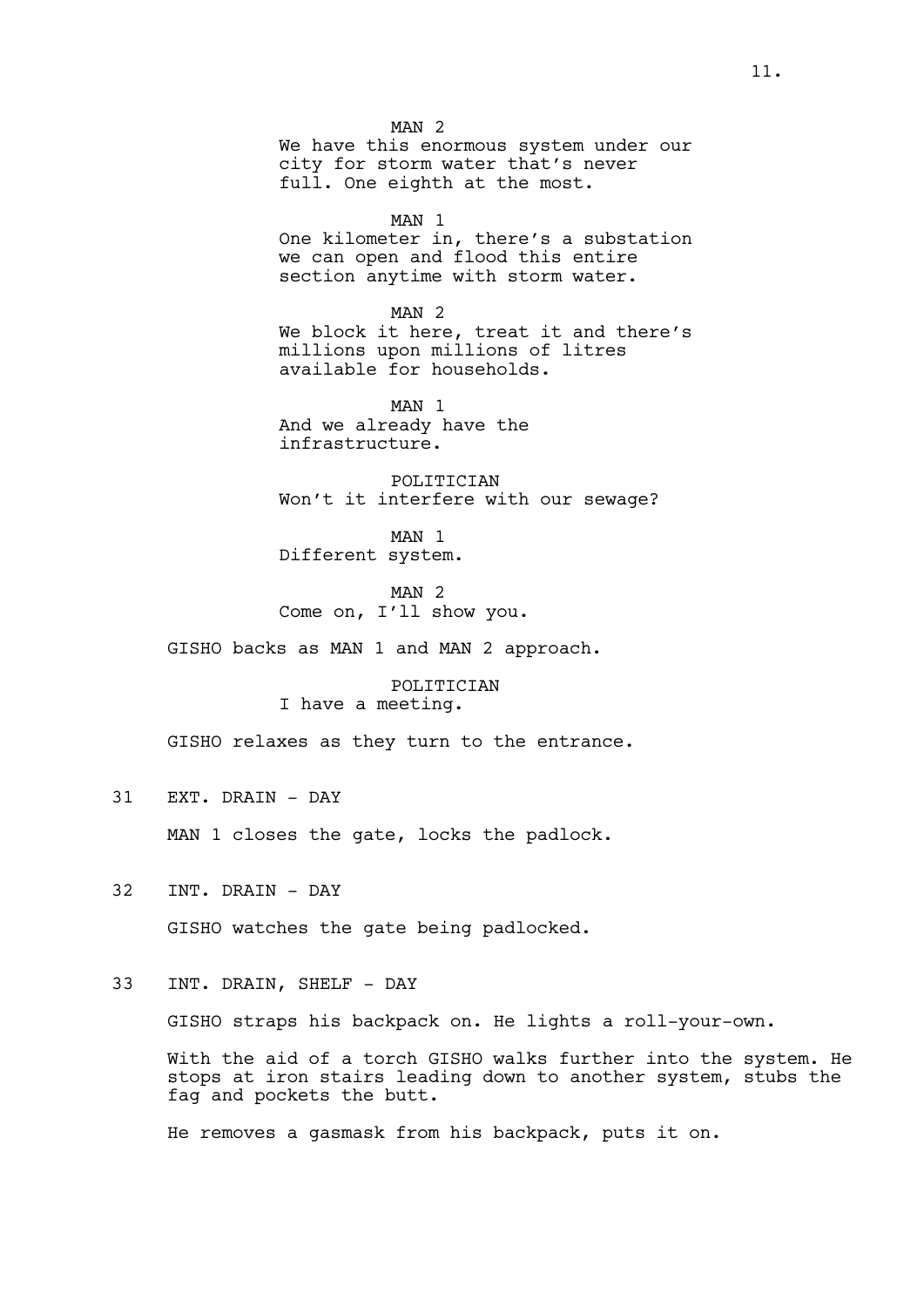#### 34 INT. DRAIN, STAIRS - DAY

GISHO descends the stairs to another shelf. He enters a manhole.

### 35 INT. MANHOLE - DAY

GISHO emerges from the manhole to a large slow-flowing drain of raw sewage. Methane rises from the sewage.

### 36 INT. SEWAGE DRAIN - DAY

A rowboat has been prevented from flowing further down the drain by a tangle of wire purposefully strung across the drain. GISHO skillfully climbs into the rowboat.

GISHO rows upstream against the sewage and the methane. His breathing is laboured.

GISHO clasps a steel ladder, jumps onto the ladder and climbs as the rowboat flows down stream.

# 37 EXT.INDUSTRIAL PARK - DAY

A manhole cover opens. GISHO emerges to a deserted industrial park. Sunlight creates an eerie silhouette of GISHO in the gasmask. He replaces the manhole cover, removes the gasmask and shakes himself to rid the methane smell.

### 38 EXT. MELBOURNE LANE - NIGHT

GISHO, with backpack, strolls past overflowing garbage bins in a deserted laneway. Stencil art and graffiti cover walls, including a stencil graffiti image of a cop in a checkered hat waving a spray can.

#### 39 EXT. HOSIER LANE - NIGHT

GISHO admires the graffiti and stencil art in Hosier Lane, the unofficial world capitol of street art. Numerous tags are scrawled on a wall, alongside the infamous FOO WAS HERE tag.

A Police car drives up the lane. GISHO is so preoccupied with the art he doesn't notice the car until it's next to him. GISHO walks on. The car stops. Two POLICE get out.

COP 1

You!

GISHO continues walking.

COP 1 Stay right where you are!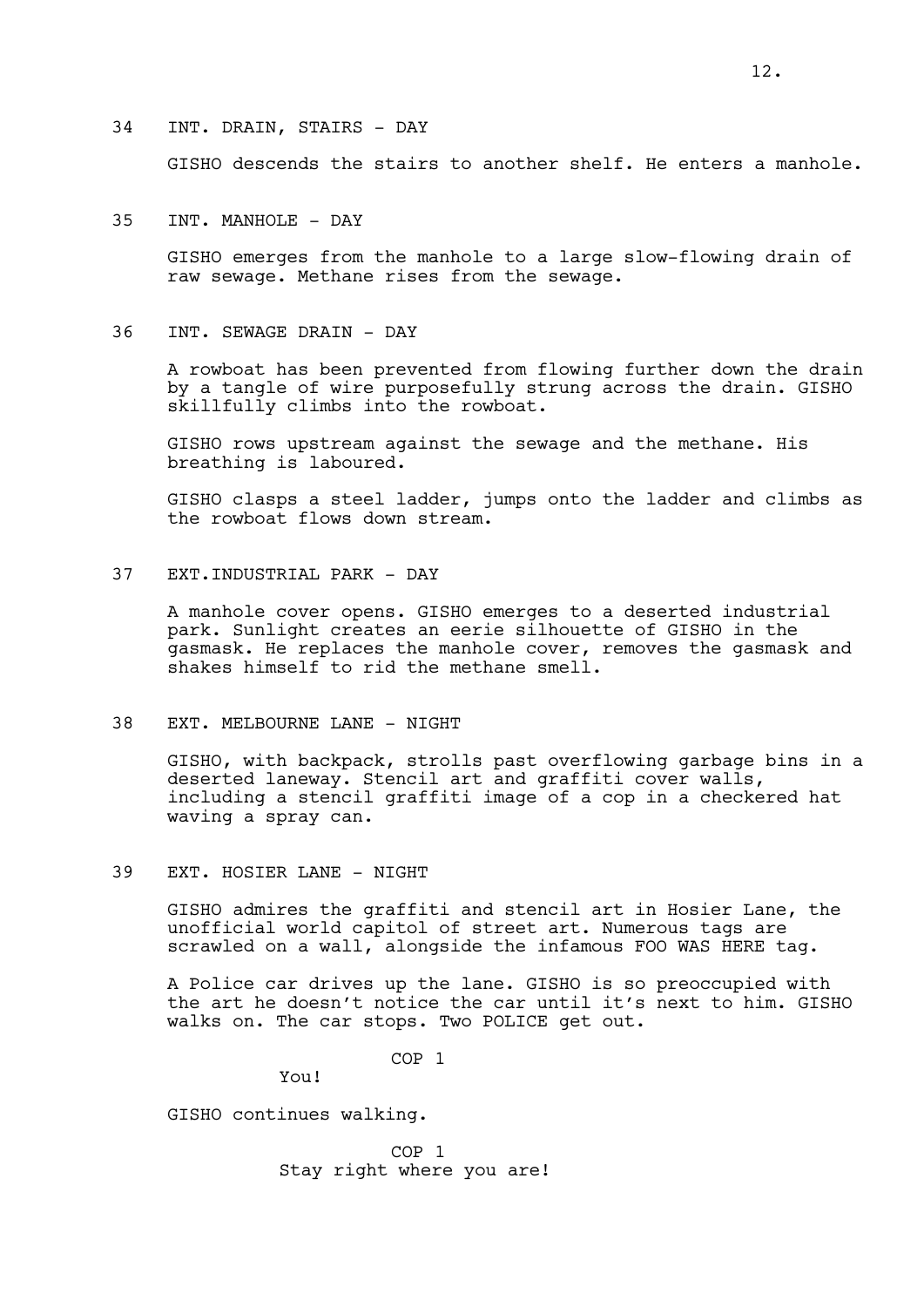COP 1 What's your name? GISHO Tim Allison. COP 2 Where d'you live, Tim. GISHO 37 Wright Street, Essendon. COP 1 Got identity? GISHO pats his pockets. GISHO Um, I don't think so. Sorry. COP 2 What's in the bag? GISHO Stuff for a school project. COP 1 holds his hand out. GISHO hands his backpack to COP 1, who removes the torch, gaskmask and rope. COP 1 What's this? GISHO For a play we're doing at school. COP 1 What school? GISHO St Michaels. COP 1 removes stencils used for stencil graffiti and a spray can. He smiles at COP 2. COP 2 What's that then? **GTSHO** It's for art class. The COPS laugh at each other. **GTSHO** I'm doing a stencil art project.

GISHO freezes, but doesn't turn. COP 1 walks to the front of

GISHO, COP 2 remains behind.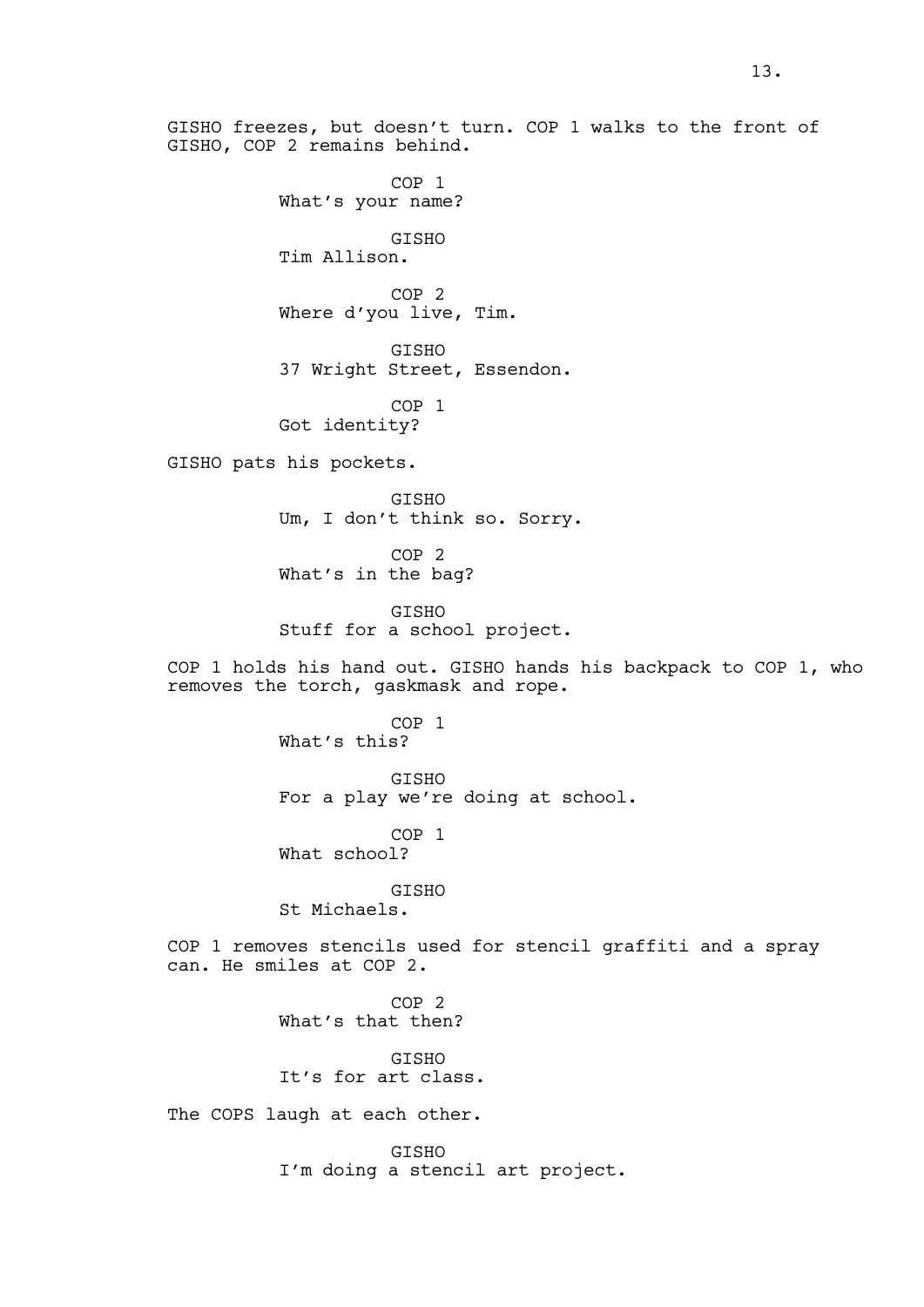COP 1 shakes his head disbelievingly.

COP 1 You heard of zero tolerance?

GISHO shakes his head. COP 2 points to graffiti on the wall.

COP 2 Who gave you the right to vandalise our walls?

GISHO I didn't.

COP 1 He asked you a fucken question?

COP 2

Eh?

GISHO turns to COP 2. COP 1 pushes GISHO.

COP 1

Eh?

GISHO Who gave them the right to put a billboard on top of St Kilda Junction? Eh?

COP 2 rips GISHO to the kidneys. GISHO slumps, struggling to breathe. COP 1 breaks the stencils, stamps on the spray can and throws the backpack at GISHO.

> COP 1 Tell your mates this is a new zone. It's called zero tolerance.

COP 2 Next time you won't be so lucky.

They leave GISHO gasping for breath.

40 INT. CLASSROOM - DAY

STUDENTS watch footage of the Cronulla Riots. JACK, 40, their Year 11 teacher, who could be an ex-boxer, Blu-tacks articles on the walls, which are covered in information about the Cronulla riots. The video shows LEBANESE being attacked by a hostile MOB of flag-waving AUSSIES.

ANNE appears at the door, motions to JACK who leaves. JACK and ANNE can be seen talking through the windows. They both look at GISHO sketching designs in a notebook. STUDENTS appear disinterested in the video. JOLENE and SLOAN are more interested in alerting other students that GISHO smells than watching the video.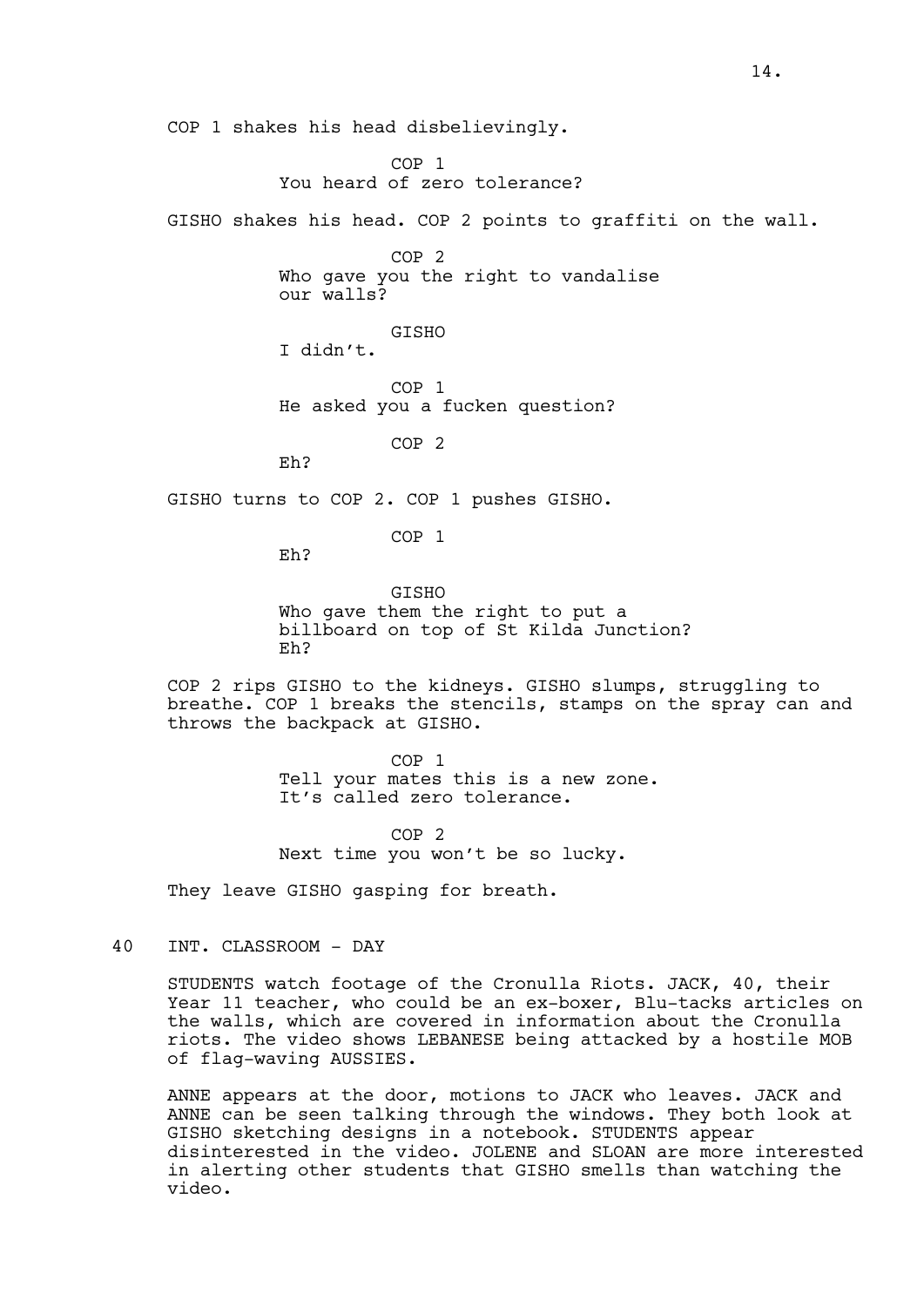JACK returns. Disappointed in their attitude he puts the video on hold.

JACK

Comments?

No one contributes.

JACK What's your reaction?

Again no response.

JACK Do you even care?

SLOAN They did it better in that television show-- (to JOLENE) What was it?

JOLENE The Family Guy?

SLOAN and JOLENE snicker. Although they consider themselves cool JACK don't see it that way.

> JACK This is a serious issue.

TITCH It's a media *beat-up*.

TITCH grins at his own pun. The others groan.

JACK Why the lack of interest?

No Response. JACK motions to DUCK.

DUCK Because it's not representative. Australians don't behave like that.

JACK They weren't Australians?

TITCH Ivan Milat's Australian but d'we run round murdering people?

DUCK grins triumphantly. JACK smiles, acknowledging the point.

JACK What about the mob in the video? (to DUCK) Weren't they proud to present themselves as Australian?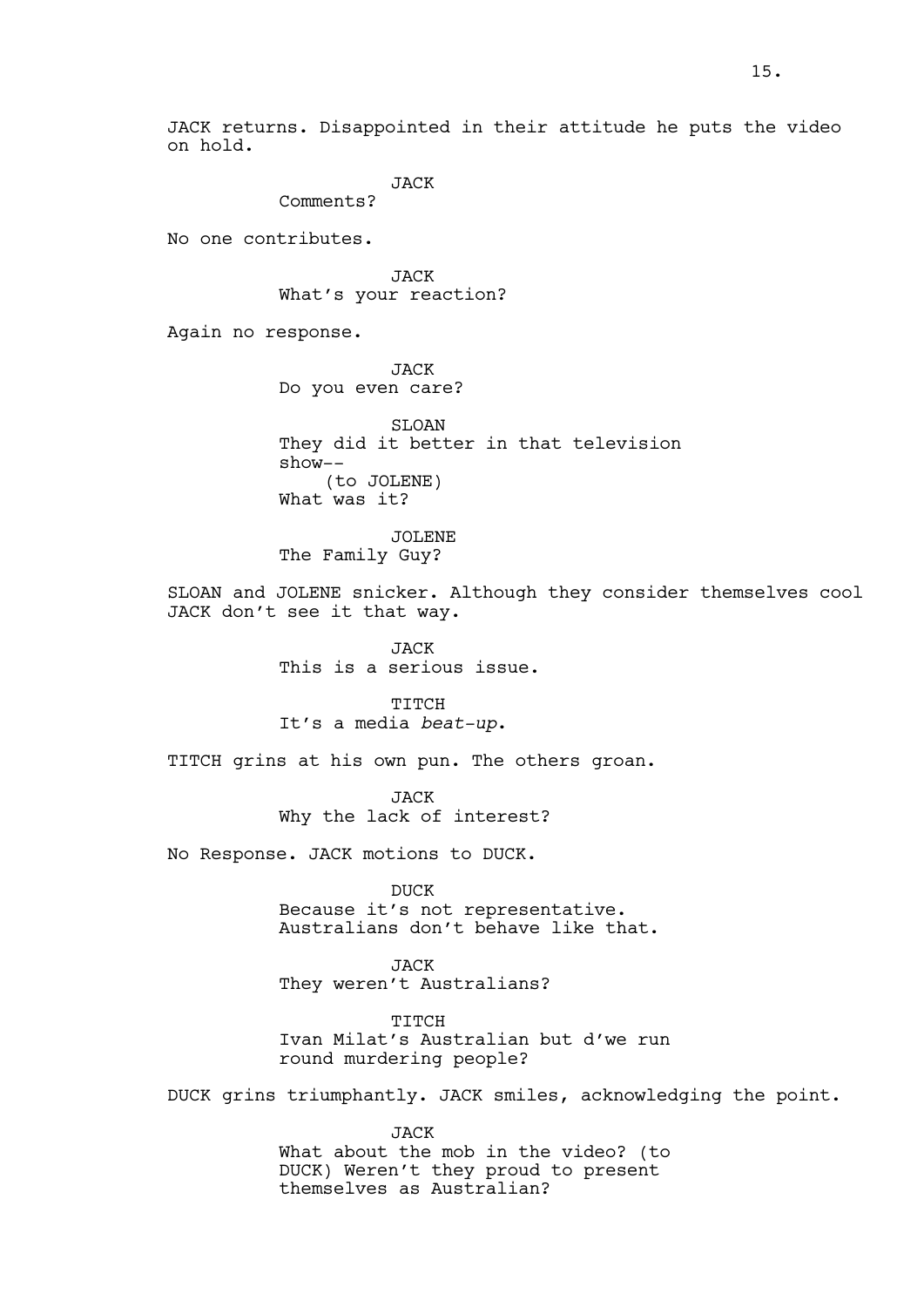DUCK shrugs his shoulders. JACK turns to the GIRLS.

JACK

Well?

TRACY The others were Australian too, the Lebanese or whatever.

JILL No, they're not. They're refugees aren't they?

JACK

Who?

JILL The Lebs or whatever.

JACK Is that what you think?

JILL The Muslims or whatever.

JACK'S darting eyes indicate his concern at GISHO'S sketching.

JACK What d'you reckon, Gisho?

GISHO shrugs his shoulders.

JACK I want to hear your opinion.

GISHO

Why?

JACK shakes his head, disappointed.

JACK Don't get involved, is that it?

GISHO Won't change anything.

SLOAN This is like really really boring. Can't we do something that interests us?

JOLENE It's soooo tedious!

JACK I'm here to entertain you, is that what you think? Perhaps you'd prefer re runs of Big Brother?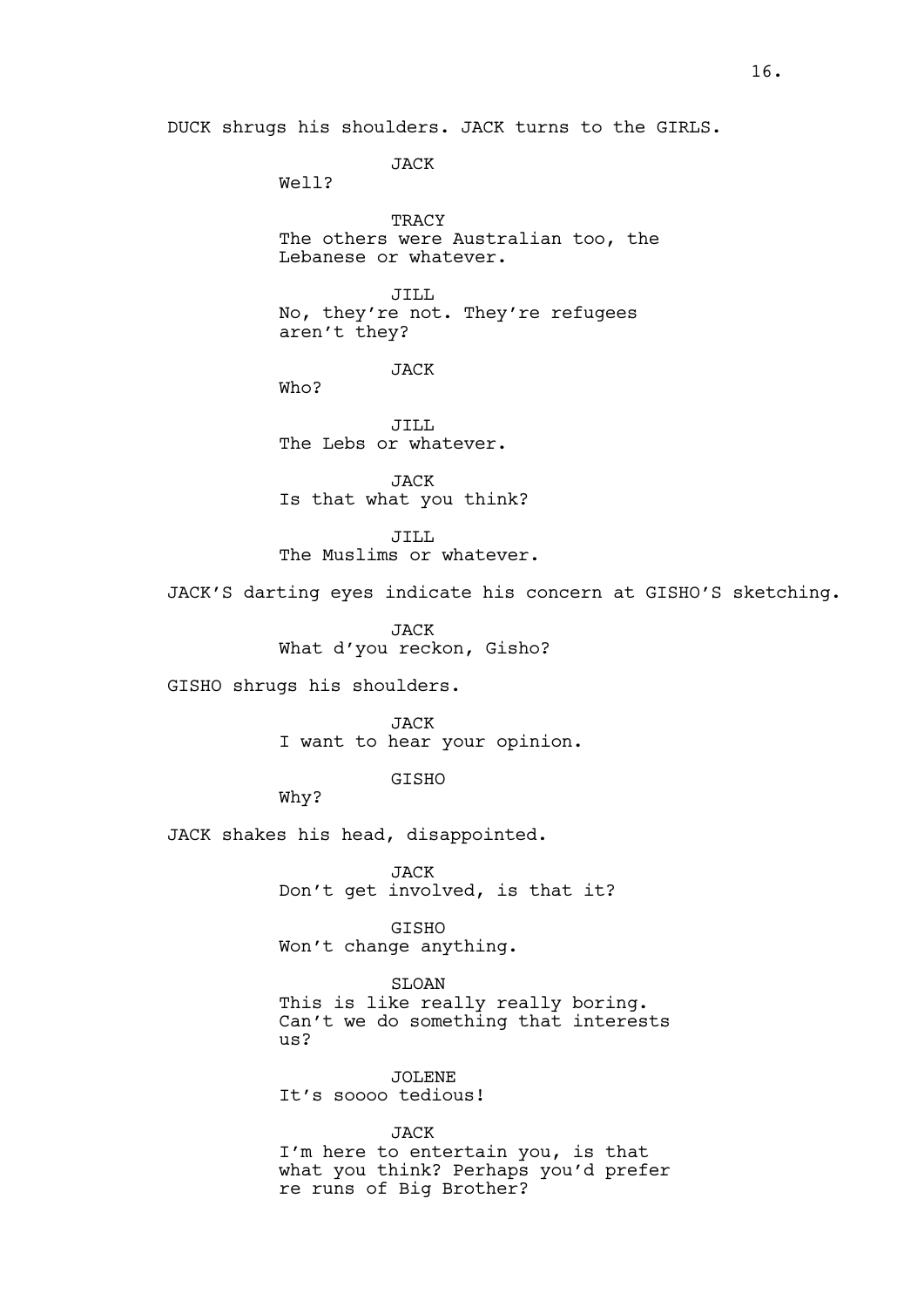Eyes light up. SLOAN At least it'd be interesting! JOLENE And relevant. JACK Is that what everyone thinks? JACK knows they do. JACK I'm paid to entertain you? No one responds. JACK Is it? Is that what you think Tiggy? TIGGY Leave me out of it. JACK Why? You're part of it. TIGGY turns away. TIGGY (under her breath) Piss off! JACK No I won't piss off! JACK wants to go on with her but pulls back. JACK You all want to be left out of it? Not your problem? Like nothing ever happens in the world? TIGGY Grow a brain. DUCK Why don't you tell us what *you* think, Jack? DUCK winks at TITCH who grins but this is the moment JACK has

been waiting for. He turns on an audio tape of ALAN JONES doing talk back radio. JACK walks around the class watching for their response as the tape plays.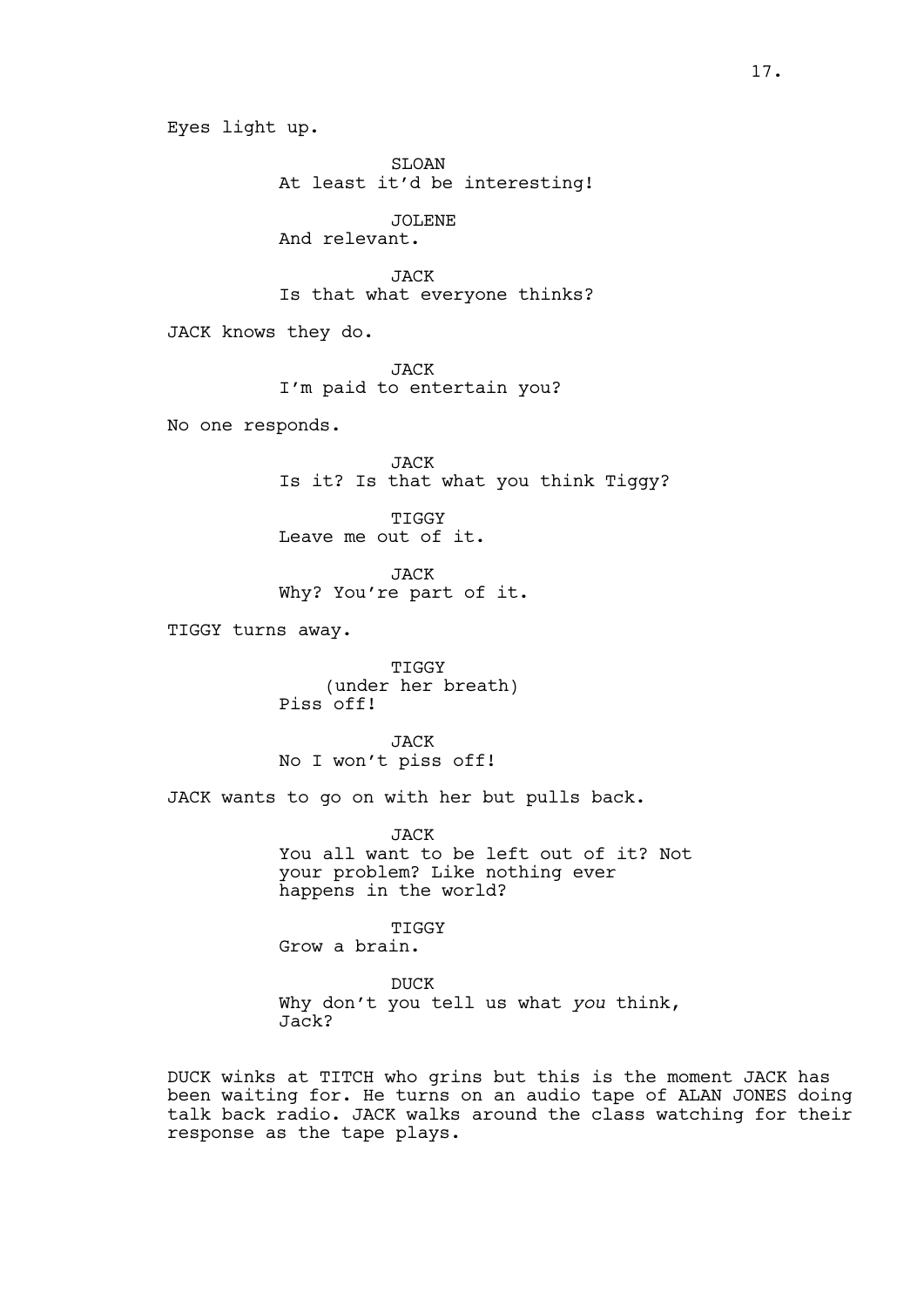TAPE, ALAN JONES

Well a policeman writes and says as all policemen do, please do not mention my name. Then he says, "I've been a police officer for sixteen years and unfortunately the only language the Middle Eastern youth understand is a good hiding. I know it's not politically correct but until we're allowed to discipline them with a good smack these problems will get worse. "

JACK puts the tape on hold. Silence.

**JACK** Is that the answer?

No response.

JACK Should police have more powers?

TITCH Should teachers have the power to dish out a good hiding?

TITCH and DUCK wick at each other. GISHO laughs. JACK ignores them.

> JACK What do people think? Are the police biased?

SLOAN This is ridiculous. Like the police didn't start it--

JACK Who started it, Sloan?

SLOAN

The Lebs, didn't they? They bashed the lifesavers. And all the Aussies did was stick up for themselves.

JACK So why did it get out of hand? Gisho?

GISHO (to himself) Because the police are fucken cunts!

JACK snatches GISHO'S sketch pad and throws it in the rubbish bin. SLOAN smirks.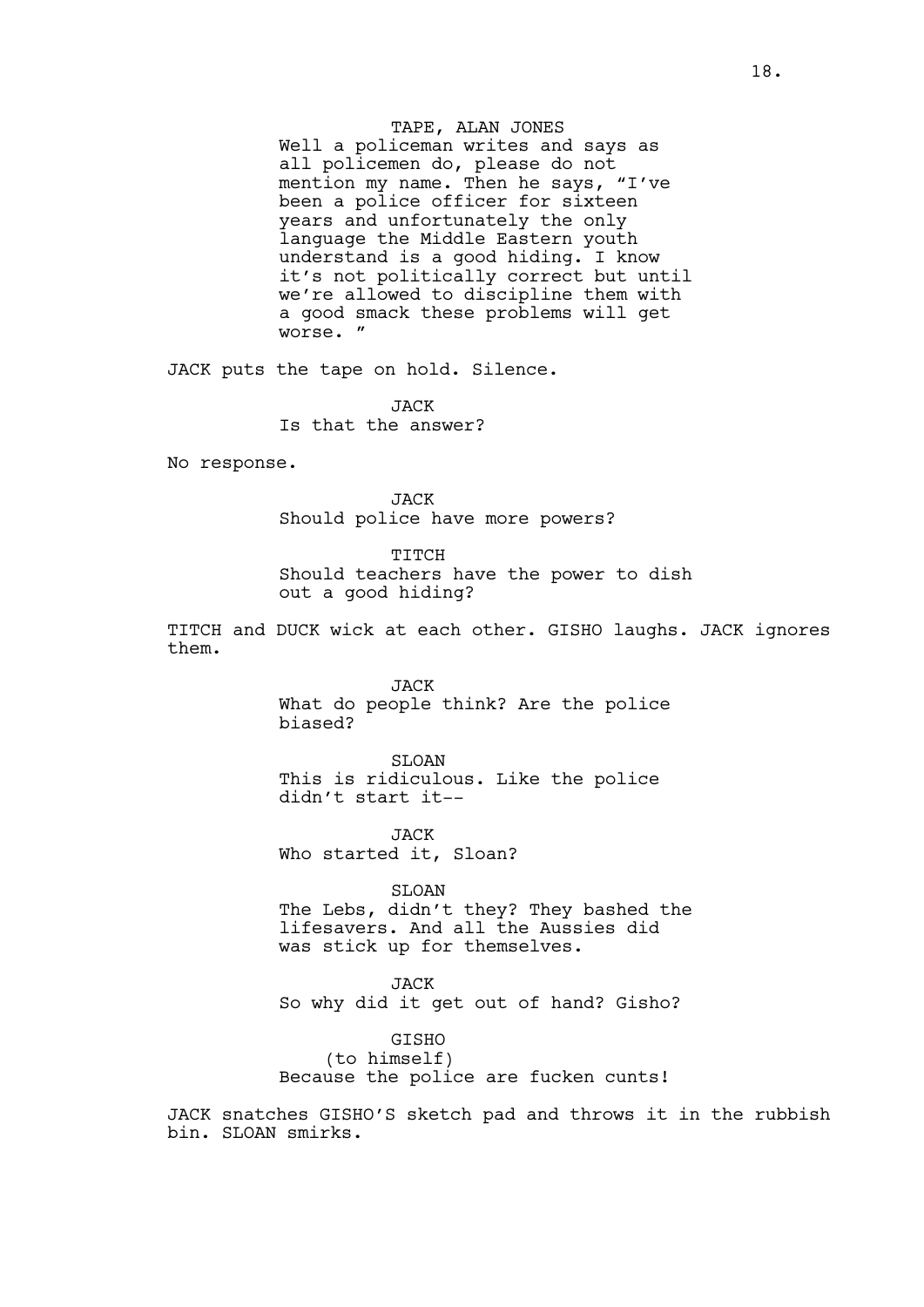TITCH Wow violence, man. Is that like a metaphor for Cronulla, Jack?

GISHO pretends to sketch as if he still had the pad. TITCH and DUCK laugh. JACK glares at GISHO.

> JACK Right! Break. Back in fifteen. When you return I want everyone to have an opinion.

STUDENTS exit, GISHO first, most checking their mobiles. JACK retrieves GISHO'S sketch pad from the bin, puts it on his own desk.

## 41 EXT. SCHOOL GROUNDS - DAY

GISHO sits alone. He looks at TIGGY sitting by herself against a wall, unaware people can see up her dress. DUCK and TITCH have a good perve. TIGGY catches GISHO looking. She opens her legs more.

> TIGGY Have a good look, Pervert!

GISHO quickly looks away. DUCK and TITCH laugh.

42 INT. JACK'S CLASS - DAY

EVERYONE sits silently in class. GISHO sketches on a piece of paper. JACK slowly eyeballs them. TIGGY'S continually looks down.

JACK

So?

No one responds.

JACK D'you even care?

SLOAN (to JOLENE) Not really.

JACK moves around the class.

JACK You lot are more dangerous than the thugs!

STUDENTS scoff.

TITCH That's a bit rich.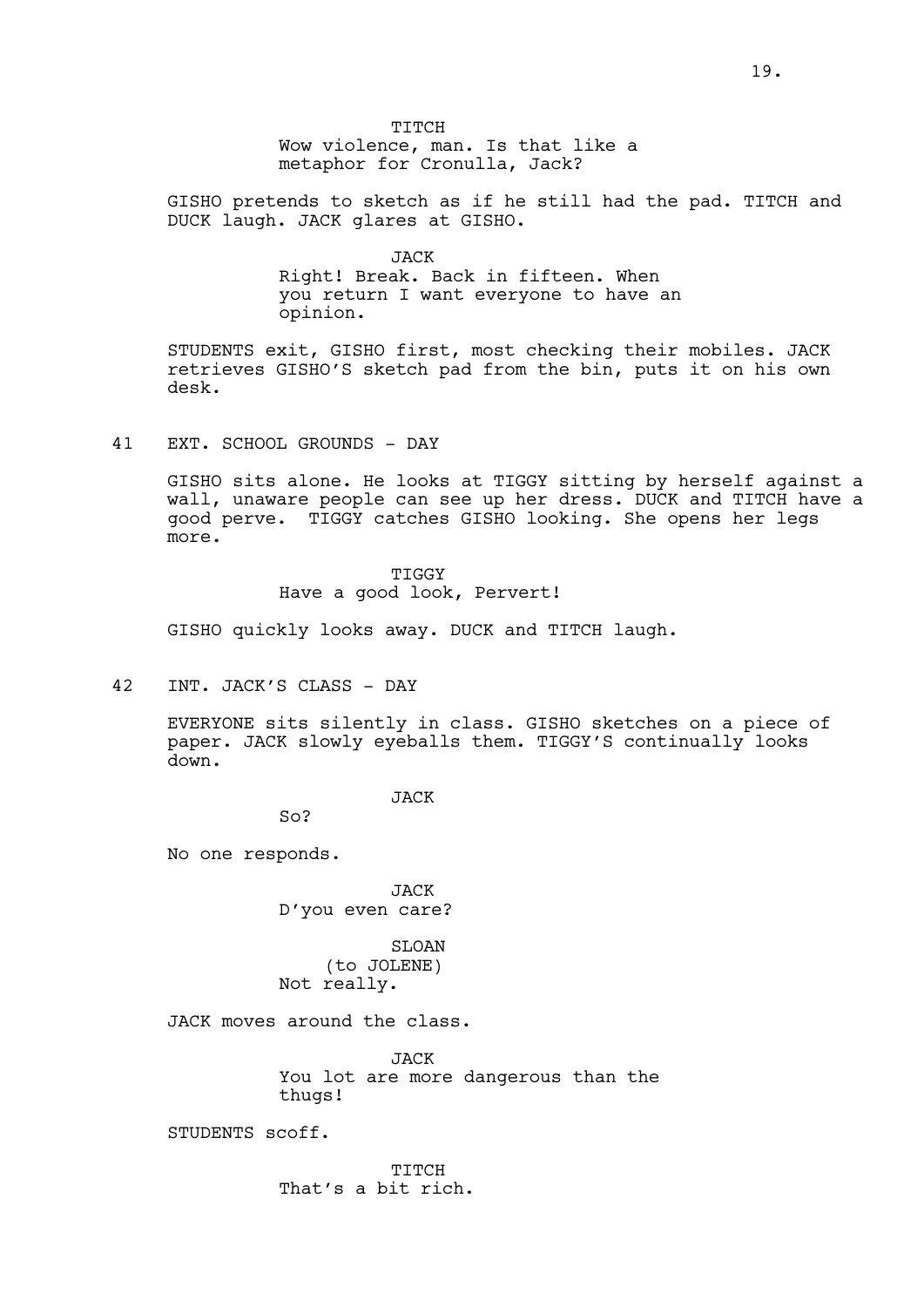DUCK

Yeah, why?

# JACK I'll tell you fucken why?

SLOAN and JOLENE react as if slapped in the face. JACK angrily pushes play on the tape recorder. DUCK and TITCH snigger at the comments.

> TAPE, ALAN JONES My anger is reserved for the politicians and bureaucrats who conspired to bring in people who were guaranteed to be incompatible. Many of them have parents who are first cousin whose parents are first cousins because of the culture. It's not a religious thing, doesn't say this in the Koran, but it's a cultural thing from some parts of the world to have parents who are very closely related. The result of this is inbreeding--

TIGGY storms from class.

--which results in uneducationalble people and very low IQ.

JACK turns the tape off, glares at Gisho.

JACK Welcome to your world! That's what apathy underpins.

Indicating TIGGY'S leaving.

JACK Bigotry and ignorance.

GISHO abruptly stands. JACK flings the sketch pad at him.

JACK

Sit down!

GISHO angrily leaves. JACK screams at GISHO.

JACK

You're the dangerous ones because you allow idiots like that to tell you what to think. Because you choose to remain ignorant!

JACK indicates for all the CLASS to leave which they quickly do.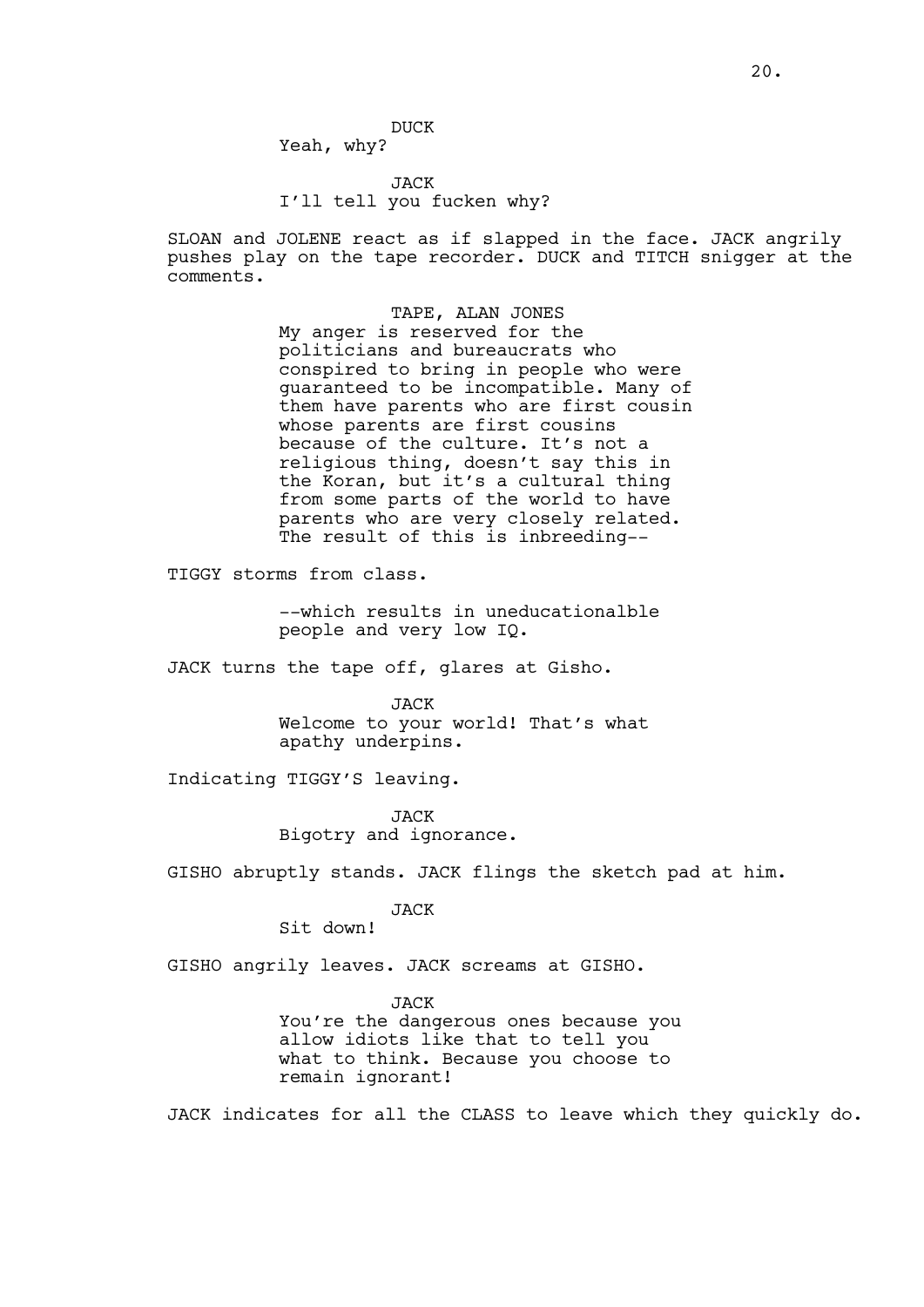43 EXT. SCHOOL GROUNDS - DAY

TIGGY sits by herself, staring into space. A shadow looms. She looks up. GISHO looks at her.

44 INT. STAFF ROOM - DAY

JACK watches TIGGY angrily push past GISHO and storm off.

45 INT. FOYER TO PRINCIPLE'S OFFICE

GISHO sits outside the Principal's office. He views notices and flyers on the walls. The SECRETARY, 50, is preoccupied with her computer. She frowns at what she's working on.

GISHO looks at her screen, sees she's working on a graphic layout from a plan on her desk.

> SECRETARY It's the staff newsletter. I can never get it right.

GISHO points to F12 on her keyboard.

SECRETARY I've tried that.

GISHO

Hold shift down.

She holds shift down and presses F12. Nothing happens. GISHO leans over to her keyboard, selects, cuts and pastes to the desktop, drags, opens a file, saves, closes it, opens Explorer, drags the file onto the newsletter template on the computer and the SECRETARY watches in amazement as a graphics with text appears in a previous blank space on the newsletter.

> SECRETARY How'd you do that?

The door opens. SLOAN, obviously not happy, hurriedly exits, ignores GISHO as she zooms from the foyer. The SECRETARY indicates GISHO can enter.

### 46 INT. PRINCIPAL'S OFFICE

A three person COMMITTEE comprising MRS HALL the Principal, ANNE and JACK, sit around a circular table.

MRS HALL points for GISHO to sit. As GISHO sits MRS HALL checks the contents of a file.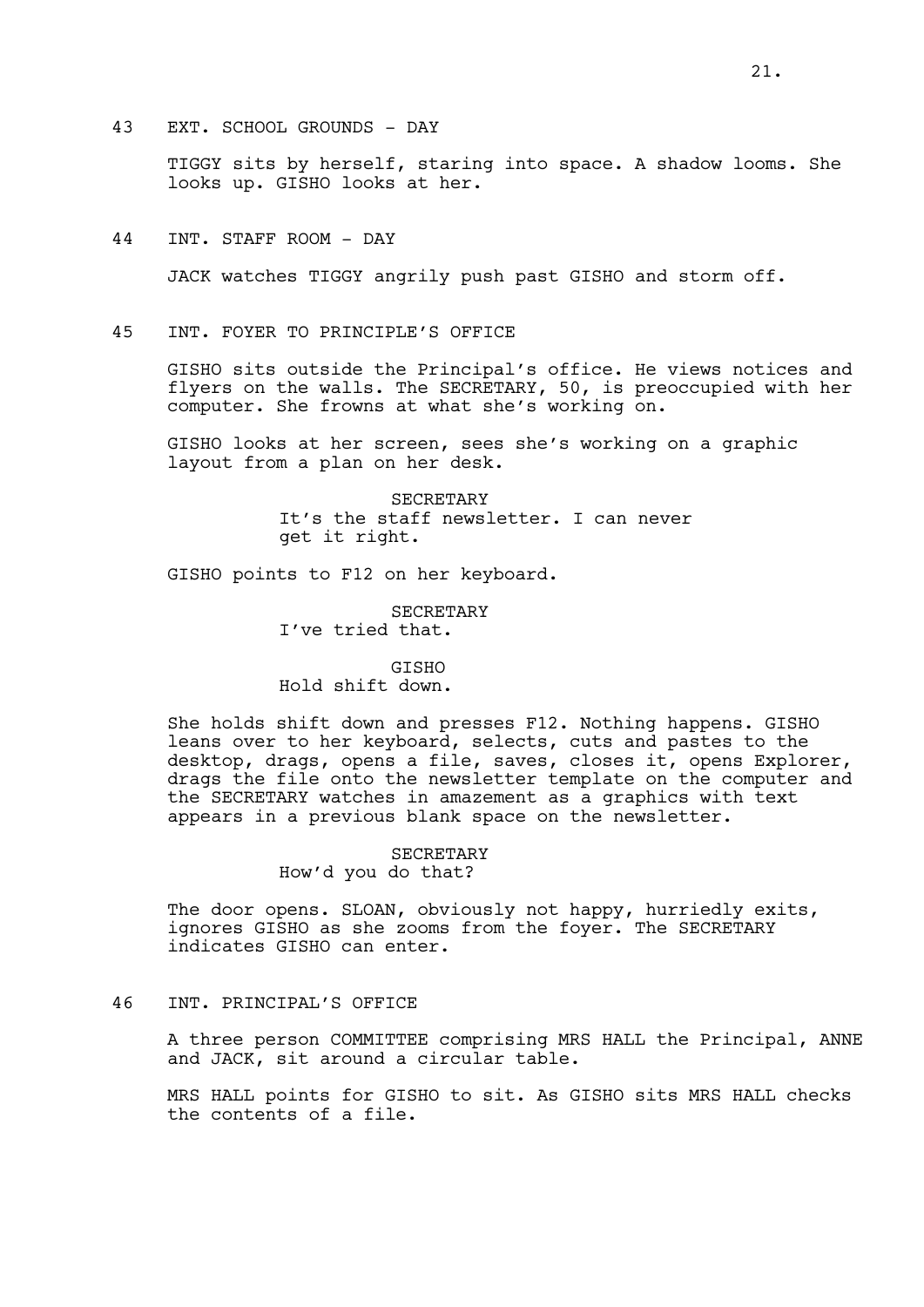### MRS HALL

Hmmmm, now, Gisho, our policy is if we think a student is in need of support or we can see a problem on the horizon then we look to prevention rather than...well, focusing on a cure, often when it's too late. To date that policy has served us very successfully.

MRS HALL rechecks the folder. ANNE leans forward, almost a little too eager to have her say. JACK carefully observes GISHO.

> ANNE Why did you vandalise Sloan's portrait?

GISHO smirks?

GISHO Who says I did?

MRS HALL

Did you?

GISHO It was already vandalised.

ANNE shakes her head in disgust.

MRS HALL Your attendance is abysmal.

GISHO doesn't respond.

MRS HALL

Well?

GISHO stares at the floor, a cue for ANNE to indicate GISHO'S beyond help.

> MRS HALL Don't you like school?

GISHO chortles.

# MRS HALL Do you like your teachers?

GISHO glances at JACK then continues staring at the floor.

GISHO Some of them are okay?

MRS HALL So why haven't you been attending schoo<sup>1</sup>?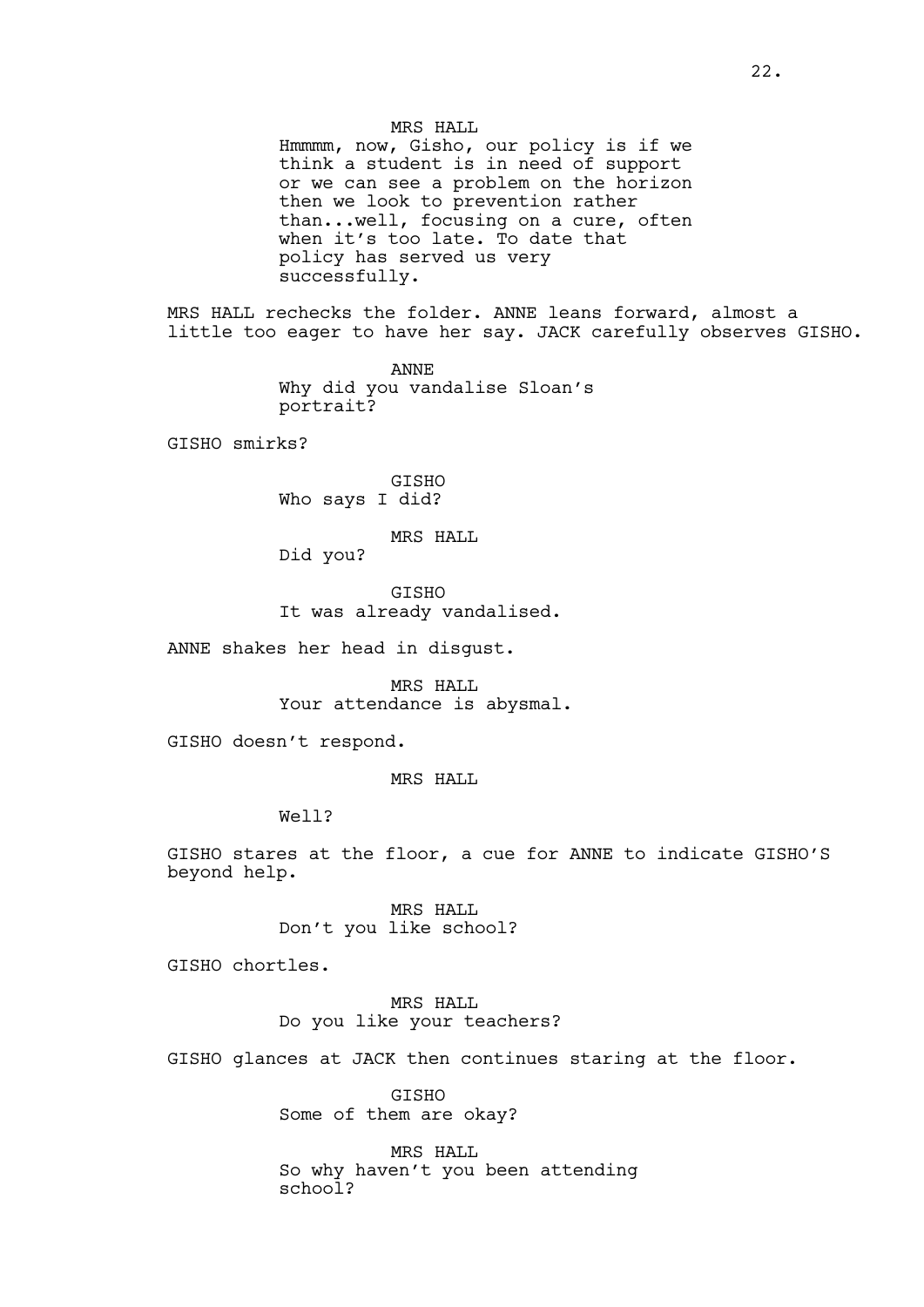GISHO Things happen.

ANNE scoffs.

ANNE Like your mother not having seen you for months.

GISHO I haven't seen her for months.

ANNE

Exactly.

MRS HALL Where've you been?

GISHO doesn't answer.

MRS HALL You don't think we have a right to know?

GISHO doesn't answer.

MRS HALL

Well?

GISHO A right? That's something you have like when you get older, right?

JACK smiles. MRS HALL and ANNE shake their heads at each other, disappointed.

> ANNE Your mother's concerned, Gisho.

GISHO Yeah, right.

ANNE You don't think she's concerned?

GISHO Look, I told her I'd be back when I was ready, okay? You don't see her out the front of the school every morning, d'you? So what's the problem?

ANNE and MRS HALL look at each other, not quite knowing how to proceed. GISHO looks at JACK. Another awkward silence.

> ANNE Well I'm not happy at all. I can't have students vandalising the works of other students.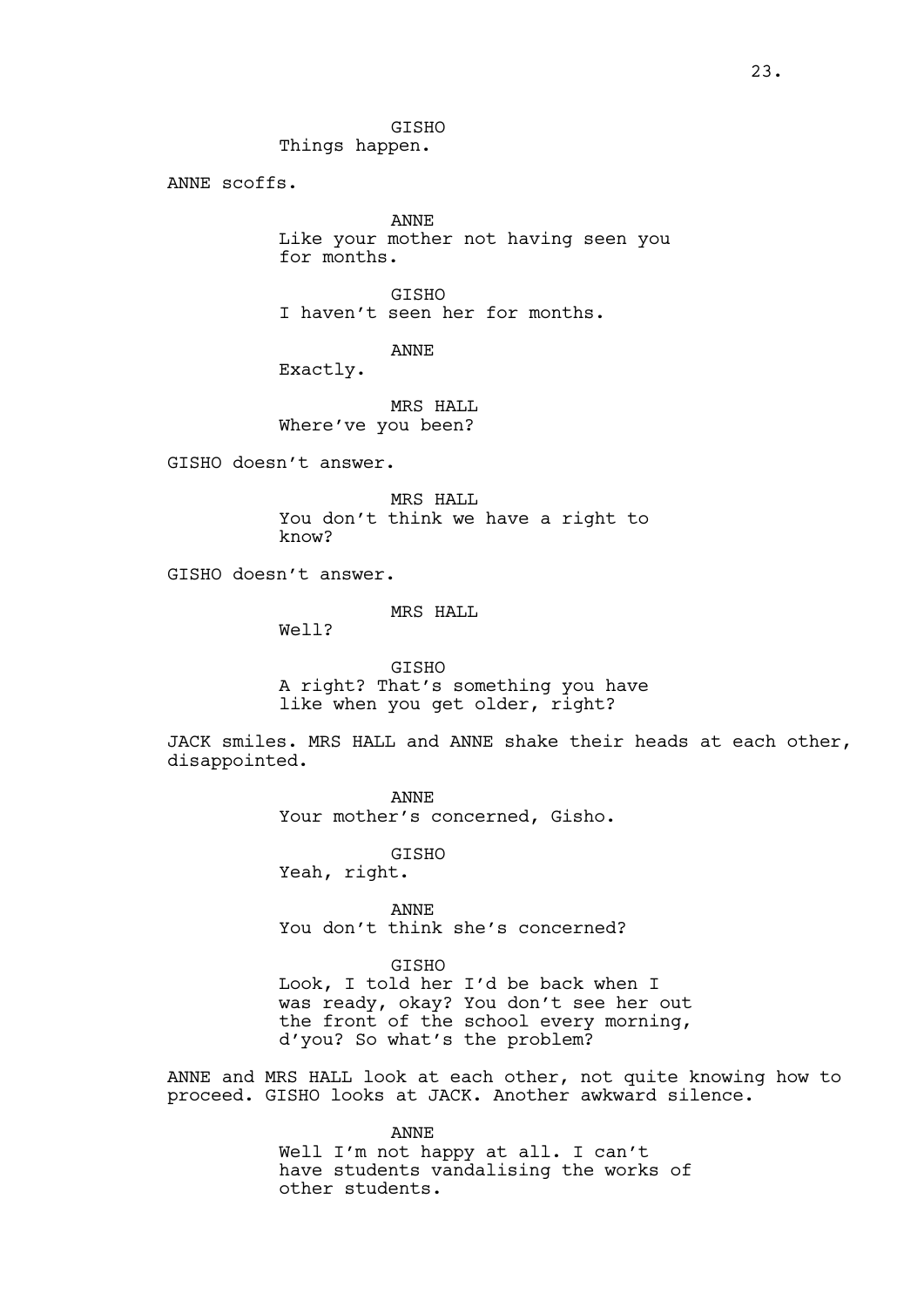ANNE looks to MRS HALL for support.

## GISHO

Is that it?

GISHO moves to leave.

MRS HALL One of the problems we have is the slight matter of voluntary fees we ask our parents to assists with.

GISHO Voluntary, is that *your* definition, is it?

MRS HALL Voluntary's probably not the right word, but your mother doesn't see the need to continue--

GISHO searches his pockets.

GISHO

How much?

MRS HALL

Pardon?

MRS HALL checks the file. GISHO puts thirteen dollars on the table. MRS HALL smiles.

> GISHO How much is it?

MRS HALL Well it's three hundred and--

GISHO empties his pockets of loose change and an iPod. He removes his watch, drops it on the table.

> MRS HALL You don't have...We don't want--

GISHO drops a switch knife on the table. MRS HALL is horrified. ANNE shudders.

GISHO turns to leave.

**GTSHO** I'll get it, okay?

GISHO opens the door, turns back.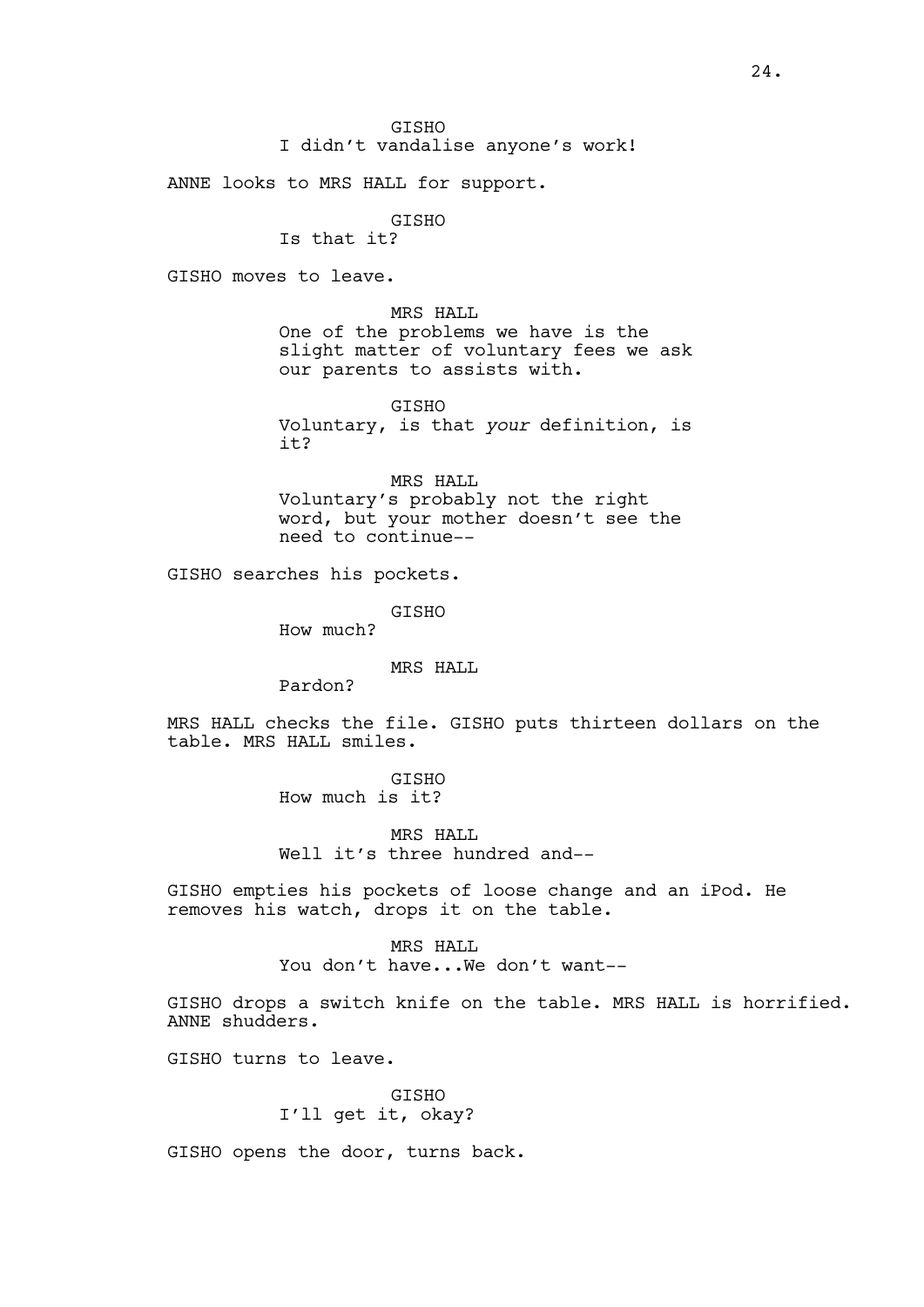GISHO

Is that a good enough opinion, Jack? Hmmmm. Did you learn anything or did you think you were told what to think? Arsehole!

GISHO leaves.

- 47 INT. FOYER TO PRINCIPLE'S OFFICE DAY GISHO hurries out. The SECRETARY waves the fingers of one hand.
- 48 INT. PRINCIPAL'S OFFICE DAY

MRS HALL tentatively holds the knife by one end.

MRS HALL Should we notify the police?

ANNE

Definitely.

JACK takes the knife.

**JACK** Leave it with me.

ANNE He's disruptive. He doesn't communicate and he smells.

**JACK** He also the best potential I've ever seen.

ANNE The world is littered with potential. We call them derelicts.

JACK opens his wallet, puts three hundred and fifty dollars on the table, takes the thirteen. ANNE and MRS HALL are astounded.

49 EXT. SCHOOL GROUNDS - DAY

JACK catches up to GISHO, grabs him by the shoulder. GISHO angrily stops. JACK immediately removes his hand.

> JACK I know you're doing it hard but I'm not your enemy.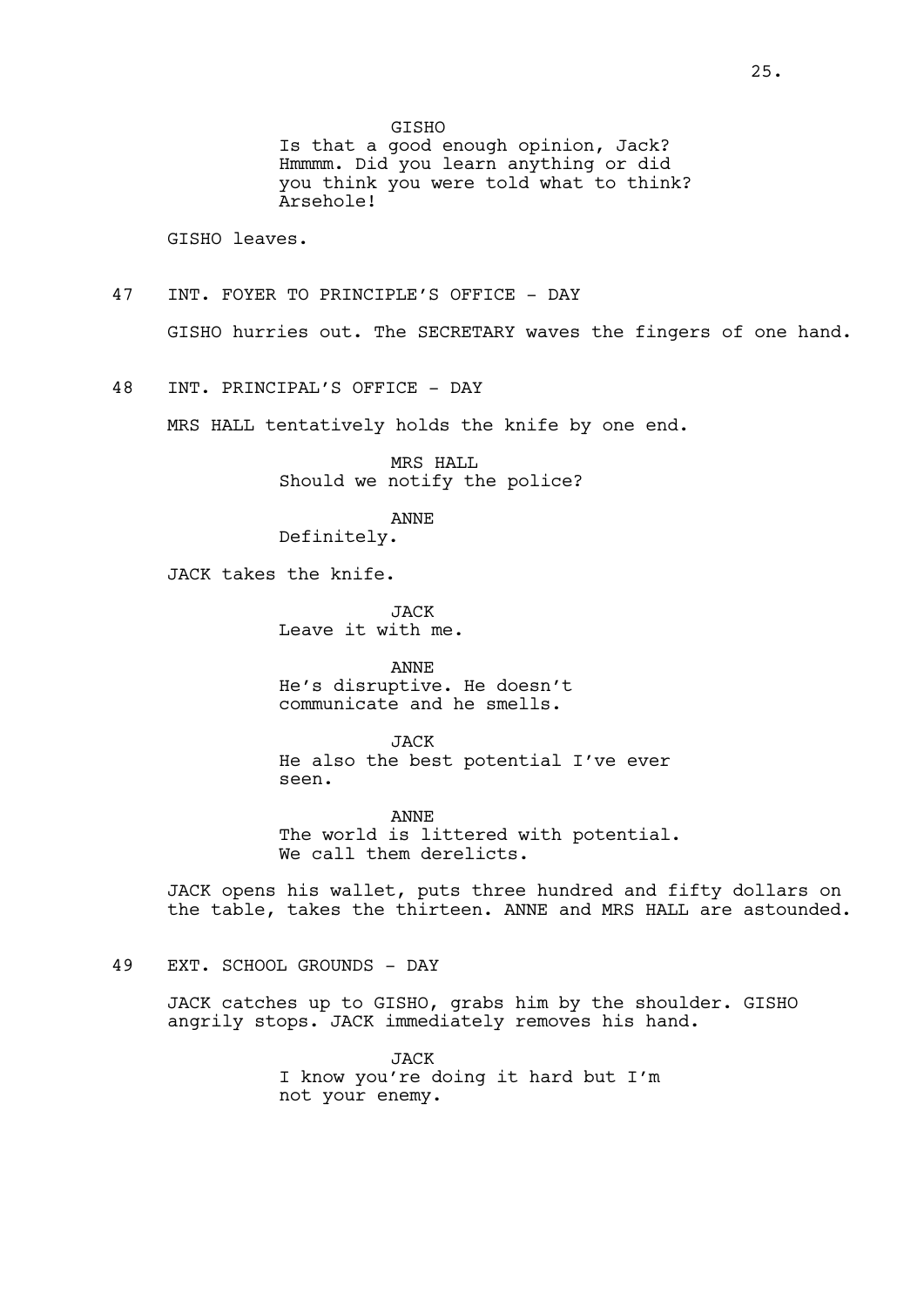GISHO What would you know about fucken war? You watch a video and you think you know about the enemy. You know jackshit, Jack!

JACK laughs. GISHO walks away.

JACK I knew your old man.

GISHO slows.

GISHO Yeah well, he understood war, didn't he? The fucken idiot!

GISHO stops, turns.

GISHO Your teacher tricks don't work in my world, Jack! You've got nothing to offer.

GISHO walks away.

# JACK

Gisho?

GISHO stops, turns. JACK holds the knife for GISHO to take. GISHO scoffs, puts his hand into his back pocket, pulls out another knife. JACK is stunned. GISHO laughs.

50 EXT. CYCLONE WIRE FENCE - DAY

A backpack lands on the other side of the cyclone wire fence.

51 INT. JACK'S CAR - DAY

JACK, in his Corona, watches GISHO scale the cyclone wire fence.

52 EXT. CYCLONE WIRE FENCE - DAY

GISHO drops to the ground, notices the tyres of JACK'S Corona through his legs. He grabs his backpack, hurries along the drain.

53 EXT. SECURITY GATE ON DRAIN - DAY

JACK arrives at the locked security gate. He can't figure where GISHO has disappeared to. He checks the security lock, peers through the gate into the drainage system.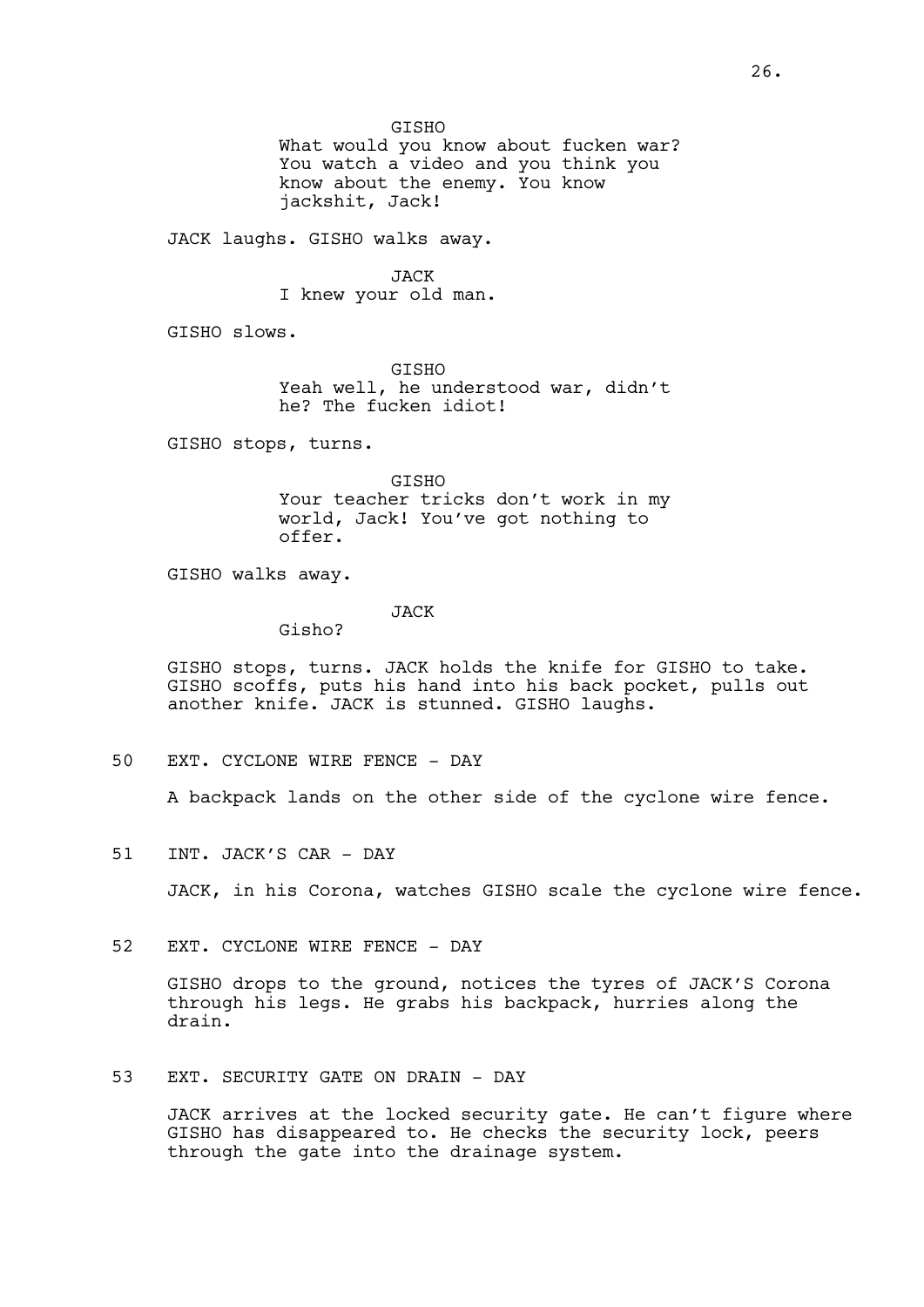From the dark GISHO watches JACK looking through the gate. JACK leaves. GISHO lights a fag.

#### 55 EXT. TIGGY'S HOUSE - NIGHT

Tiggy's MOTHER, 38, dressed as a nurse, backs from her driveway, past the Jaguar.

56 INT. SHOWER - NIGHT

Rock music quietly plays. Steam fogs glass panelling of a shower, obscuring TIGGY'S outline.

The glass door slowly opens. Steam escapes. Water cascades down TIGGY'S face.

She opens her eyes, horrified. COLIN leers at her. Naked he steps into the shower. She backs against the wall.

> **TIGGY** You promised!

He puts one finger to her lips.

COLIN I'm not going to do anything.

He takes her hand. She shakes her head, attempts to pull away.

COLTN.

I promise.

He forces her hand to his groin.

COLIN Nothing's going to happen.

He leans against the wall.

COLIN I would never do anything to hurt you. You know that.

Her eyes close. She puts her head under the water to escape the humiliation as she gives him a hand job. The music increases in intensity.

# 57 EXT. STREETS - NIGHT

A montage of GISHO putting underground posters on fences, walls, legally inside cafes and various locations where it's accessible for posters. He carries rolled up posters, a plastic bucket and a squeegee.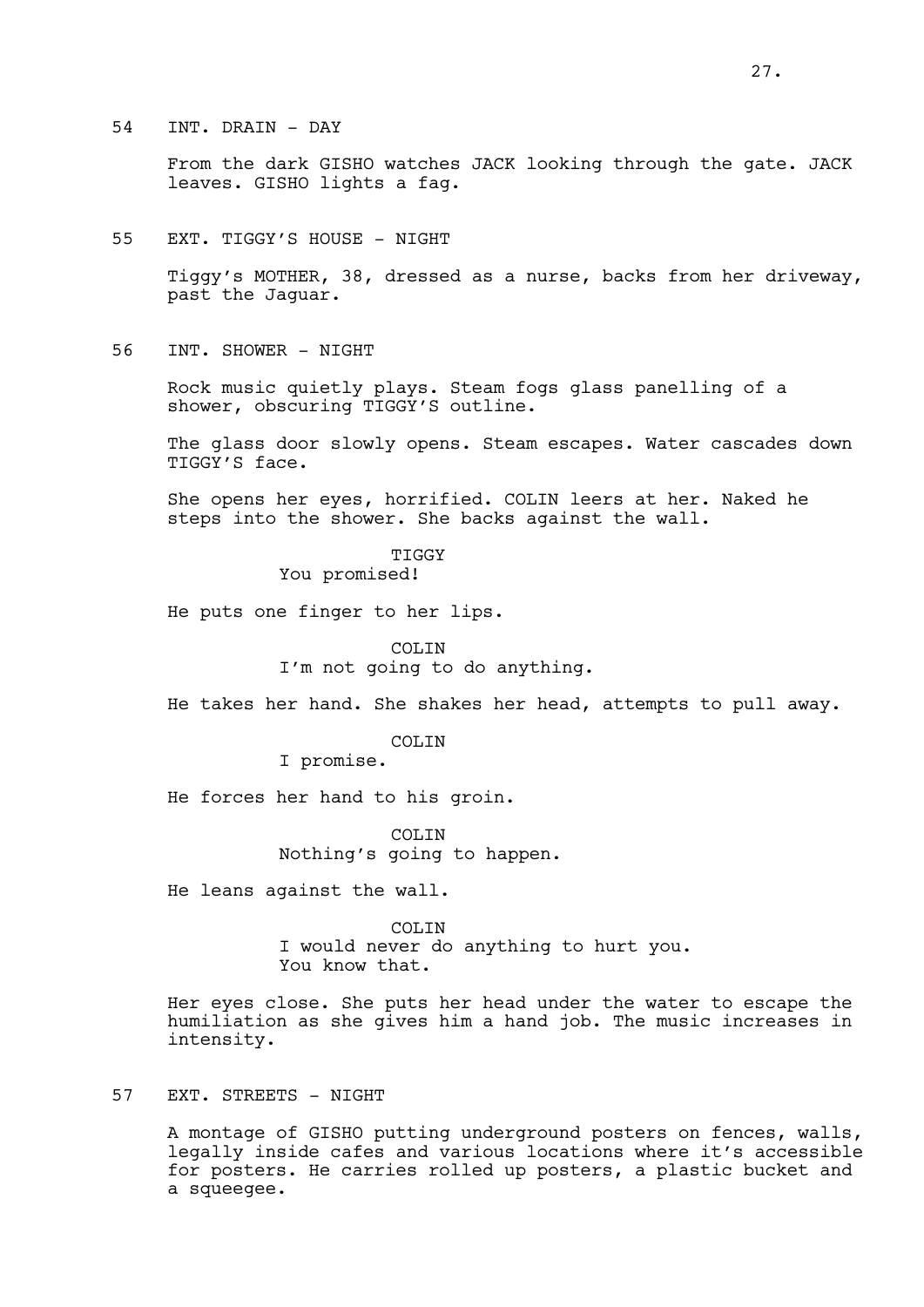58 INT. TIGGY'S BEDROOM - NIGHT

TIGGY, dressed in black, unemotionally stares at her image as she sits at her vanity table. She applies black lipstick.

59 EXT. STREET - NIGHT

GISHO stealthily watches STANOVIC and BLUEYE putting posters on a wall.

60 EXT. WALL - NIGHT

STANOVIC and BLUEYE have gone. GISHO puts his posters over theirs. The music is blistering.

61 INT. TIGGY'S BEDROOM - NIGHT

TIGGY stares at her image. Her eyes steely, hostile. She snarls.

She goes to her perfectly made bed, removes a knife from under the mattress.

62 INT. HALLWAY - NIGHT

TIGGY, knife in hand, stands outside her parent's bedroom. The door is slightly ajar. COLIN sleeps peacefully. TIGGY contemplates the obvious. She places the knife hard against her cheek, the tip just under her eye. Blood trickles to her upper lip. She forces the knife harder into her cheek then angrily wrenches it away.

63 INT. TIGGY'S KITCHEN - NIGHT

A hand removes keys from a key rack.

64 EXT. TIGGY'S DRIVEWAY - NIGHT

The driver's door of the Jaguar closes.

65 EXT. BRIDGE - NIGHT

GISHO slaps his poster over another poster. A ute screeches to a stop.

66 EXT. TIGGY'S STREET - NIGHT The Jaguar rolls out the driveway.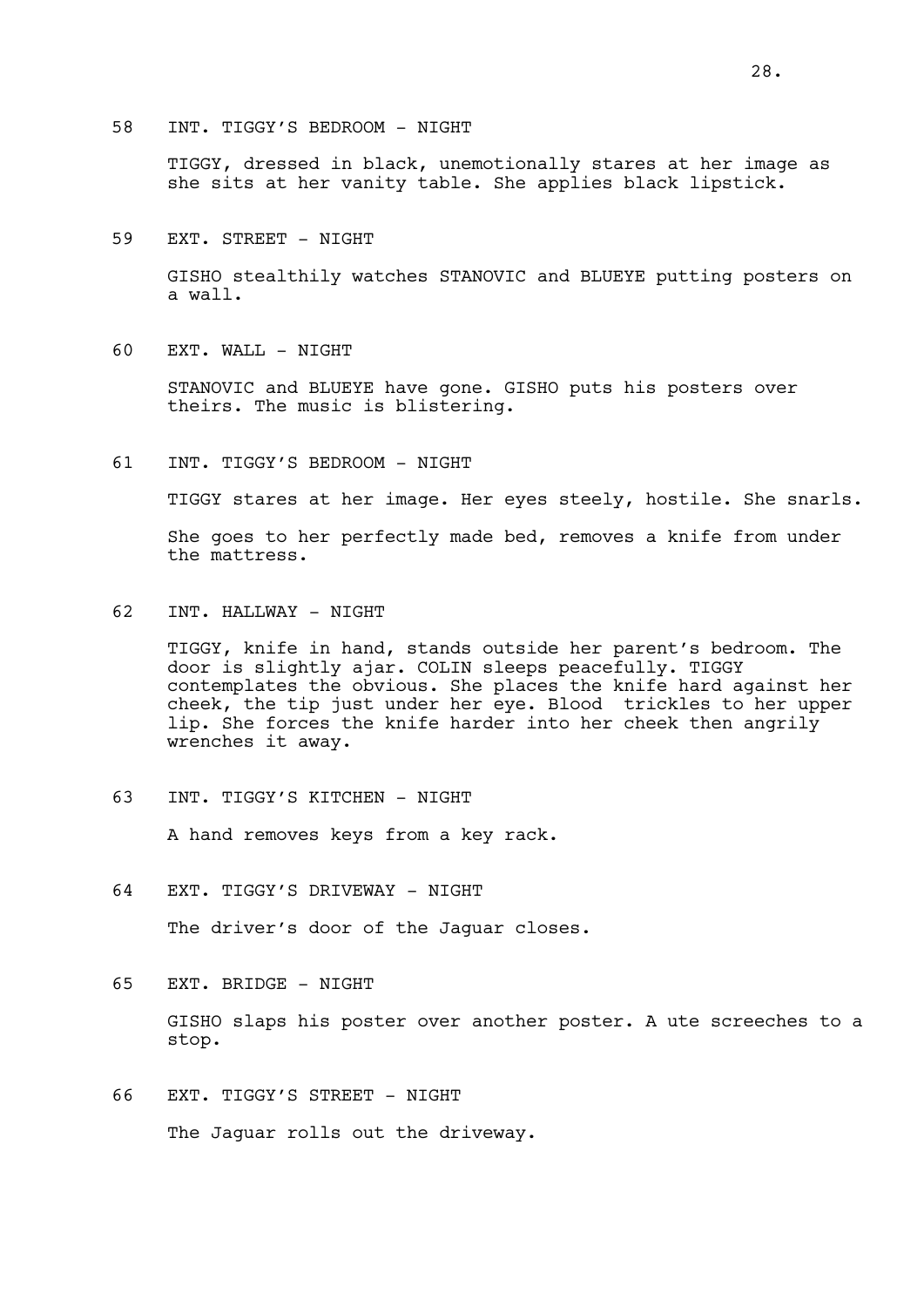67 EXT. BRIDGE - NIGHT

GISHO bolts, leaving his bucket.

STANOVIC leaps from the ute, gives chase. BLUEYE follows in the ute, smashing the bucket.

68 INT. JAGUAR - NIGHT

TIGGY slowly drives the Jaguar on the wrong side of the road. A car is forced to evade. She accelerates.

69 EXT. STREETS - NIGHT

GISHO scampers. STANOVIC nearly catches him. The ute pulls along side, swerves to crush GISHO who jumps a fence, darts up the side of a house.

70 EXT. HOUSE - NIGHT

The ute screeches to a halt. STANOVIC and BLUEYE chase GISHO through the side-path of the house.

GISHO jumps the back fence.

71 EXT. STREET CORNER WITH TRAFFIC LIGHTS - NIGHT

The Jaguar speeds through a red light. A car swerves narrowly avoiding a collision.

Speed cameras flash.

72 EXT. BACK FENCE - NIGHT

STANOVIC and BLUEYE reach the back fence. A ferocious DOG from next door springs onto the fence.

73 INT. JAGUAR - NIGHT

The Jaguar careers onto a freeway. A speed-limit sign displays 100 KPH.

The Jaguar speedo shows 120. TIGGY plants her foot.

74 EXT. STREET - NIGHT

GISHO cautiously walks along a suburban street. House lights are off.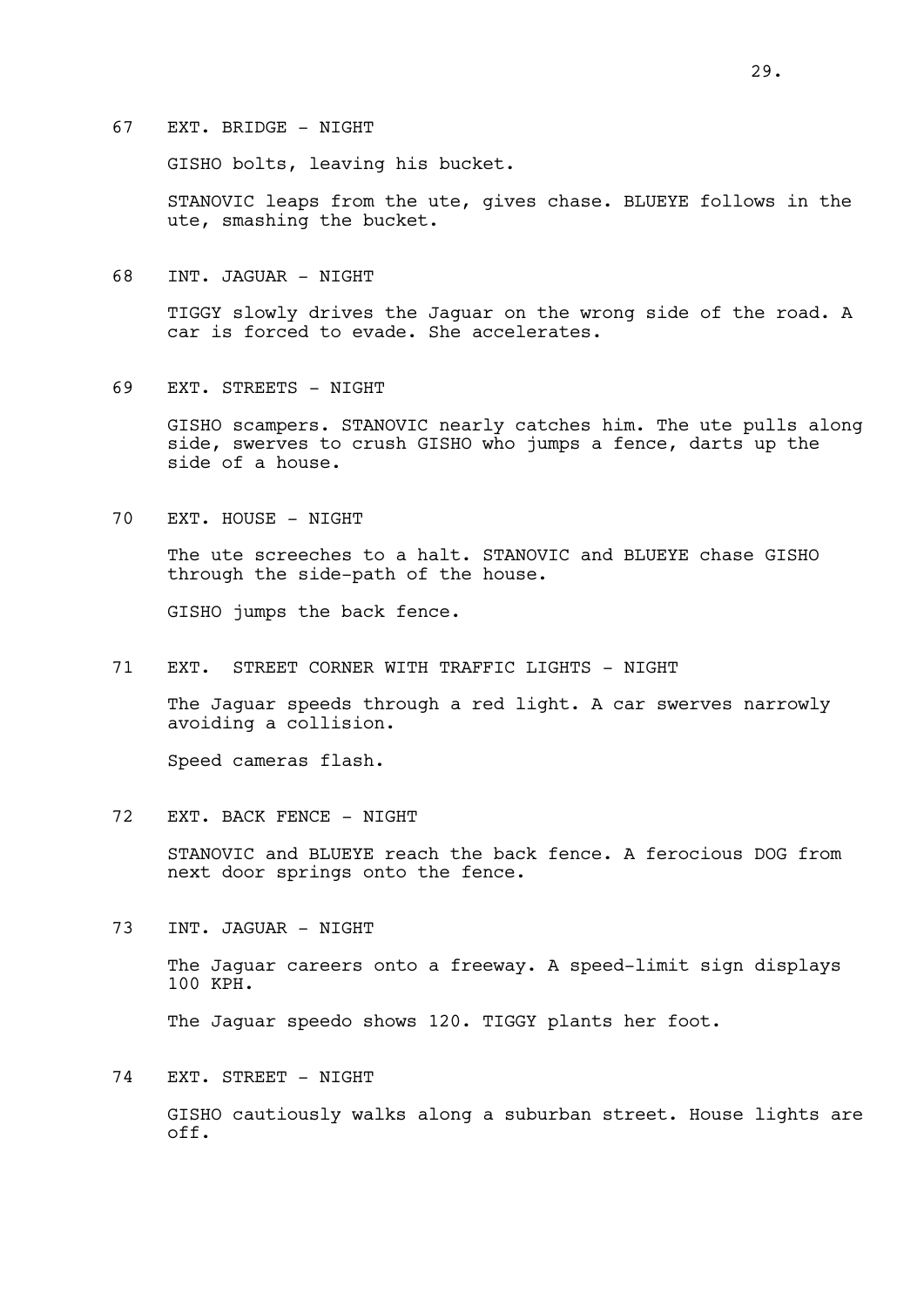The Jaguar accelerates along the desolate freeway.

76 INT. JAGUAR - NIGHT

TIGGY steers the Jaguar suicidally towards a wall. She closes her eyes, but at the last moment, eyes still closed, she slams on the brakes.

77 EXT. FREEWAY - NIGHT

The Jaguar screeches to a halt inches from the wall.

78 EXT. STREET - NIGHT

STANOVIC fists the air and screams.

STANOVIC You're dead, cunt, fucken dead!

79 INT. JAGUAR - NIGHT

TIGGY grips the steering wheel. She is on the verge of breaking down. She looks at her image in the rear view mirror. Black tears trickle over her knife wound.

80 EXT. TIGGY'S HOUSE - NIGHT

TIGGY drives the Jaguar, lights off, into her driveway, parks, gets out, closes the car door quietly.

81 EXT. SECURITY GATE ON DRAIN - NIGHT

The moon illuminates the security gate. GISHO unlocks the gate, enters the drain system.

82 INT. OFFICE OF UNDERGROUND POSTERS - MORNING

JUTTA and JIMBEAM enter their office. GISHO is designing a poster using the famous face of Che Guvera on a t-shirt stretched out on the floor. GISHO doesn't react to their arrival. JUTTA and JIMBEAM look at each other bemused and a little pissed off.

> JUTTA How'd you get in?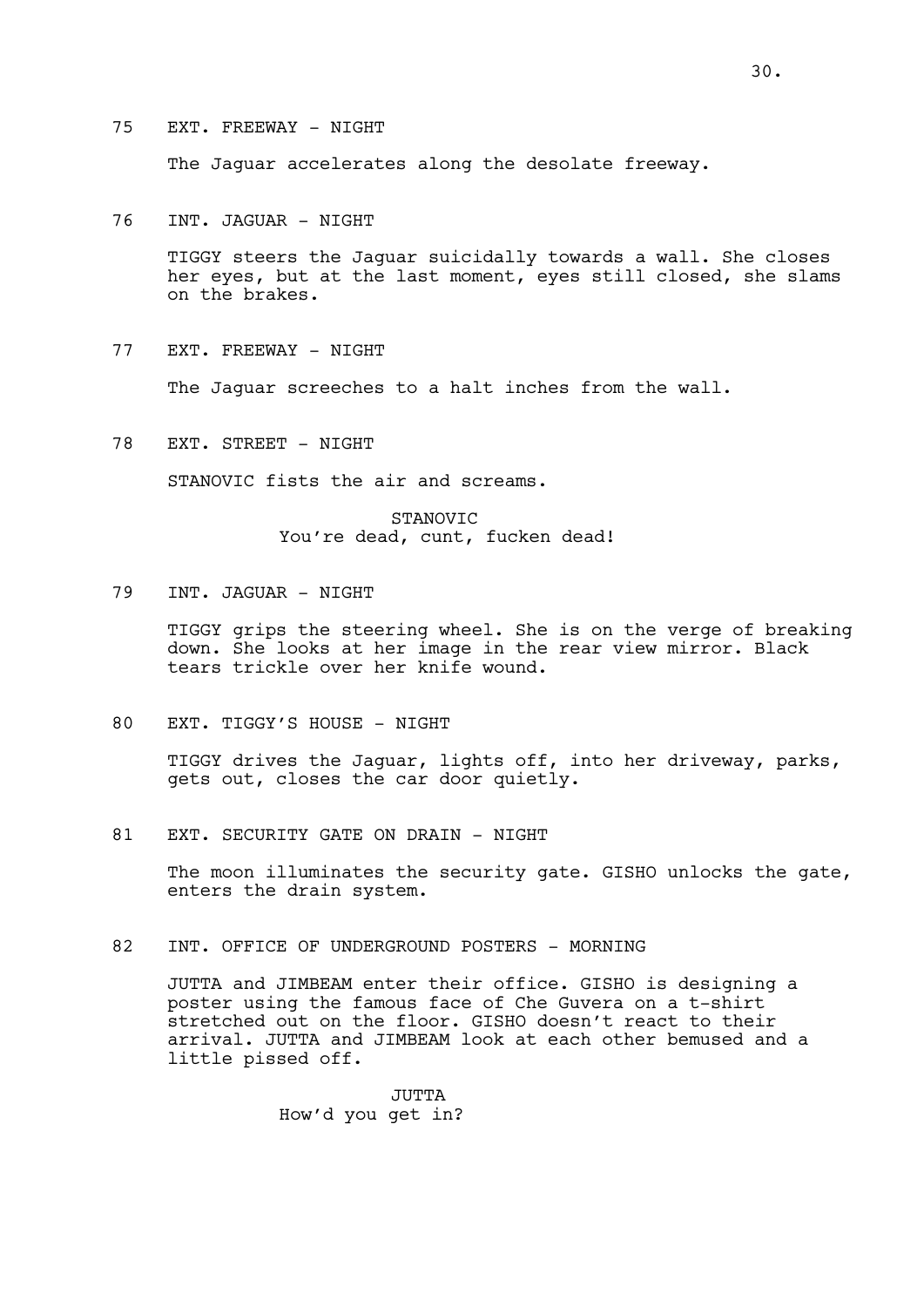GISHO snickers, keeps working. He's using red, yellow and black creating an urban radical look for his poster promoting a union stopwork meeting. JIMBEAM opens a drawer of his desk. JUTTA studies GISHO'S poster.

> JUTTA Not bad. In fact...it's bloody good, Gisho.

GISHO stands back, assesses his work. JUTTA can tell he's not totally satisfied. She gets paints and brushes, looks for GISHO'S approval to add to his poster. GISHO nods. JUTTA highlights facial features giving the image depth. GISHO smiles approval.

> JUTTA. How'd you like to help out with some artwork?

GISHO'S eyes beam.

JUTTA There's a condition.

GISHO rolls his eyes.

JUTTA You finish school.

GISHO shakes his head, disbelievingly. JUTTA and JIMBEAN glare adamantly. GISHO reluctantly nods.

JUTTA shows him two A3 posters, with text only, one for antiabortion, the other a rave party. She indicates the antiabortion poster.

> JUTTA We need an image that says antiabortion without the obvious.

GISHO No dead babies?

JUTTA Or vacuum cleaners. Play around.

She indicates the rave party poster.

JUTTA I need this one tonight.

JIMBEAM tosses GISHO a key.

JIMBEAM

It's yours.

GISHO laughs and tosses it back.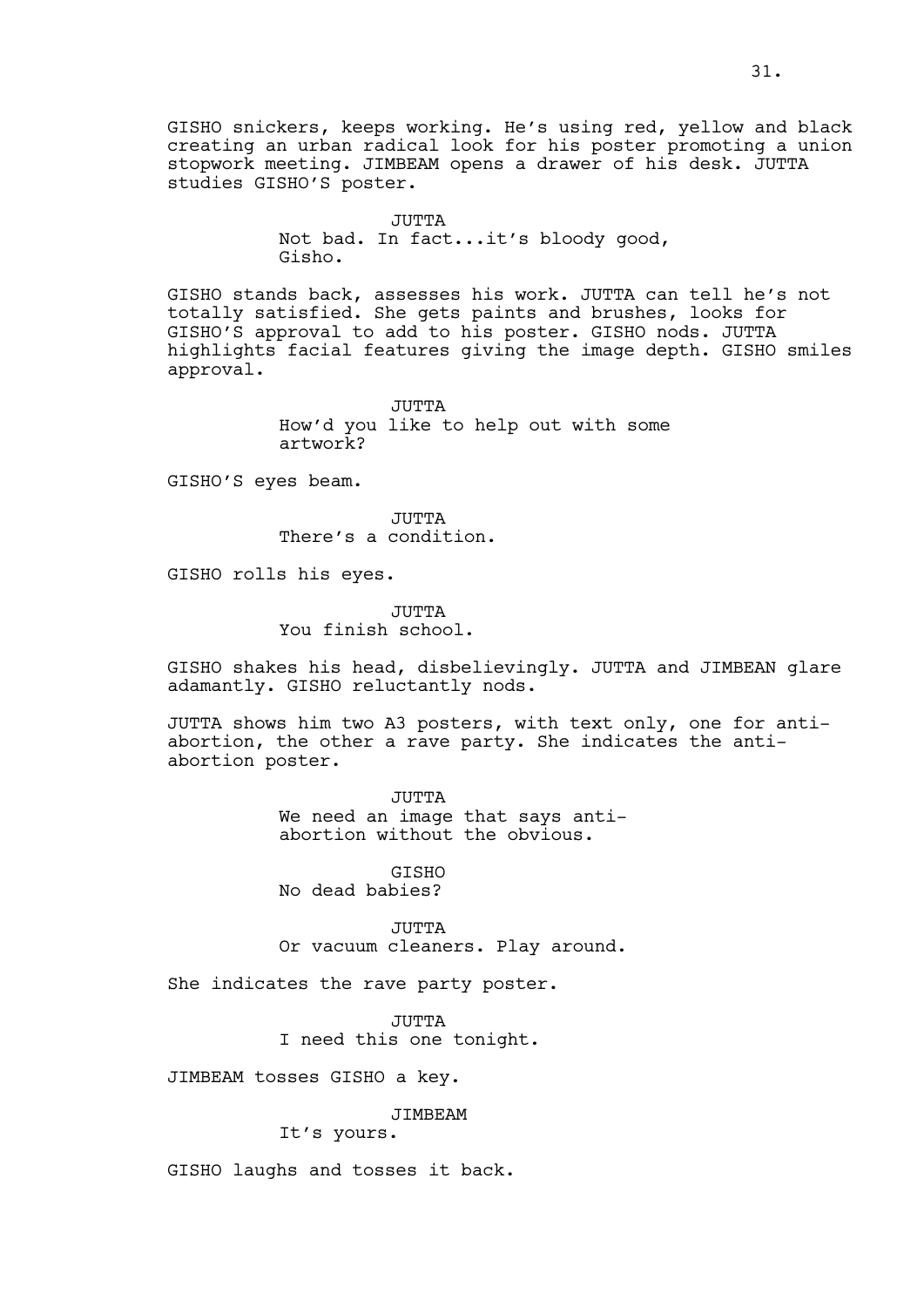#### GISHO Don't need it.

JIMBEAM smiles. GISHO sprays the tag FOO WAS HERE on the wall, puts his cans under the signature. He contemplates, then sprays out the F leaving OO WAS HERE. JUTTA and JIMBEAM raise their eyebrows to each other, smile.

GISHO indicates the space under his signature.

GISHO Don't rent it out.

JUTTA and JIMBEAM laugh.

83 EXT. STREET - DAY

GISHO, happy, strolls along a suburban street.

84 EXT. CHILD CARE CENTRE - DAY

HE passes a child day care centre. PARENTS with TODDLERS enter the centre. GISHO stops, watches a MOTHER on duty playing with KIDS.

A BOY throws his hat on the ground. The MOTHER puts the hat on the boy. He throws it on the ground. The MOTHER puts it back on. The game has started. A GIRL throws her hat on the ground. The MOTHER puts the hat on the GIRL. The BOY throws his hat on the ground. The MOTHER laughs as she puts the hat back on the BOY. The GIRL throws her hat on the ground.

GISHO continues watching unemotionally.

The BOY grabs the GIRL'S hat from the ground and hands it to the MOTHER. The GIRL grabs the BOY'S hat from his head. The BOY pushes her away. The GIRL pushes the BOY away. They both push each other. The frustrated MOTHER separates them.

The OWNER of the centre has observed the kids discovering fighting but she's more interested in GISHO watching.

> OWNER OF CHILD CENTRE What d'you think you're doing?

GISHO is momentarily shocked. The OWNER mouths into her mobile indicating she's ringing police.

> GISHO Suck an egg, Pickle!

The MOTHER'S jaw drops. GISHO walks on.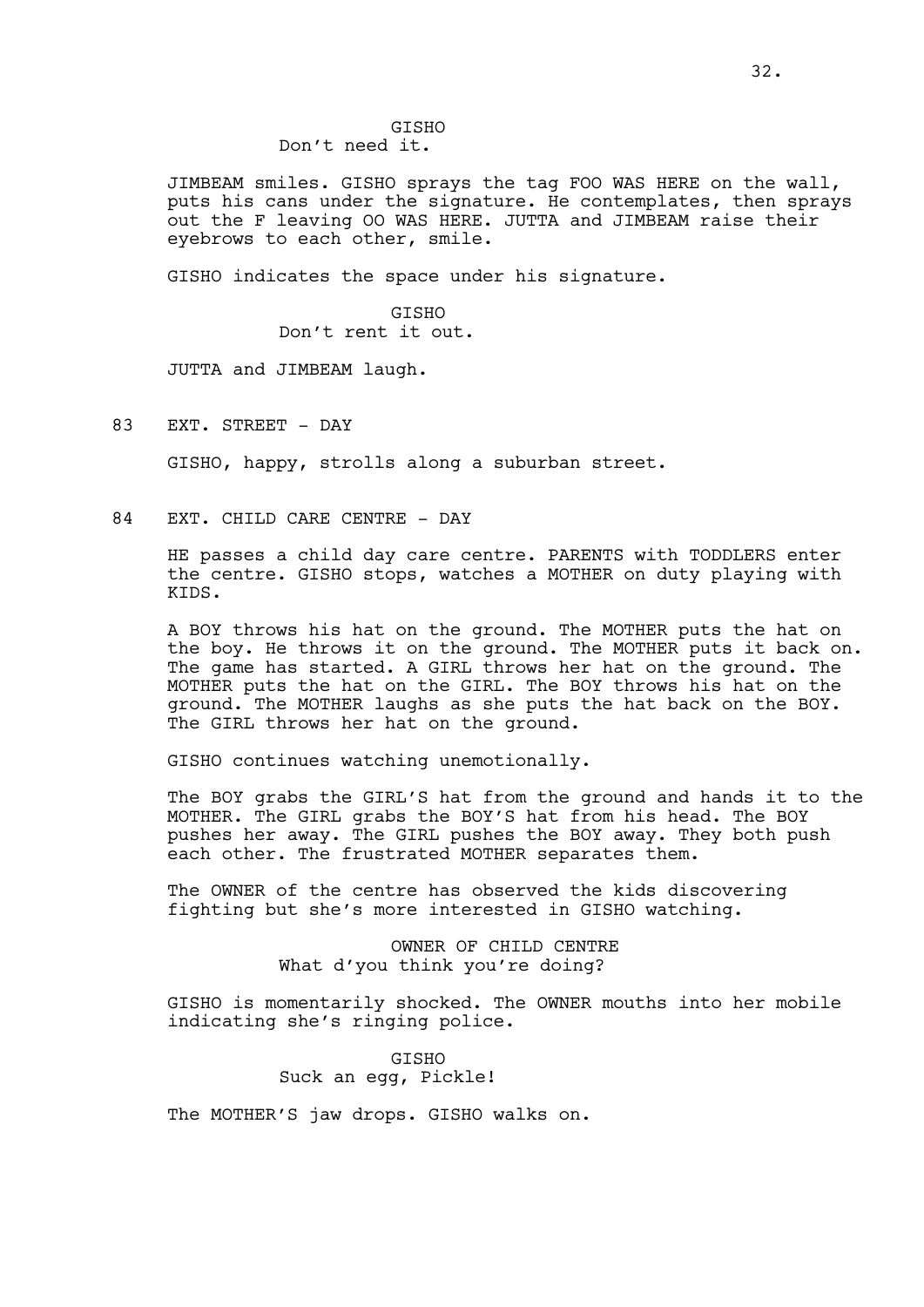### 85 EXT. SCHOOL GATES - DAY

SLOAN and JOLENE wait at the school gates. GISHO arrives.

SLOAN Run out of things to destroy, Wagster?

#### JOLENE

Suckhole!

GISHO ignores them, enters school.

COLIN'S Jag pulls up. TIGGY jumps out, brushes past SLOAN and JOLENE, through the gates. SLOAN and JOLENE smile at COLIN who winks before speeding off.

86 INT. SCHOOLYARD - DAY

GISHO eyes Jack's Corona parked against the school wall along with other cars.

87 INT. STAFF ROOM - DAY

JACK observes GISHO looking at his car.

88 INT. ANNE'S CLASS - DAY

STUDENTS eagerly work on their self-portraits. GISHO sketches in his sketchbook. ANNE appears behind him. She looks at his sketch, a traditional self-portrait. ANNE is pleasantly surprised.

> ANNE That's excellent, Gisho. Did you know Picasso was an excellent classical painter before he turned to surrealism?

GISHO Who's fucken Picasso?

ANNE bristles, moves on. GISHO winks at TIGGY who ignores him. HE turns to another sketch, a design for a rave party.

MRS HALL and JACK hurriedly pass through the corridor.

89 EXT. SCHOOL GROUNDS

MRS HALL points. JACK is shocked. The four tyres on his Corona are flat.

> MRS HALL I'm phoning the police.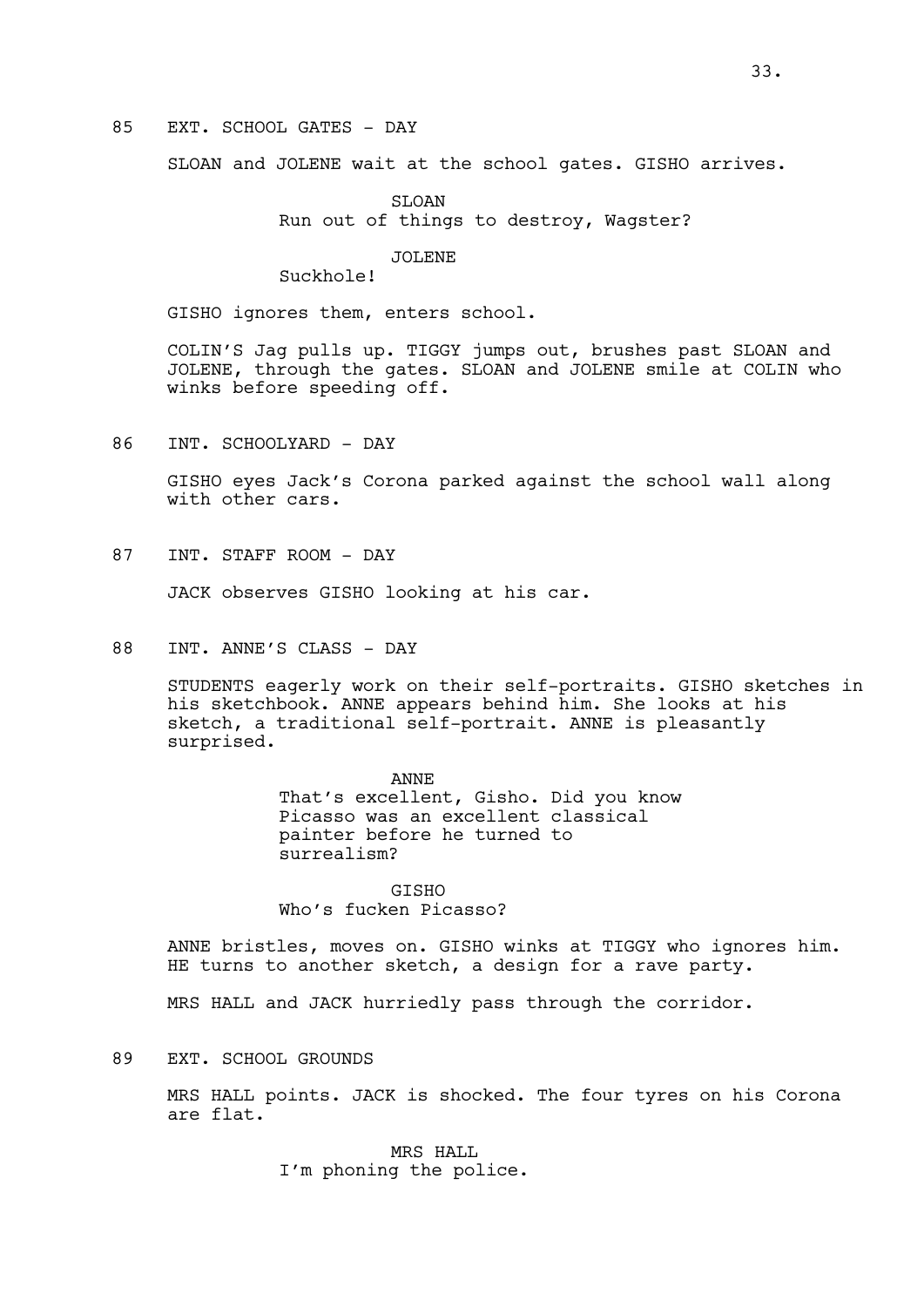JACK

No.

MRS HALL, shaking her head, reenters the school.

JACK looks forlornly at his Corona. He takes GISHO'S knife from his pocket, flicks it open, sticks the blade into a hole in a tyre. It's an exact fit.

90 INT. JACK'S CLASS - DAY

JACK, brooding, leans against his desk. STUDENTS enter, sit. He slowly eyeballs them, glares at GISHO who averts his eyes. JACK shakes his head, disappointed.

> JACK I'm feeling apathetic so I'm giving myself the day off. Go home.

JACK leaves the class of bewildered STUDENTS.

91 EXT. SCHOOL CARPARK - DAY

Disgusted STUDENTS inspect the flat tyres.

SLOAN

One guess.

The STUDENTS look around. GISHO is not there.

92 INT. DENTIST - DAY

GISHO waits while the RECEPTIONIST checks the appointment book.

DENTIST RECEPTIONIST We have nothing till Monday week. I can fit you in--

GISHO I can't wait till then.

DENTIST RECEPTIONIST If you're in pain--

**GTSHO** 

I am.

DENTIST RECEPTIONIST Extreme pain.

**GTSHO** Look I'm in extreme pain, alright.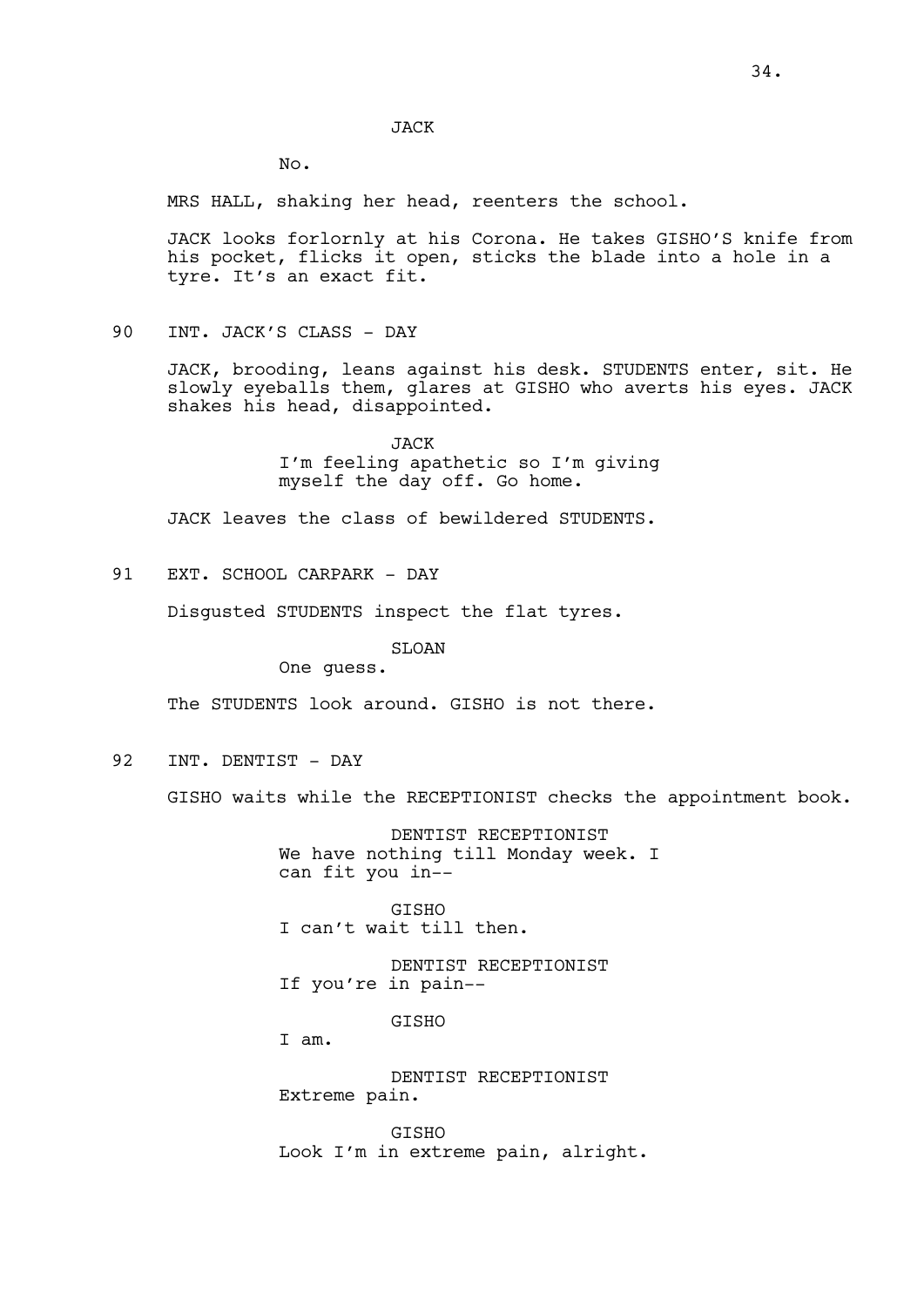# DENTIST RECEPTIONIST If you come back after five I'm sure Mr Dillon will try and see you.

The RECEPTIONIST indicates a notice demanding payment be made upon consultation. GISHO leaves.

> GISHO Thanks. Thanks for fucken nothing!

The RECEPTIONIST plays deaf.

93 EXT. DENTAL HOSPITAL - DAY

GISHO enters the Dental Hospital.

94 INT. DENTAL HOSPITAL - DAY

Numerous PATIENTS wait. He staggers to the Information Counter. A RECEPTIONIST looks wearily at him.

> DENTIST RECEPTIONIST 2 Can I help you?

GISHO points to his mouth, erupts into a seizure, falls to the floor.

95 INT. DENTAL HOSPITAL CLINIC - DAY

GISHO sits in a wheel chair at the head of a queue of PATIENTS. A DENTAL NURSE arrives, reads from a card.

> DENTAL NURSE Mr Gisho Younis?

The NURSE wheels GISHO into surgery. GISHO smiles to himself.

96 EXT. SCHOOLYARD - MORNING

The next day GISHO, jaw swollen from a tooth extraction, enters the schoolyard.

TIGGY sits by herself. A shadow covers her. She refuses to look up.

> GISHO What d'you know about abortion?

TIGGY sees his swollen face, laughs. GISHO walks away. JACK'S Corona in the same spot it was yesterday, the tyres still flat.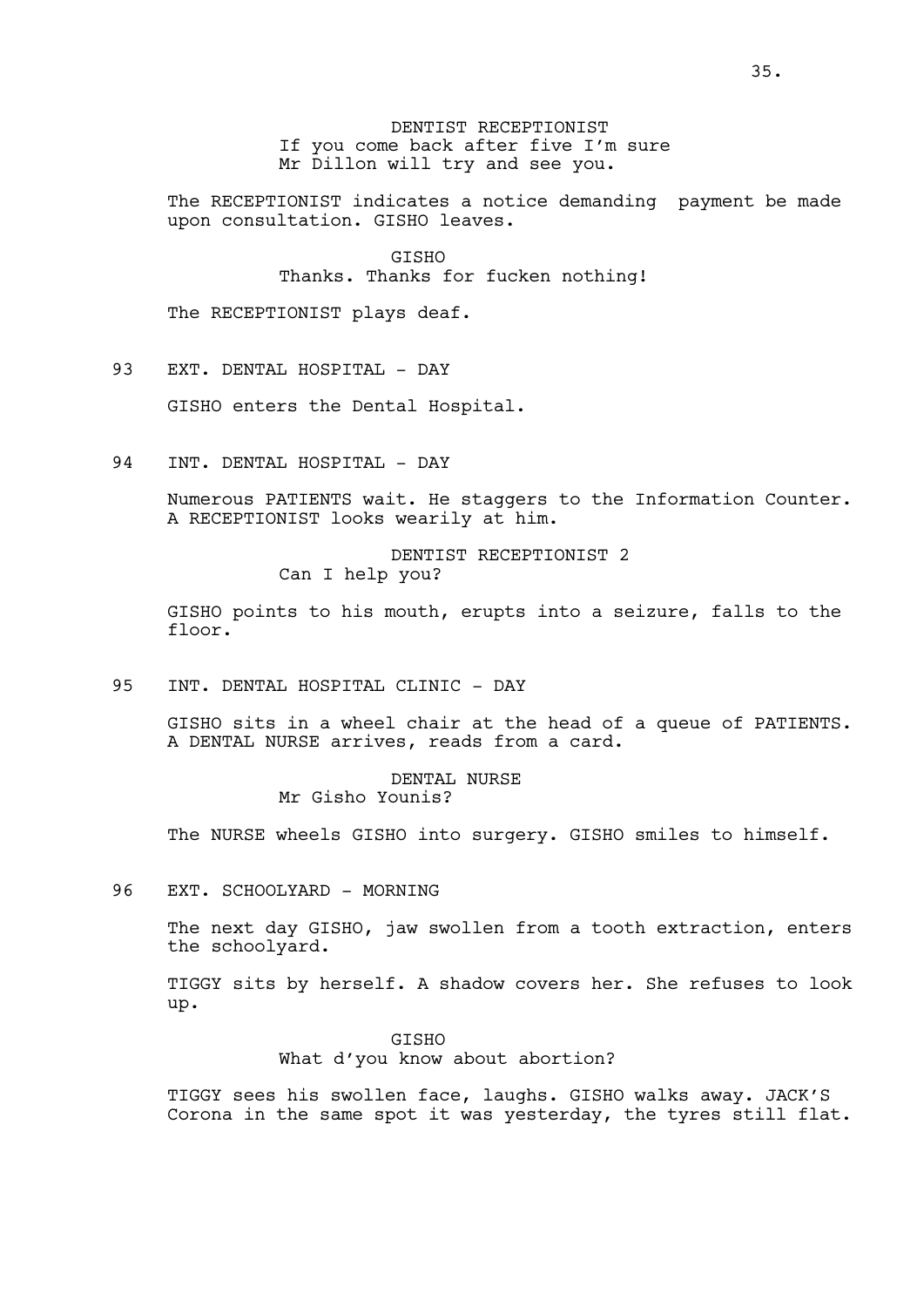97 INT. CLASSROOM - DAY

JACK hasn't arrived. A new student, VINCE LOPEZ sits to one side. The GIRLS check him out. The GUYS act as if he's invisible. GISHO sketches. TIGGY gazes out a window.

JACK hurriedly enters, notices the new student.

JACK Ah, I've see you've already met-- (checking a form) --Vince.

LOPEZ

Lopez.

JACK Vince Lopez.

LOPEZ It's Lopez, Dude. Forget the fucken Vince shit.

JACK is taken aback. The students watch with interest, even GISHO and TIGGY.

> JACK Right, well this is *Lopez*. Please make Lopez feel welcome. Now where were we the day before yesterday?

JACK adds more newspaper articles to the wall as he talks. LOPEZ checks his mobile for messages, reads an sms.

> JACK Not in class, please, Lopez.

LOPEZ reacts as if stunned by a taser. DUCK and TITCH laugh.

JACK Sorry, that goes right across the board for all classes.

LOPEZ leaves the mobile on the desk. JACK shakes his head.

LOPEZ What is this, fucken Abu Ghraib?

All eyes are on JACK who indicates he wants a word with LOPEZ outside. LOPEZ slowly stands, grabs his mobile.

JACK

Leave that.

LOPEZ carefully puts the mobile down and follows JACK outside. JACK shuts the door. The STUDENTS observe JACK laying down the law to LOPEZ.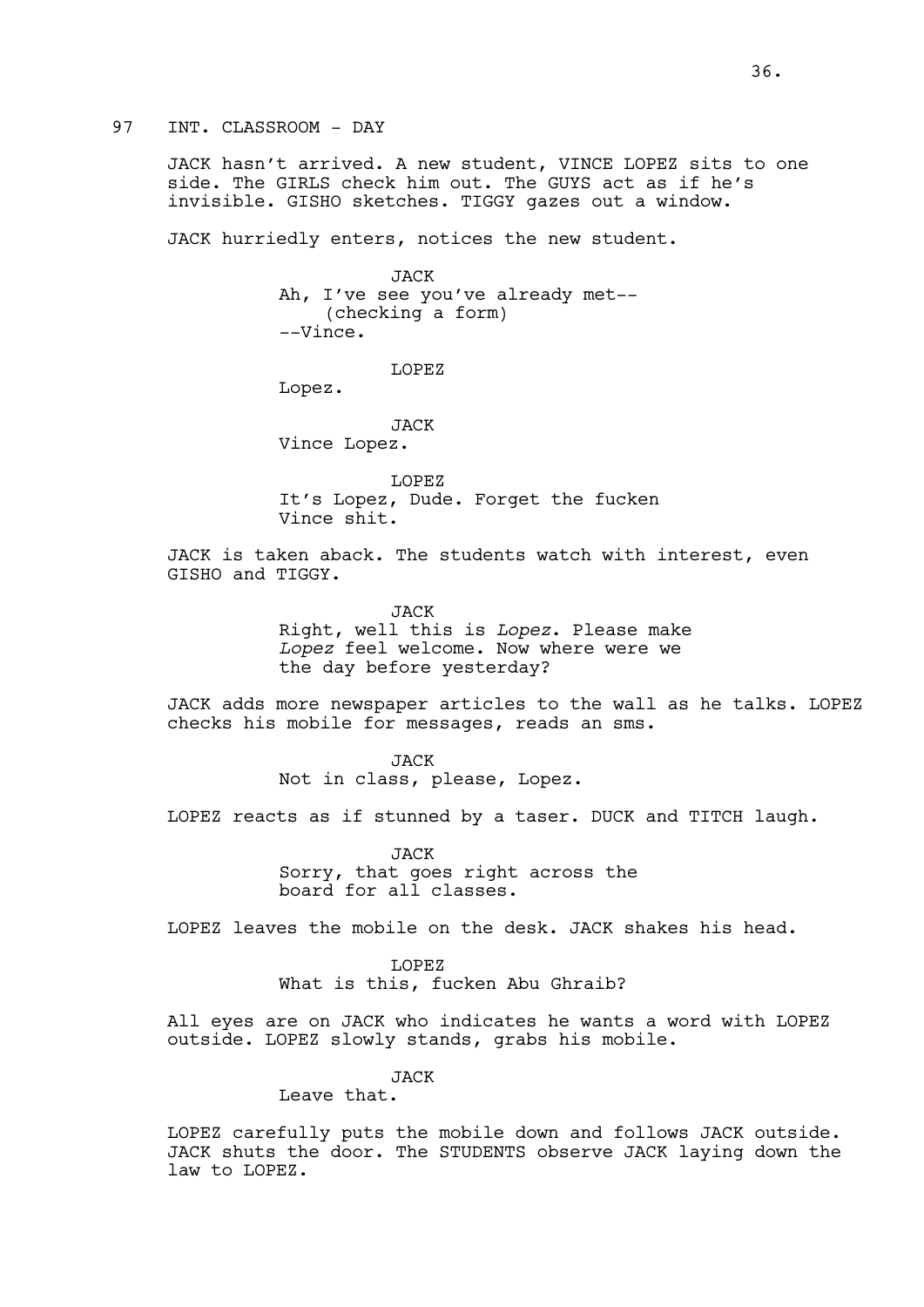JACK and LOPEZ return. LOPEZ sits and reluctantly puts his mobile away as JACK continues putting articles on the wall. TITCH and DUCK grin at LOPEZ who ignores them.

> **JACK** So where were we? Dana?

> > DANA

Um, you wanted us to write an essay on whether we thought Alan Jones' comments expressed the opinion of the average Australian?

JACK And what do we think of Mr Jones' comments?

TITCH

He was right.

JACK In what sense?

DUCK He was saying what everybody knows. That the Lebs started it.

LOPEZ

Started what?

TITCH The Cucumber wars.

DUCK shrieks laughing. LOPEZ glares at TITCH and DUCK.

DUCK The Lebs got their arses kicked, man, because they came onto our chicks in Cronulla.

LOPEZ Ah, Cronulla, right.

TITCH The Lebs tried to take over the beach, right?

DUCK The land belongs to the people, man. If they wanta start a war we'll give them war.

LOPEZ The Lebs wanted the beach to grow cucumbers, right?

GISHO laughs.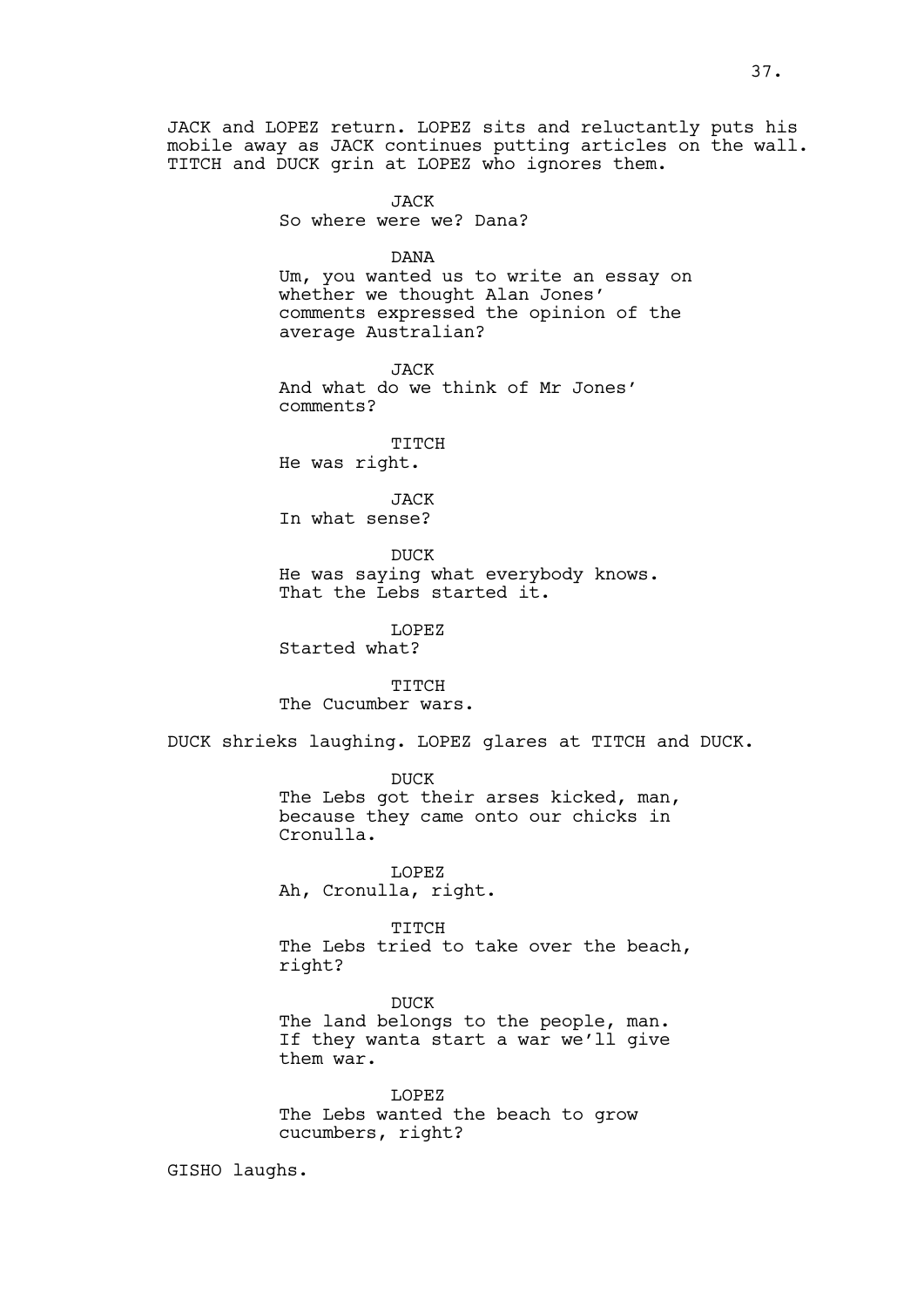TITCH They're unAustralian, man. If they wanta come here I say abide by our laws.

JACK Lopez, what d'you think?

LOPEZ is eager to respond.

LOPEZ Well, being from that underarm sandpit boarded by cock-sucking Israelis on one side--

JACK We can loose the profanities, thankyou.

LOPEZ --Jordanian goat herders and Syrian snot-lickers--

**JACK** You're Lebanese?

The STUDENTS are shocked. Even GISHO shows interest.

LOPEZ Aussi, Lebanese, Muslim, proud of it.

SLOAN and JOLENE raise their eyebrows at each other.

**JACK** Do you think Australians are racist, Lopez?

LOPEZ indicates JACK

LOPEZ I think everyone's racist. (pointing to STUDENTS) You are. You and you. We're all fucken racists.

TITCH Speak for yourself, man.

LOPEZ Be proud of it, *man*. We'd all put them in the ovens if we had to.

The STUDENTS are horrified. GISHO grins.

LOPEZ (to GISHO) You'd put them in the ovens if you could, wouldn't you?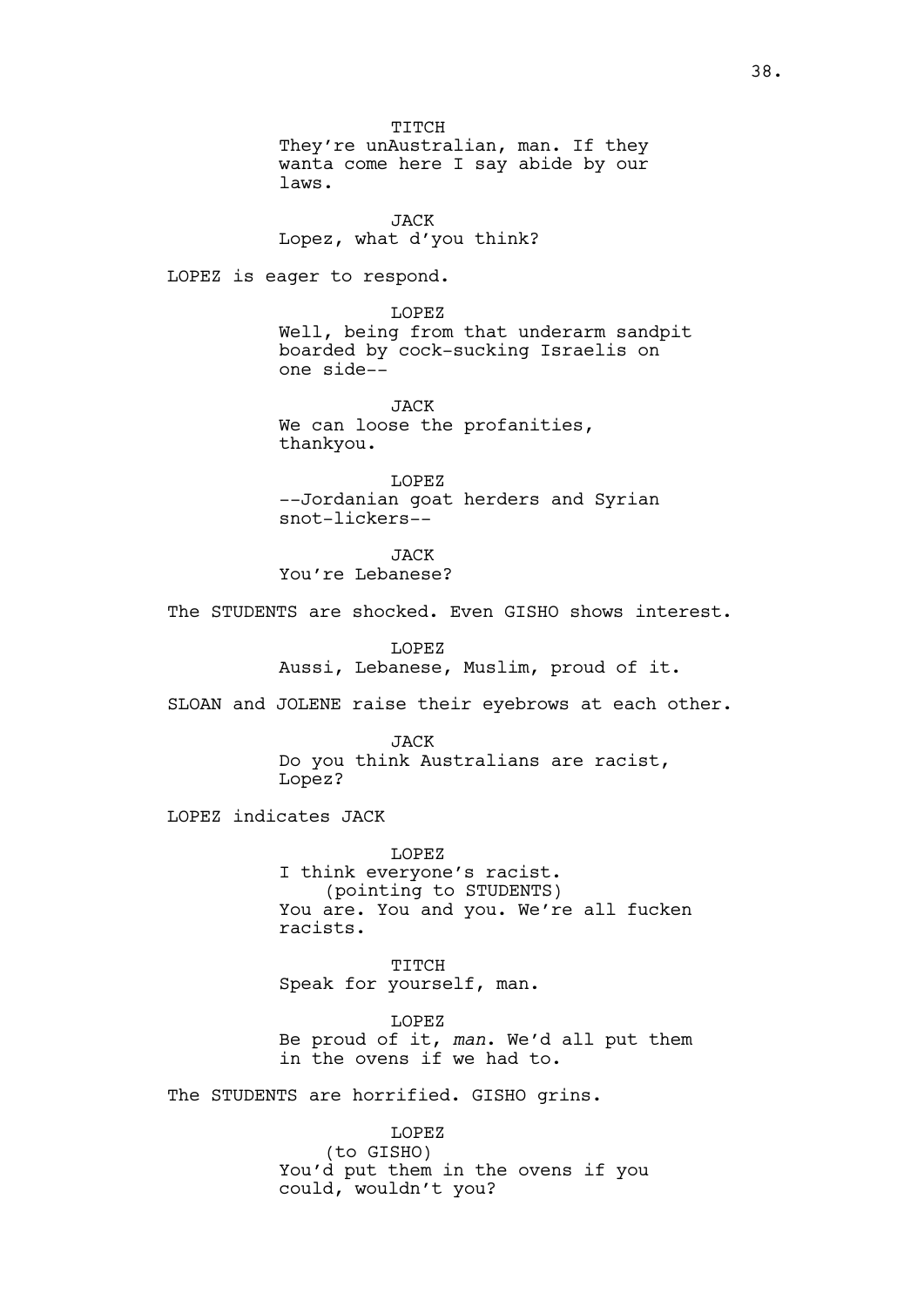GISHO considers

**GTSHO** I don't know.

SLOAN Course he wouldn't!

LOPEZ That's a racist comment.

SLOAN Not wanting to put people in ovens is like racist?

LOPEZ *Is like racist*? It is when you think you're superior to me. Be proud of what you are.

SLOAN Like I don't think so.

LOPEZ (sending up) *Like I don't think so.*

SLOAN appeals to JACK who shrugs his shoulders. The CLASS sit in silence. LOPEZ grins to himself.

98 EXT. SCHOOLYARD - DAY

LOPEZ walks alone. TIGGY sits alone. GISHO sketches alone.

LOPEZ sits next to TIGGY, smiles suggestively. She angrily moves away.

LOPEZ looks over GISHO'S shoulder, nods approval.

LOPEZ Good one. I'll get you to sketch some swastikas for me.

LOPEZ shows GISHO a recent tattoo, SS. SLOAN and JOLENE watch. LOPEZ turns, indicates his tattoo.

> LOPEZ You want one? I can get you a discount.

GISHO nearly laughs.

99 EXT. STREETS - NIGHT

GISHO roller blades between cars parked outside nightclubs. He places flyers under windscreen wipers.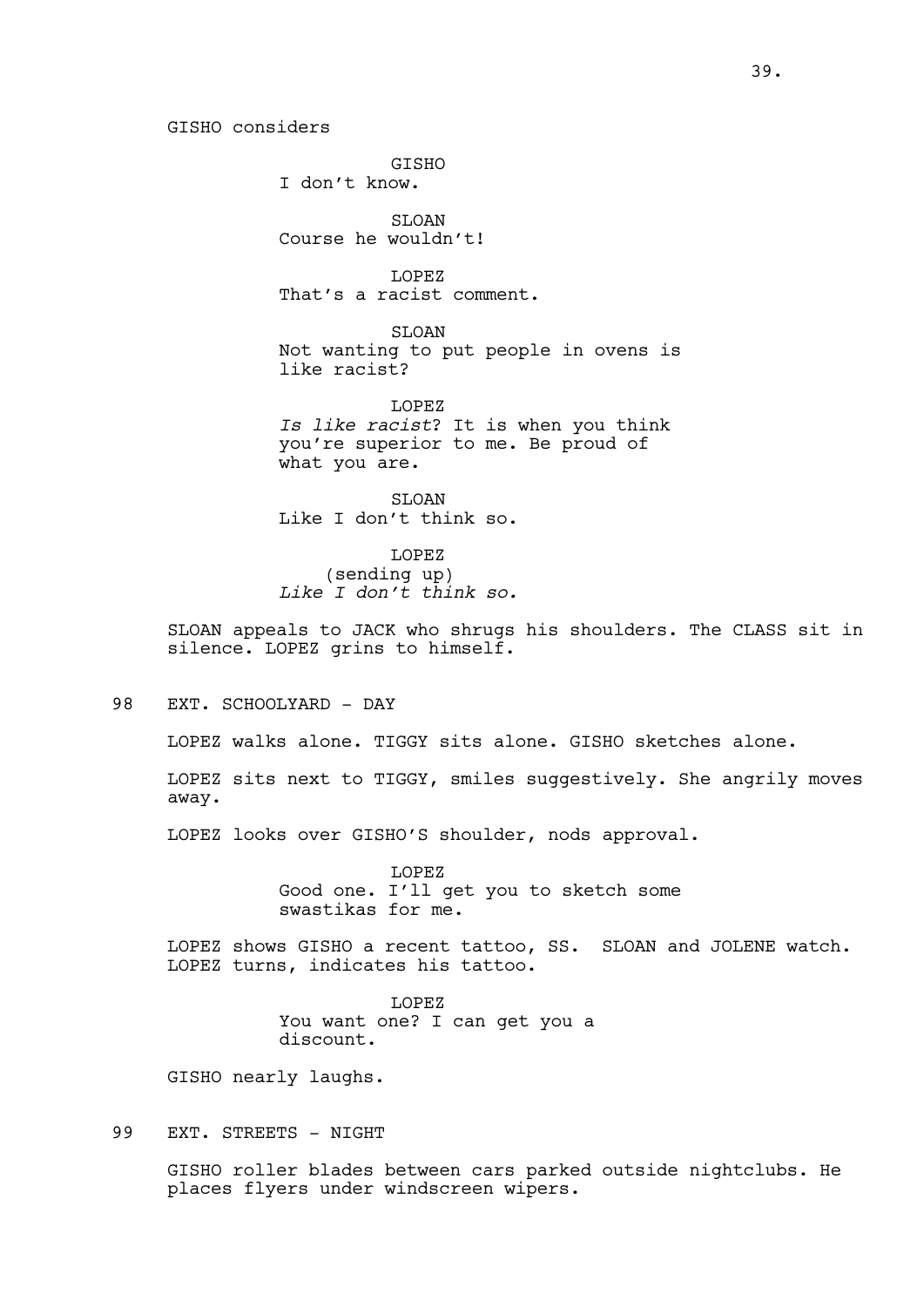As he puts one under a Holden windscreen wiper the OWNER returns. GISHO skates away. The OWNER grabs the flyer.

> CAR OWNER (screaming) That's illegal you know.

GISHO gives him the bird.

GISHO Sue me, arsehole!

## 100 EXT. LANEWAY - NIGHT

GISHO skates up a laneway, puts flyers under windscreen wipers.

The Holden, headlights off, powers up behind. GISHO sees it at the last moment and narrowly avoids being hit. The Holden speeds away. GISHO screams abuse.

101 EXT. STREET - NIGHT

GISHO skates along the road. Stops. BLUEYE'S ute and a police car are up ahead. STANOVIC shakes hands with COP 2.

The POLICE drive off. STANOVIC and BLUEYE paste a poster on the wall.

The ute leaves. GISHO skates to the poster, tags it with OO WAS HERE.

102 EXT. STREETS - NIGHT

MONTAGE: GISHO tags STANOVIC and BLUEYE'S posters with OO WAS HERE.

103 INT. CLASSROOM - DAY

JACK addresses the class. GISHO sketches. TIGGY gazes out the window. LOPEZ slouches.

> JACK In accordance with my policy of involving you in relevant and exciting discussions on important issues...

SLOAN and JOLENE roll their eyes.

JACK ...I've invited people from the infamous, or depending on your outlook, famous (writes on board) (MORE)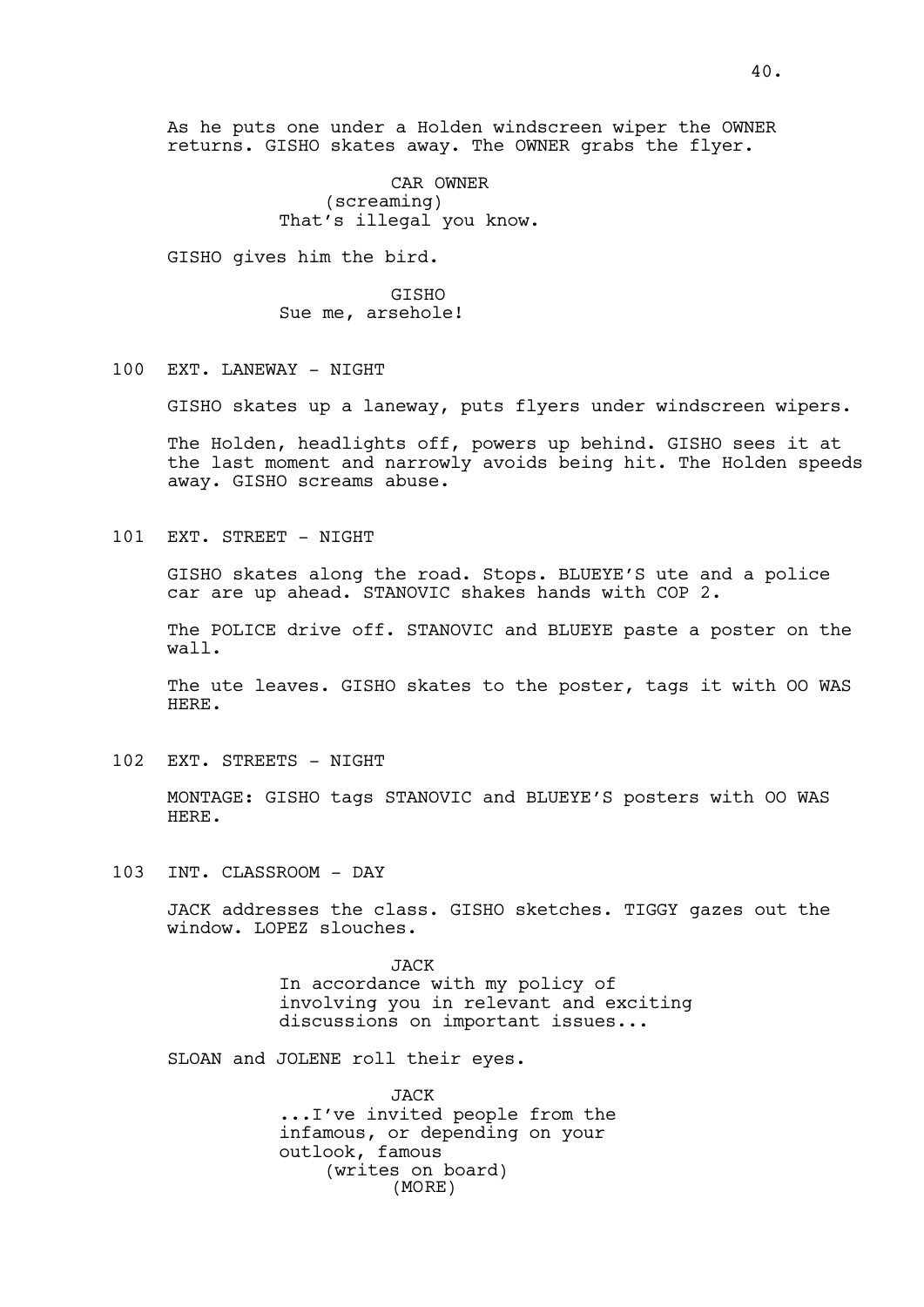JOLENE sparks. GISHO rolls his head in disapproval. LOPEZ surreptitiously checks his mobile.

JOLENE

BYO ectasy?

JACK No, Jolene, your natural serotonins should be more than adequate.

JOLENE has no idea what he means. JACK opens the door. Constables JILL ROBINSON and PETER CUMMINS enter.

> DUCK They run rave parties?

LOPEZ These are the people who put you in the ovens, man.

**JACK** Constables Jill Robinson and Peter Cummins. Please make them welcome.

Some cordially clap. JILL and PETER realise this will be an uphill battle. JILL writes on the board: *Art is art. Damage is damage.* PETER displays laminated posters of graffiti vandalism.

> PETER CUMMINS We're here to tell you the difference.

LOPEZ rolls his eyes. JILL writes under the letters in RAVE: Rage Against Vandalism Eternally.

> PETER CUMMINS I take it you all know what graffiti is?

No one responds. DUCK and TITCH shrug for GISHO'S benefit.

PETER CUMMINS

Hmmmmm?

Again no response. LOPEZ winks at GISHO.

LOPEZ Tell us what graffiti is, Officer.

PETER CUMMINS For one, graffiti is not art.

JACK observes GISHO who's unresponsive.

JILL Art adds value to society.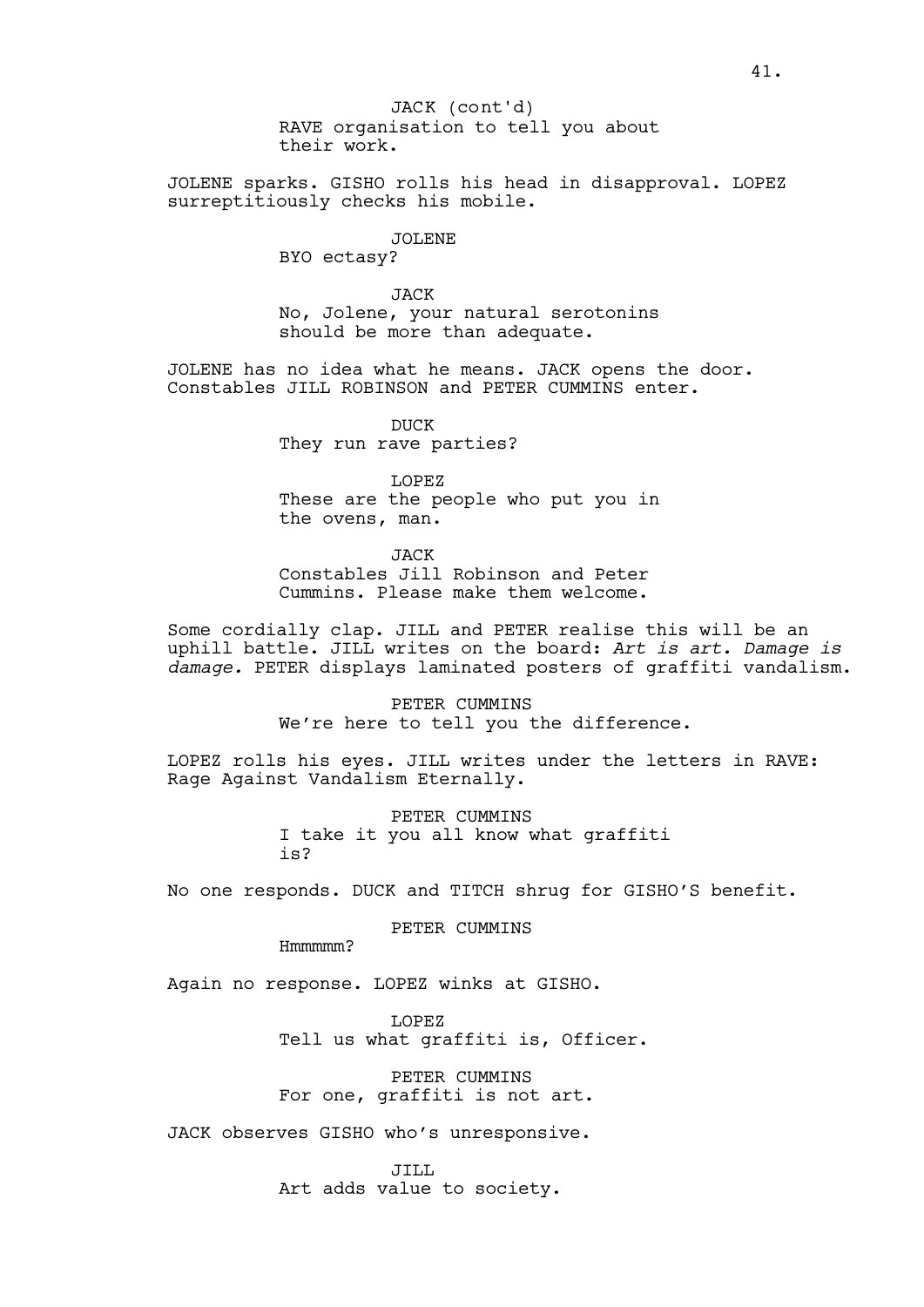JILL displays laminated posters with "ZSU", "ZONE" and "FOO WAS HERE" tagged on cars and walls.

> PETER CUMMINS ...at more than sixteen locations.

LOPEZ Only sixteen? Did the motherfuckers run out of paint?

The POLICE ignore LOPEZ. GISHO is aware the POLICE are directing their comments at him.

> PETER CUMMINS We assume it was most likely delinquent teenagers.

LOPEZ laughs. GISHO continues sketching. JILL responds to LOPEZ'S laughing.

> JILL We think that teens who get involved in graffiti tagging may be showing early symptoms of a personality disorder.

TITCH laughs, looks at GISHO.

TITCH

Such as?

PETER CUMMINS Antisocial behaviour disorder.

SLOAN (to TIGGY) Guess who must be into graffiti?

TIGGY

Get fucked!

LOPEZ (to GISHO) What're these idiots on about?

PETER and JILL smile, ignore LOPEZ, direct their comments at GISHO.

> PETER CUMMINS They also have higher rates of drug use, academic failure, physical and sexual abuse, depression, anxiety and suicidal thoughts.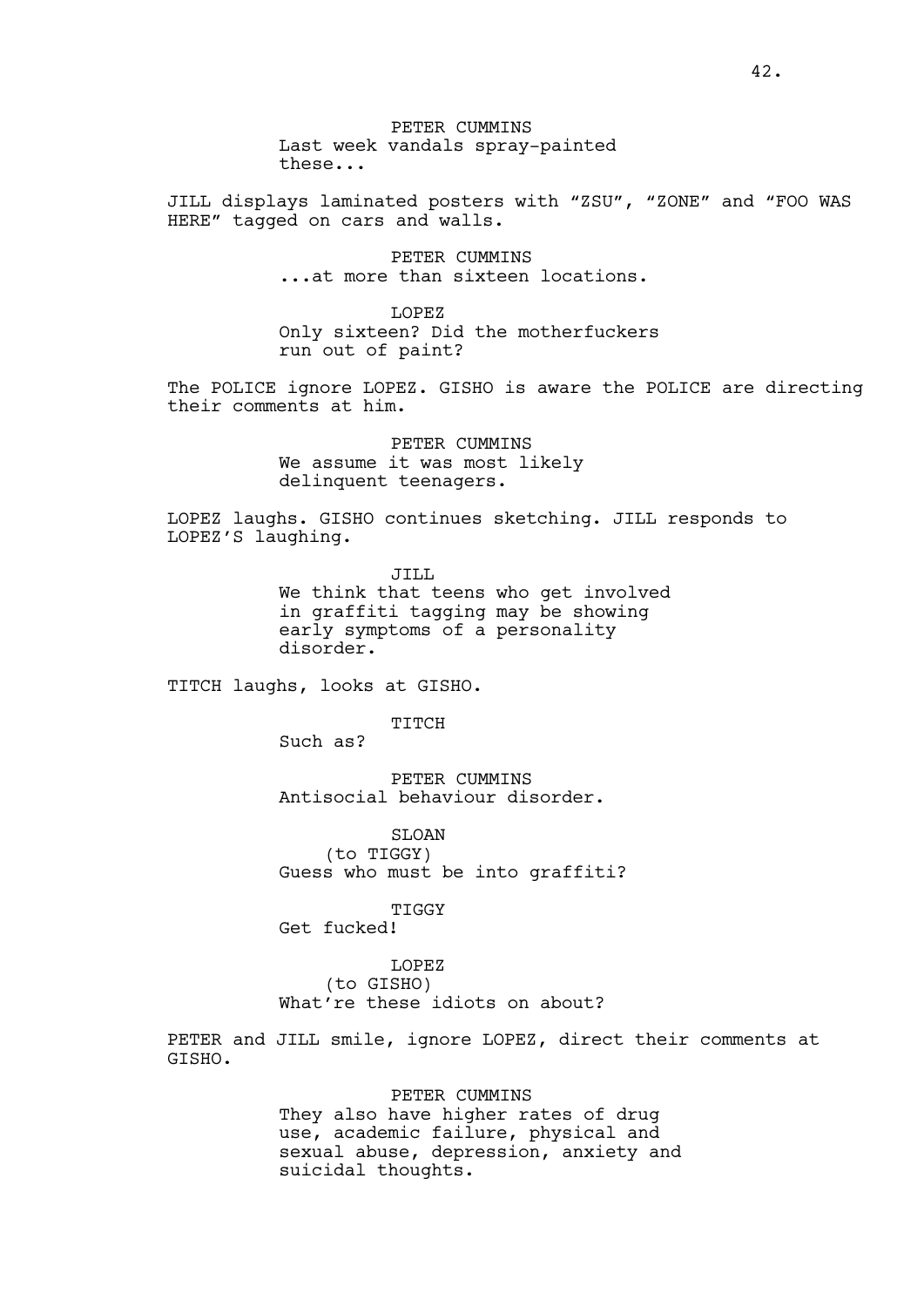GISHO glares at JACK.

JILL Tagging conveys a number of messages. It says, "Hello, I'm here."

LOPEZ *Hello, I'm here.*

PETER CUMMINS But more often than not it represents an expression of rage against authority.

STUDENTS expect GISHO to respond.

LOPEZ That's just crap. Graffiti was around long before *antisocial behaviour* whatever was invented.

It's now a battle between LOPEZ and the POLICE.

JILL Interesting you mention how long graffiti's been around.

She handpasses to PETER.

#### PETER CUMMINS

Studies show many images drawn in caves between  $10,000$  and  $35,000$  years ago, mirror today's graffiti. They were mainly drawn by adolescent males.

JILL

Delinquent adolescent males.

LOPEZ

This is crap!

LOPEZ is disappointed GISHO doesn't respond.

# JILL

It's true.

#### LOPEZ

Where's your evidence, man?

JILL produces a laminated poster showing ancient rock art handprints.

## PETER CUMMINS

These handprints were done by boys chewing ochre, holding up a hand and spitting the colorful spew over their hand, leaving an imprint.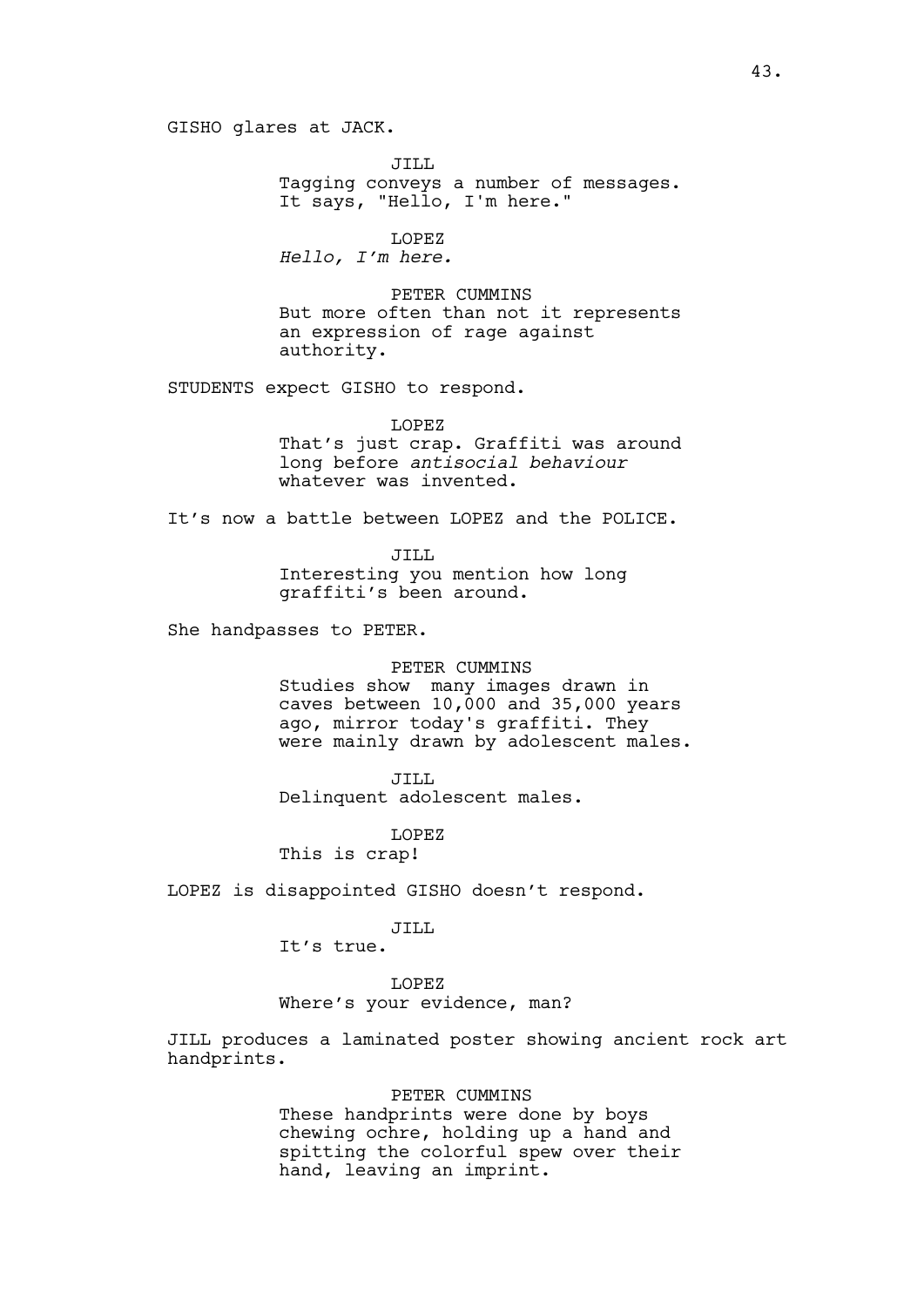LOPEZ Who says they were boys?

PETER CUMMINS The handprints have been analysed. They belonged to boys aged nine to seventeen.

LOPEZ

Crap!

PETER CUMMINS We're hoping you can help us prevent vandalism.

Silence.

JOLENE What can we do?

The POLICE smile at JACK.

PETER CUMMINS We'd like your input.

JILL. We feel conventional methods are not working.

LOPEZ What, shooting them doesn't work?

The POLICE feel they're getting their message across. PETER talks directly to GISHO.

> PETER CUMMINS Sometimes it's as simple as sitting down with them and saying, "Listen you've had a bit of a shit life haven't you?"

GISHO glares at JACK.

LOPEZ Wouldn't it be easier to chop their hands off?

PETER CUMMINS What's your name, son?

But LOPEZ isn't about to fall for that one.

**SLOAN** Vinnie Lopez.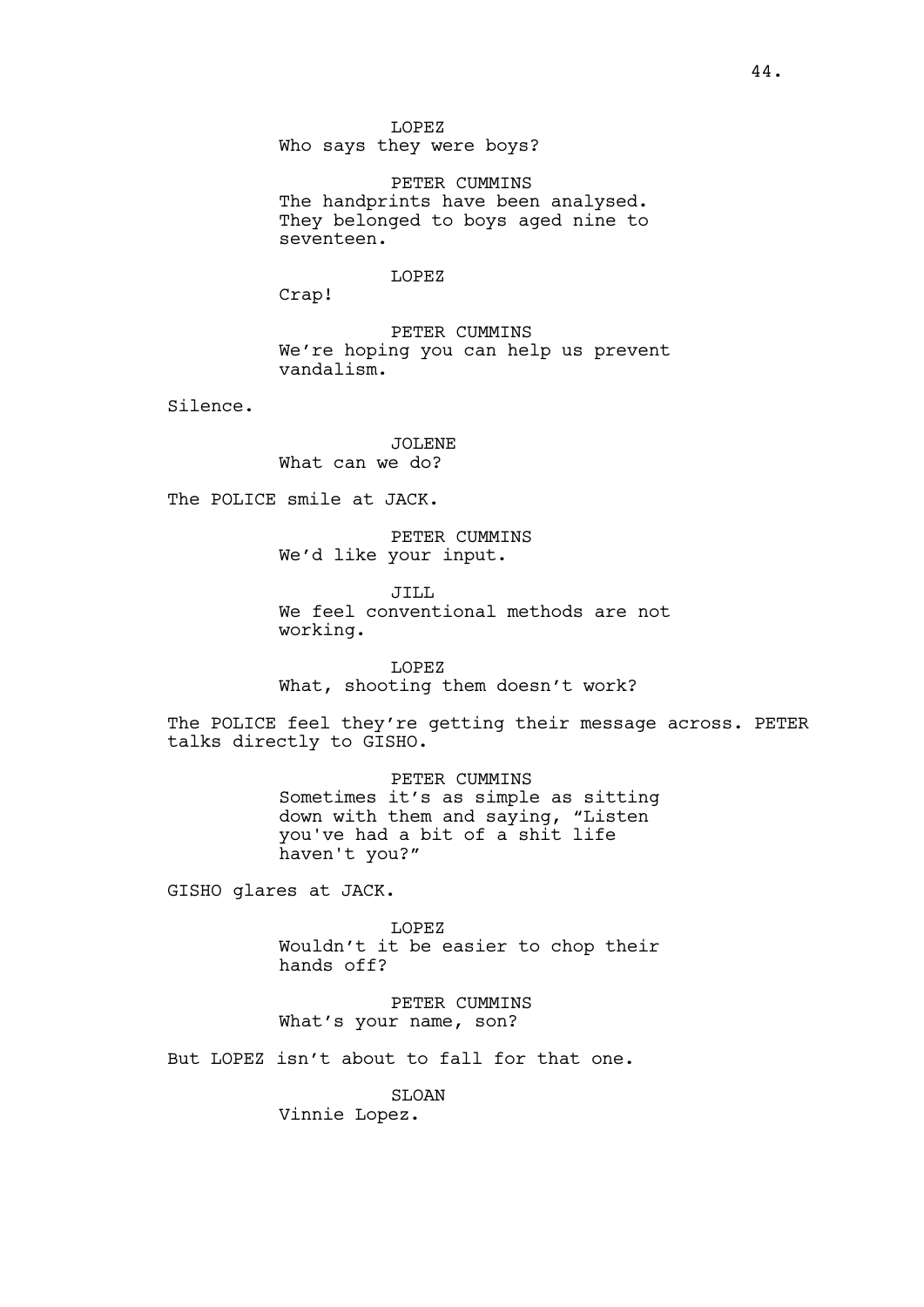JILL Well, Vinnie, it's costing the community millions in clean-up bills alone. PETER CUMMINS You can assist by phoning our anonymous Crime Stoppers line. LOPEZ Dob your mates in! Good one! The POLICE look at each other, shake their heads, disappointed. PETER CUMMINS We all have a responsibility in this. JILL It's your parents footing the bill for these vandals. DANA, JOLENE and SLOAN look at GISHO, nod. JACK Would you like to comment, Gisho? GISHO Why would I want to comment, Jack? PETER CUMMINGS We're interested in what everyone's got to say, Gisho. JILL. Are you involved in Graffiti? GISHO abruptly jumps up, bumps JACK as he storms out. 104 EXT. SCHOOL - DAY GISHO is half-way to the main gate when LOPEZ runs out. LOPEZ Hey. GISHO turns. LOPEZ Don't let the motherfuckers get to you, man. GISHO continues walking. LOPEZ

We can graffiti this whole fucken town, you and me?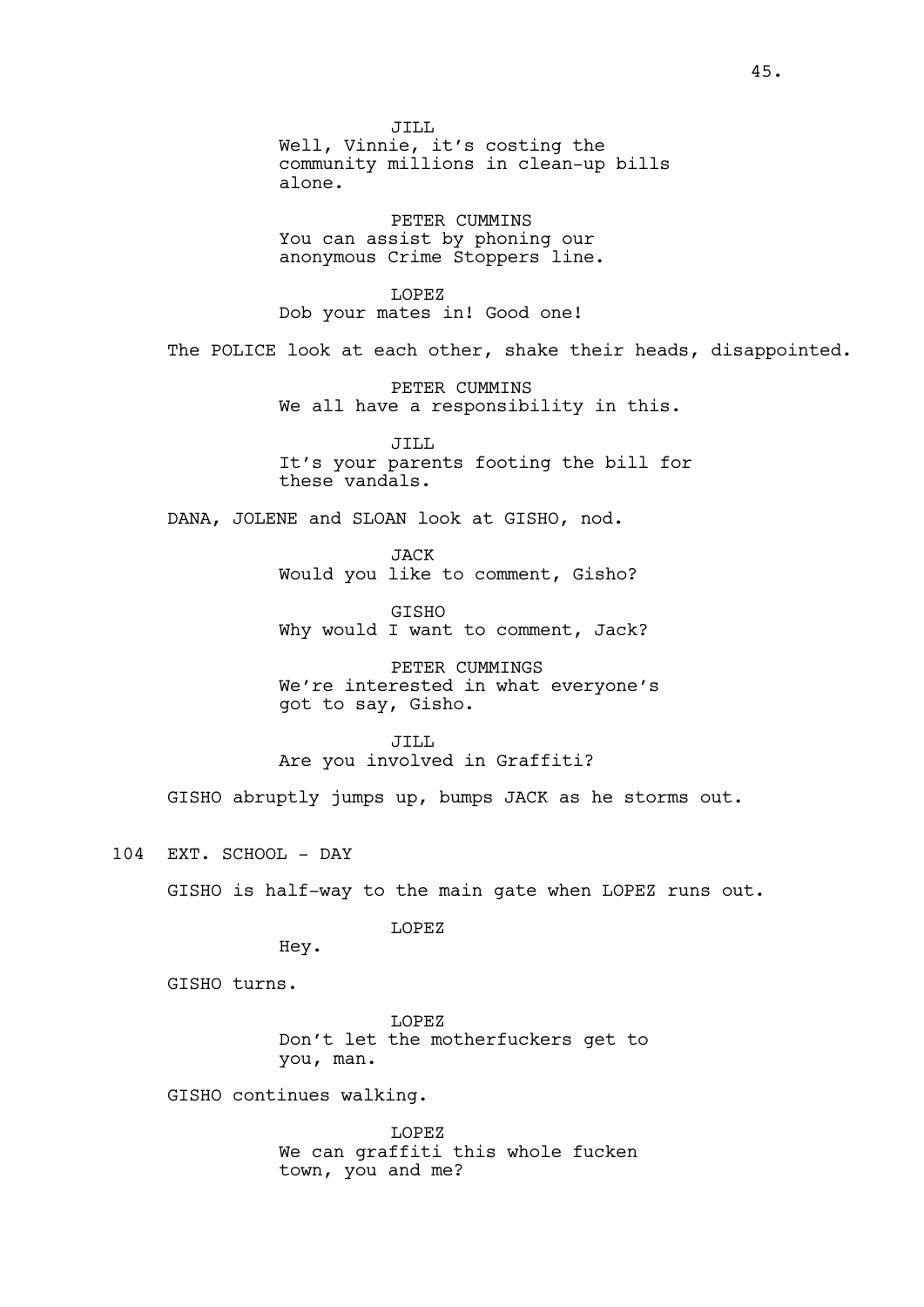LOPEZ Open our own files on antisocial fucken disorder?

GISHO continues walking.

LOPEZ If you don't stand up to 'em, man, they take it all.

105 INT. DRAIN - DAY

GISHO stuffs spray cans and rope into his backpack.

106 EXT. BRIDGE - NIGHT

The moon is low. GISHO precariously hangs off a bridge. He graffities an urban mural featuring aggressive police waving phallic batons. He has cleverly used dozens of handprints.

OO WAS HERE appears alongside the completed mural.

107 EXT. STREET - NIGHT

COLIN cruises in his Jag.

108 INT. TIGGY'S BEDROOM - NIGHT

TIGGY lies on her bed. Loud rock plays.

109 EXT. SCHOOLYARD - NIGHT

The moon is high. An indistinguishable MALE, heavily disguised, sneaks through the school grounds.

A gloved hand breaks a school window.

110 INT. ART ROOM - NIGHT

The gloved hand opens a locker containing tubes of paint.

The hand paints an obscene penis next to the mouth of ANNE'S self-portrait.

111 INT. JACK'S CLASSROOM - NIGHT

The hand paints graffiti around the classroom including the signatures from the laminated posters: "ZSU", "ZONE" and "FOO WAS HERE".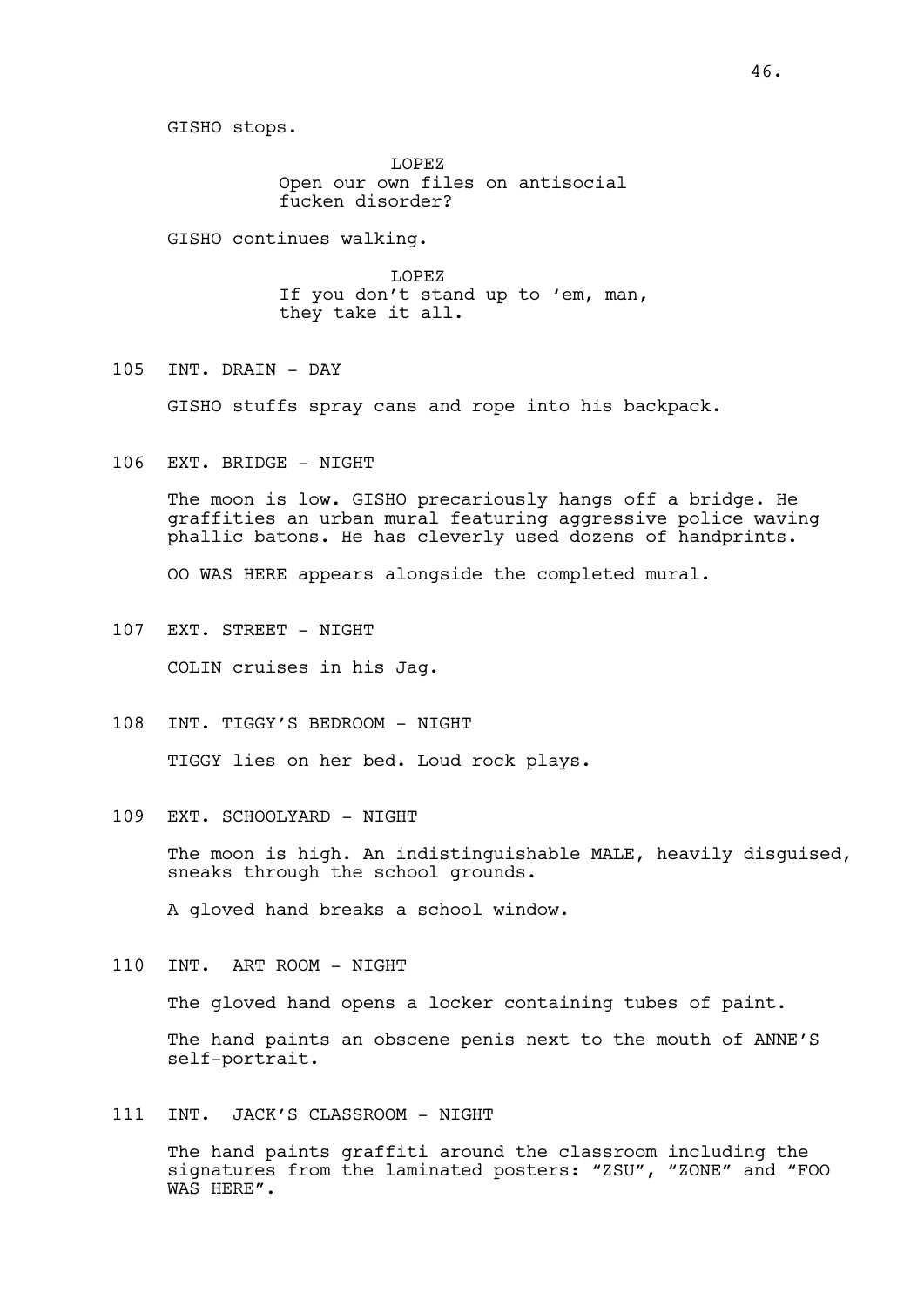#### 112 EXT. STREET - NIGHT

The moon has moved considerably. Heavy music plays. GISHO skateboards along the road. He carries posters, bucket and squeegee.

GISHO puts a rave poster across an existing poster. It strikingly features ravers dancing amid scaffolding. The colors are mustard, greens, greys and blacks.

113 INT. CLASSROOM - DAY

JACK enters his classroom. STUDENTS sit silently at their desks. The room has been completely graffitied.

JOLENE and SLOAN, teary, unsuccessfully attempt to wipe the FUCK YOU from the board. LOPEZ innocently gazes at the floor.

JACK looks for GISHO. No appearance. DUCK and TITCH shrug, almost apologetically.

JACK forces a smile, removes articles from his bag, sticks them over graffiti.

> JACK Now, where were we?

TITCH Right on, Jack.

DICK Let's hear it for Alan Jones.

STUDENTS laugh, not LOPEZ and TIGGY.

114 INT. DRAIN - DAY

GISHO lies under a blanket, his backpack a pillow. Feverish, his mouth is swollen. He writhes in agony.

115 INT. DENTAL HOSPITAL SURGERY - DAY

GISHO reclines in a dental chair. The DENTIST examines his mouth. GISHO glances at dental posters displaying decayed teeth and infected gums.

> DENTIST It's infected, badly. Rinse every hour with salt water. You'll need to see your doctor for a script--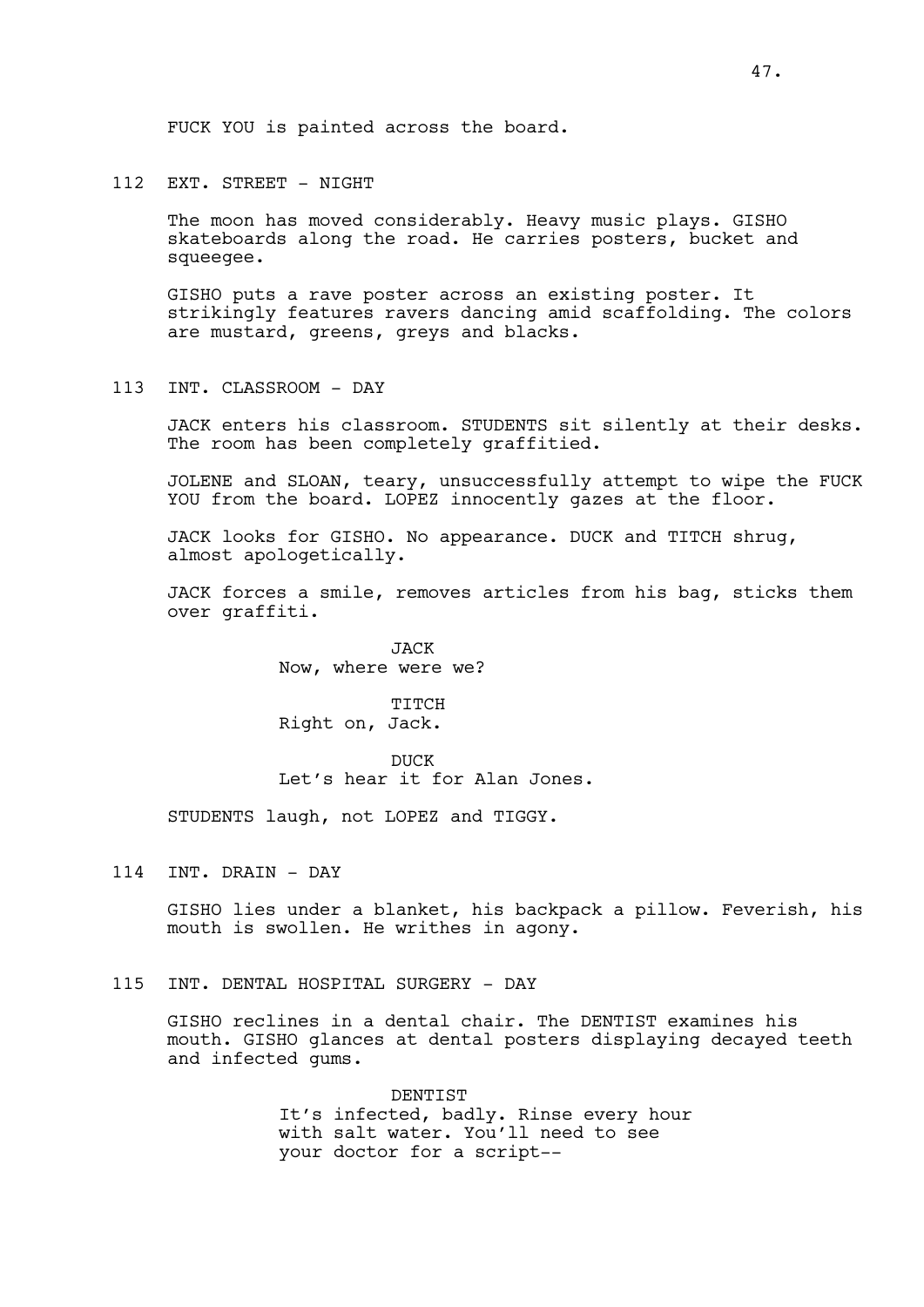GISHO

Fuck off!

DENTIST This is serious. If it's not treated it could turn septic. People have died from less.

GISHO You fucken pulled it out!

DENTIST I *extracted* it because it had rotted below the gums. If I hadn't you might already be dead.

GISHO scoffs.

DENTIST What's the problem here?

GISHO considers.

GISHO Doctors think you're trying to twine them, you know, for drugs.

DENTIST Big demand on the black market for antibiotics is there?

GISHO gets out of the dentist's chair.

**GTSHO** Fucken forget it!

The DENTIST opens a drawer, gives GISHO a box of pills.

DENTIST They're samples. Take two now, another tonight. Then take two a day until they're finished. If it hasn't cleared up in a week come and see me.

GISHO

I owe you.

DENTIST Tell your mates to put our hospital walls on bypass.

GISHO smiles.

GISHO I haven't got any mates.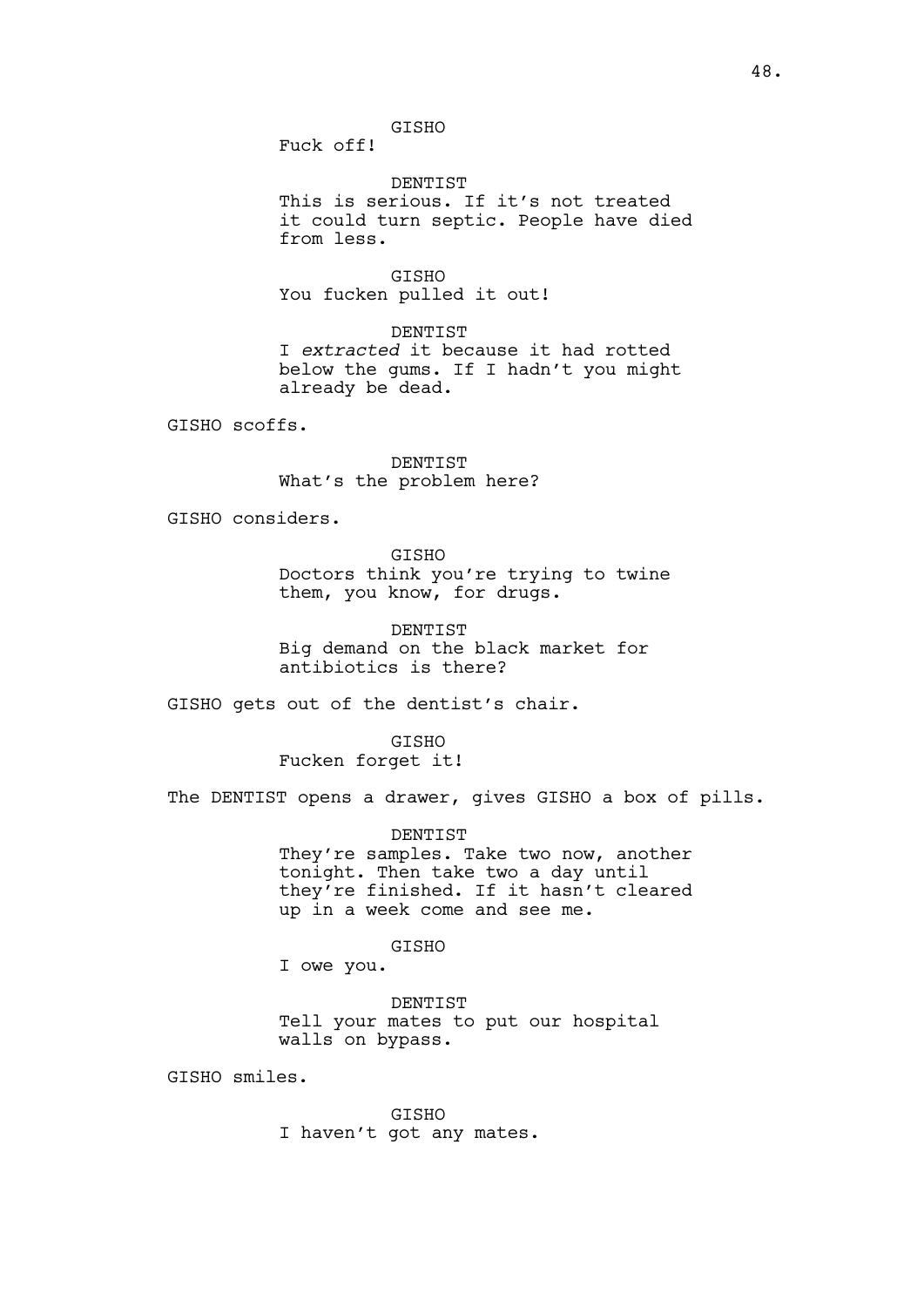# 116 INT. JACK'S CLASSROOM - DAY

STUDENTS watch a video on violence as GISHO enters. The board is clean and most graffiti removed from the walls.

ANNE appears outside, glares at GISHO. JACK indicates for her to cool it. She storms off.

GISHO looks at the remaining graffiti, including FOO WAS HERE, scoffs disparagingly. STUDENTS give him the cold shoulder. GISHO makes the connection.

> GISHO That's mine? Get real!

GISHO sits. JACK expects an explanation.

GISHO That's an amateur, Dude.

JACK (smiling) I know.

LOPEZ (inferring GISHO) At least he had the guts to make a stand!

GISHO Hey, I don't need you!

The CLASS are totally pissed off at LOPEZ and GISHO.

LOPEZ Be proud of who you are, man.

GISHO angrily turns away.

117 EXT. SCHOOL YARD - DAY

GISHO, in pain, sits by himself. A shadow looms. He looks up at TIGGY.

> TIGGY You really are a cunt!

He watches her walk away, contemplates yelling but doesn't.

118 INT. OFFICE OF UNDERGROUND POSTERS - DAY

GISHO unravels a poster he's designed for JUTTA and JIMBEAM. It features three *graffiti* sketches in the one poster;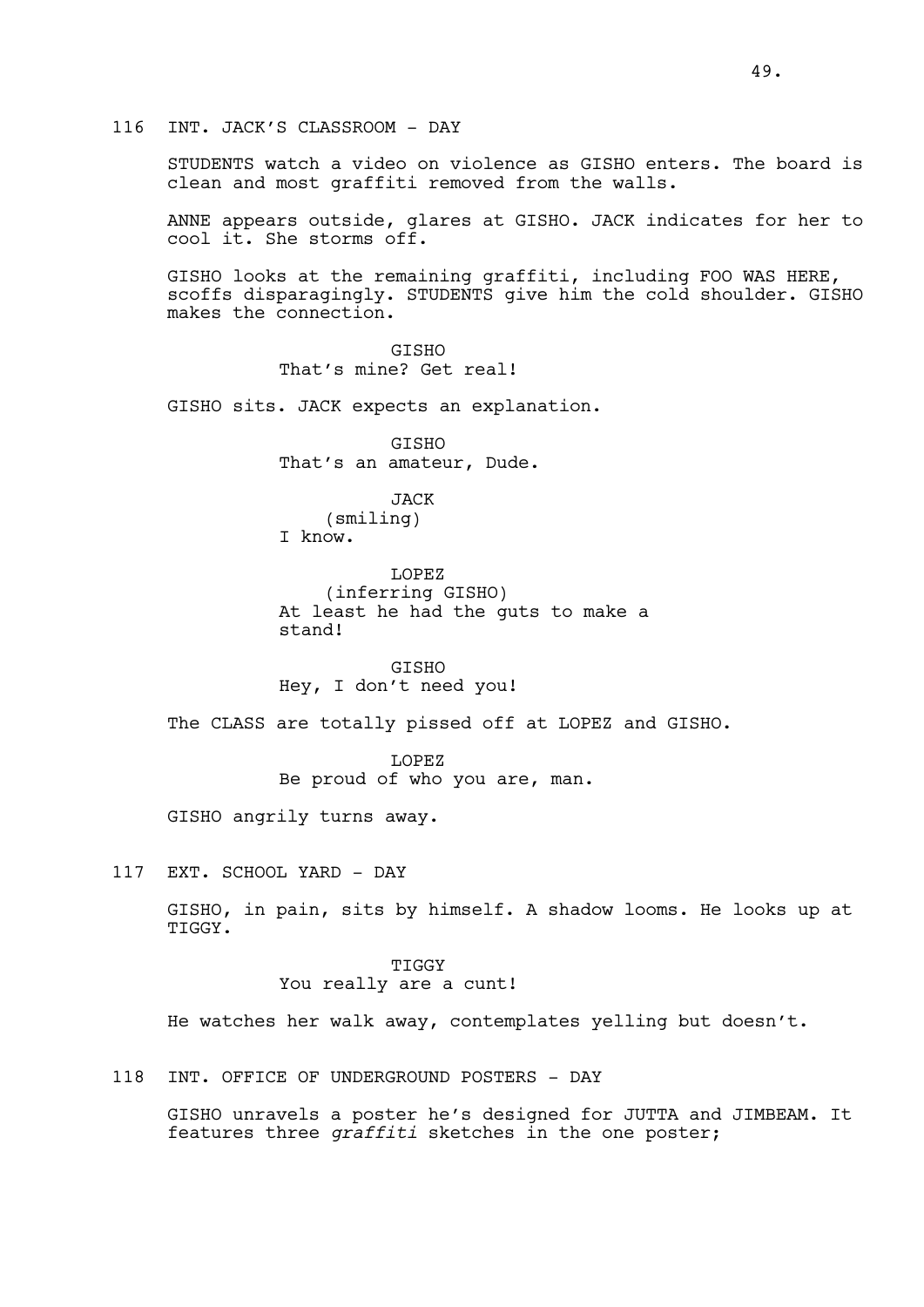one of a woman with swollen jaw and bandage around her jaw and head, the next, the same woman entering an abortion clinic, and the third, the woman leaving the clinic without the bandage and swollen jaw.

JUTTA considers, turns to JIMBEAM. They both assess the poster. GISHO acts disinterested.

> JUTTA Rough, very raw.

JIMBEAM Infantile even.

JUTTA

Barbaric.

GISHO, seething, moves to leave.

JUTTA But it's bloody good.

JIMBEAM

Brilliant even.

GISHO smiles broadly.

JUTTA With a proper haircut--

JIMBEAM A suit and tie--

JUTTA We might be able to make something of you yet.

GISHO

Piss off.

## 119 EXT. TIGGY'S HOUSE - DAY

The Jag is in the drive. A tow-truck backs up behind the Jag as a police car parks in the street.

Two beefy TOWIES jump from the tow-truck and put the Jag on the tow-truck tray. Both have HOON SQUAD on their t-shirts.

COLIN bursts through his front door as two POLICE approach.

COLIN What the fuck's going on?

Constable NIXON hands COLIN a confiscation form.

**NTXON** You Colin Rawlings?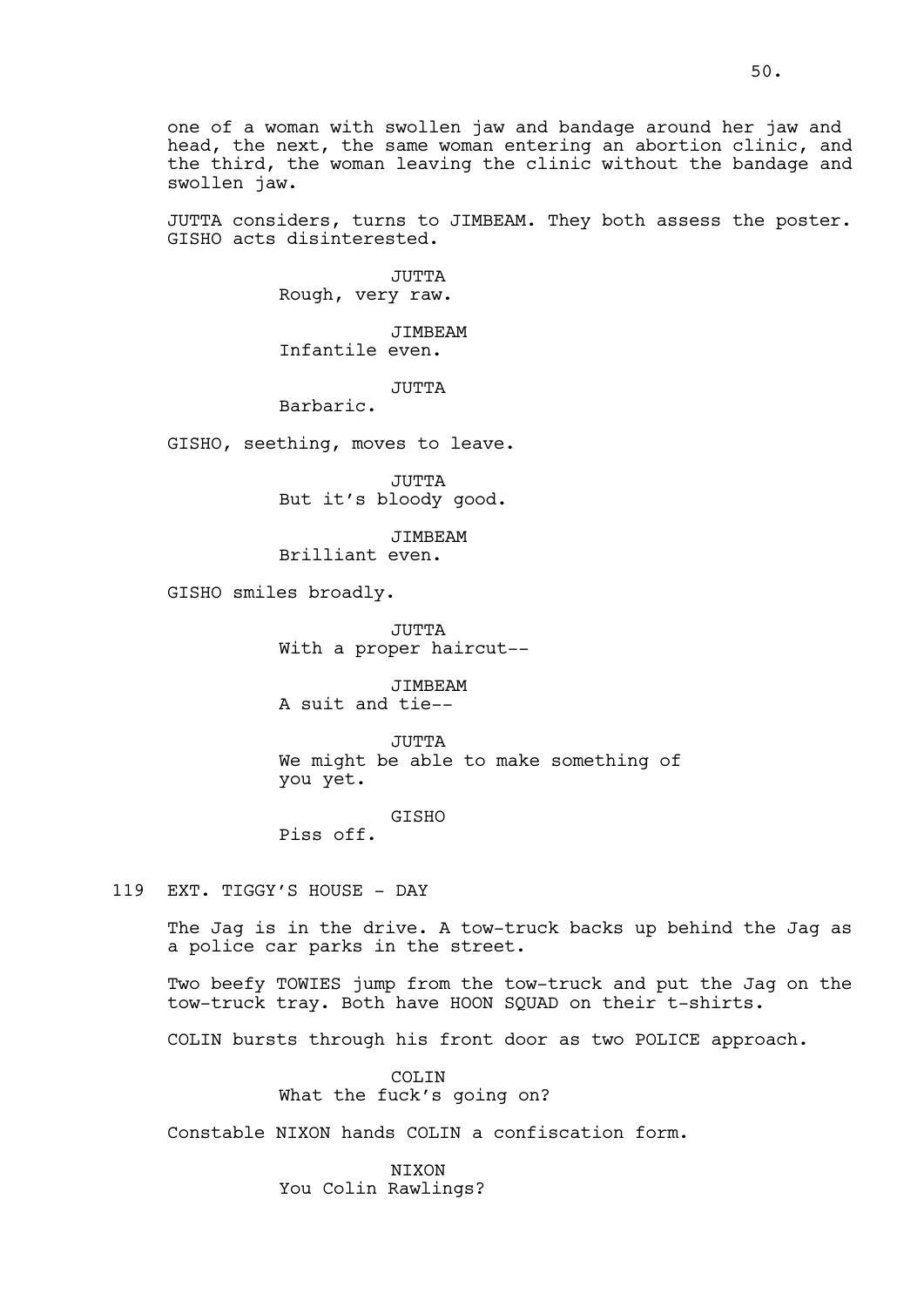COLIN What if I am? NIXON That your car? COLIN Course it fucken is! COLIN, bewildered, screams at the TOWIES. COLIN Leave that where it fucken is! The TOWIES ignore him. COLIN brushes past the CONSTABLES, pushes one of the TOWIES. COLIN You fucken deaf? Constable RATTEN runs to COLIN. RATTEN It's been impounded. COLIN What is this, a TV set-up or some shit? COLIN looks for a film crew. NIXON Your car's been impounded under antihoon impoundment laws. COLIN You're fucken kidding! NIXON

Two nights ago, three separate reports. You were doing one-sixty on the freeway--

COLIN One-fucken-sixty! What fucken freeway?

NIXON hands COLIN speed camera photos. COLIN recognizes his numberplate.

120 INT. TIGGY'S BEDROOM - NIGHT

TIGGY lies on her bed, iPod in ear, stoned, bong on the floor. Her door opens, closes, is locked by COLIN'S hand. She doesn't notice COLIN until he's standing over her. She freaks. The speed camera photos float down.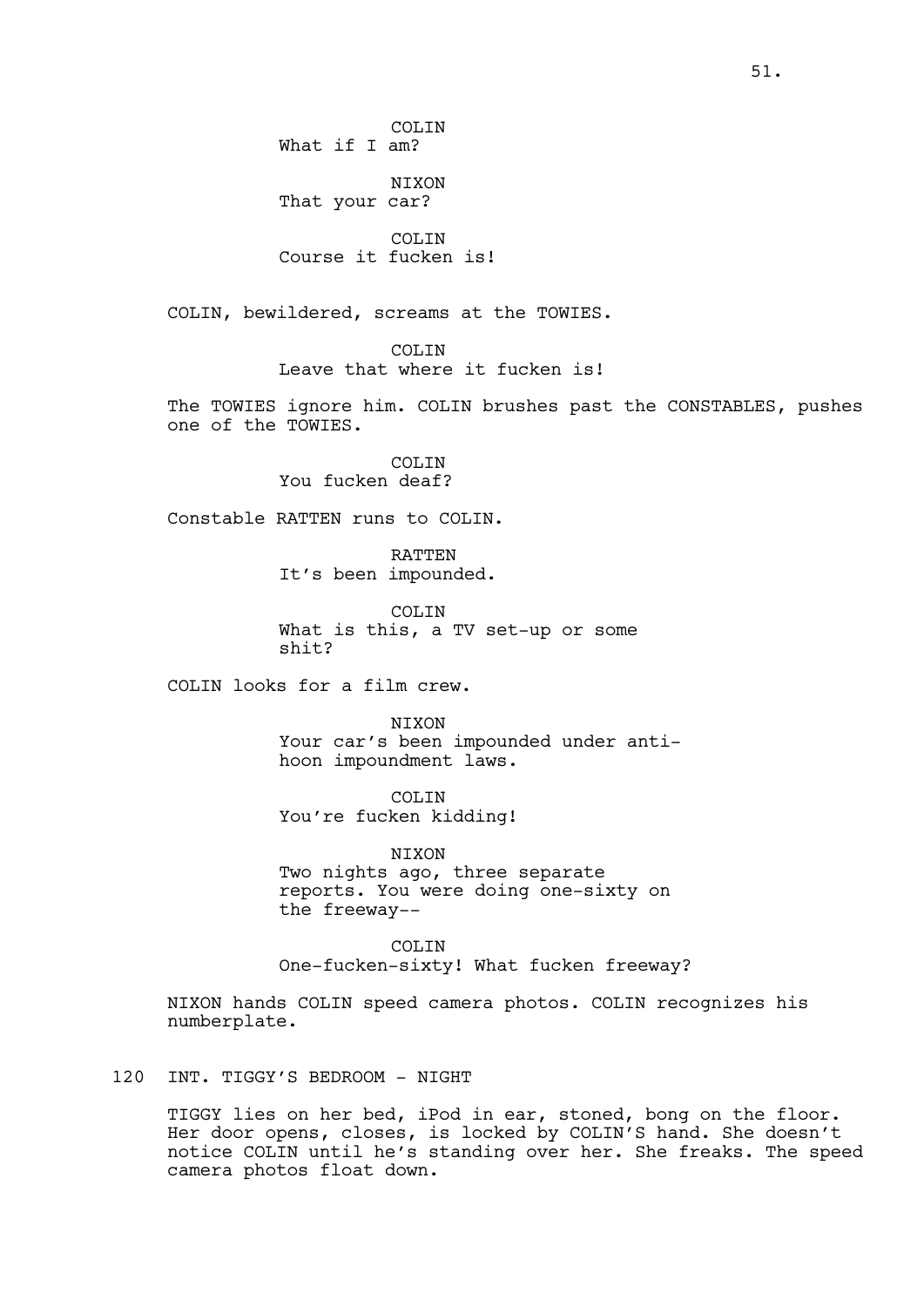#### 121 INT. SHOWER - NIGHT

TIGGY, naked and distressed, stands in the shower. She turns the water on. It trickles down her legs. Blood forms a pinkish line on tiles, reminiscent of her earlier self portrait.

122 INT. TIGGY'S BEDROOM - NIGHT

TIGGY, draped in towel, sits at her vanity table, hair drenched, hacking the pink from her hair with scissors.

123 EXT. TIGGY'S HOUSE - NIGHT

TIGGY, in black, hair wet, walks down her driveway. The house lights are off and the Jag missing.

124 EXT. SUPERMARKET - NIGHT

TIGGY exits an all night supermarket, carries a plastic bag.

125 EXT. STREET CORNER - NIGHT

GISHO skateboards towards a street corner, stops when he notices TIGGY scaling a speed camera pole.

TIGGY sprays the lens of the camera with black paint. A car slows, watches, drives away.

TIGGY slides down, walks to the opposite street corner, climbs another speed camera pole. As she sprays the lens a police siren is heard.

GISHO runs over. TIGGY slides down.

TIGGY What d'you fucken want?

GISHO grabs her arm to leave. TIGGY wrenches free, refusing to move. A police car screeches to the intersection, drives towards them.

> POLICE MICROPHONE Get on the ground! Now!

GISHO Carn. Or we're both dead.

GISHO and TIGGY scramble across the road. The police car tries to run them down but they avoid it, just.

**TIGGY** 

Fuck!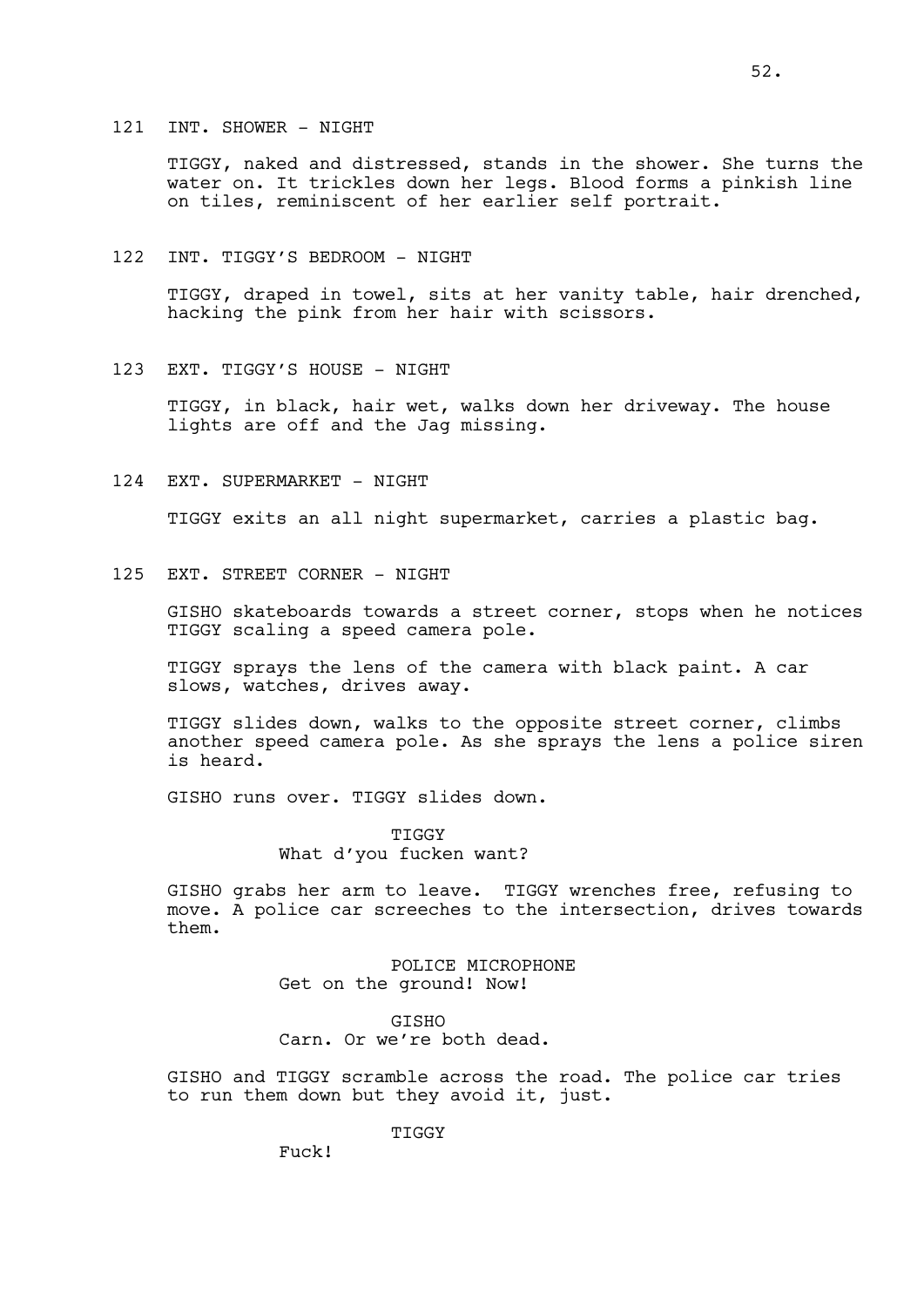126 INT. LANEWAY - NIGHT

They sprint down the stencil-graffitied laneway. Another police car appears at the front of the lane. They turn into an adjacent lane.

127 EXT. CYCLONE WIRE FENCE - NIGHT

GISHO and TIGGY climb a cyclone fence. Overhead, a helicopter searchlight shines.

128 EXT. DRAIN - NIGHT

GISHO and TIGGY run along the drain. TIGGY, exhausted, slows. GISHO grabs her hand, pulls her along. The searchlight is just behind.

They scramble up the side of the drain, cut across and meet the drain on the other side of a U-turn. The spotlight nearly spots them. Police sirens blare.

GISHO pulls TIGGY into the drain, into the water. GISHO jumps in, assists her to run through the water.

The helicopter hovers.

129 EXT. SECURITY GATE ON DRAIN - NIGHT

The searchlight scans the area around the security gate. Two POLICE search the area, notice wet footprints outside the security gate. One POLICEMAN checks the lock; it's locked. The OTHER shines his torch through the security gate. There are no footprints inside though he shines further into the drain system.

130 INT. DRAIN - NIGHT

The torch light retreats. GISHO'S face appears from the water, as does TIGGY'S, spluttering, gasping for air.

131 EXT. SECURITY GATE ON DRAIN - NIGHT

The POLICE shake their heads to each other. The searchlight disappears.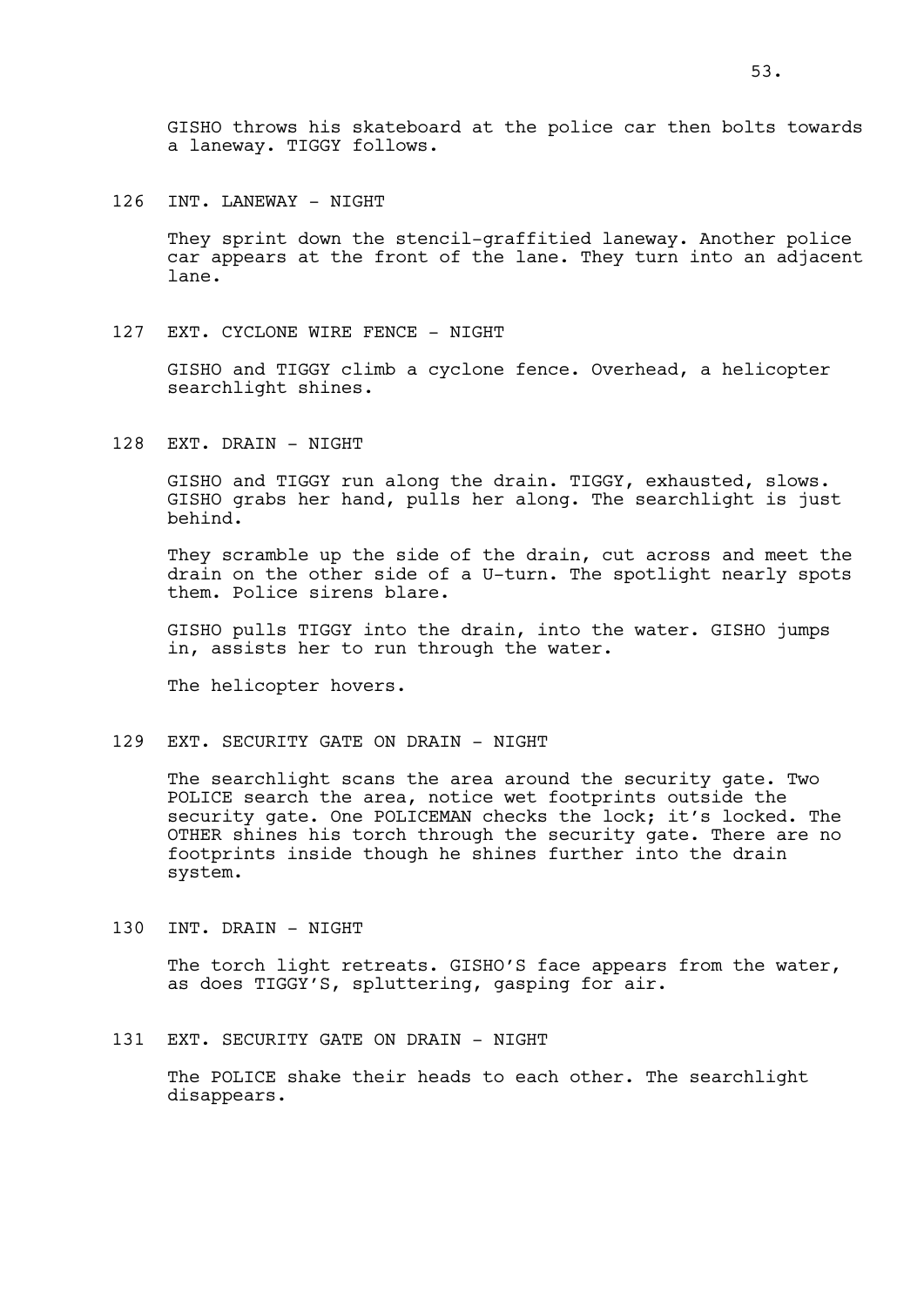132 INT. DRAIN - NIGHT

GISHO helps TIGGY from the water, pulls her further into the drain, assists her onto the higher shelf, turns his portable fluoro on. TIGGY is amazed.

> TIGGY Where are we?

GISHO Underground Hilton.

Shivering, she surveys his *home*.

**GTSHO** Watch the floor, eh. Just swept it.

She smiles, just. He smiles. She trembles, hyperthermia.

GISHO Get your gear off.

TIGGY

What!

**GTSHO** You wanta freeze to death?

He removes his t-shirt, bare chested, muscular silhouette. She trembles violently, backs against the wall. GISHO tugs her jumper up. She freaks, screams, struggles to get away. He backs. She frantically smashes the back of her head against the wall. He grabs her. She struggles aggressively. He holds her tight.

TIGGY

Don't, Colin, you promised. No don't...fucken don't, you bastard! You promised...you fucken promised...!

She breaks down, slumps against the wall, sobbing uncontrollably. GISHO slowly lets her go, places his blanket around her.

> GISHO You need to take the wet clothes off. All of them.

She fiercely clutches the blanket. He turns his back, undresses.

LATER: she sits naked, wrapped in the blanket. GISHO has changed his clothes, boiled water on the gas burner. He makes coffee, hands her a cup, throws her sugar cubes.

GISHO

Outa milk.

She puts two cubes in the cup, stirs it with an icy-pole stick. She sips, watches GISHO sip his, leaning against the wall.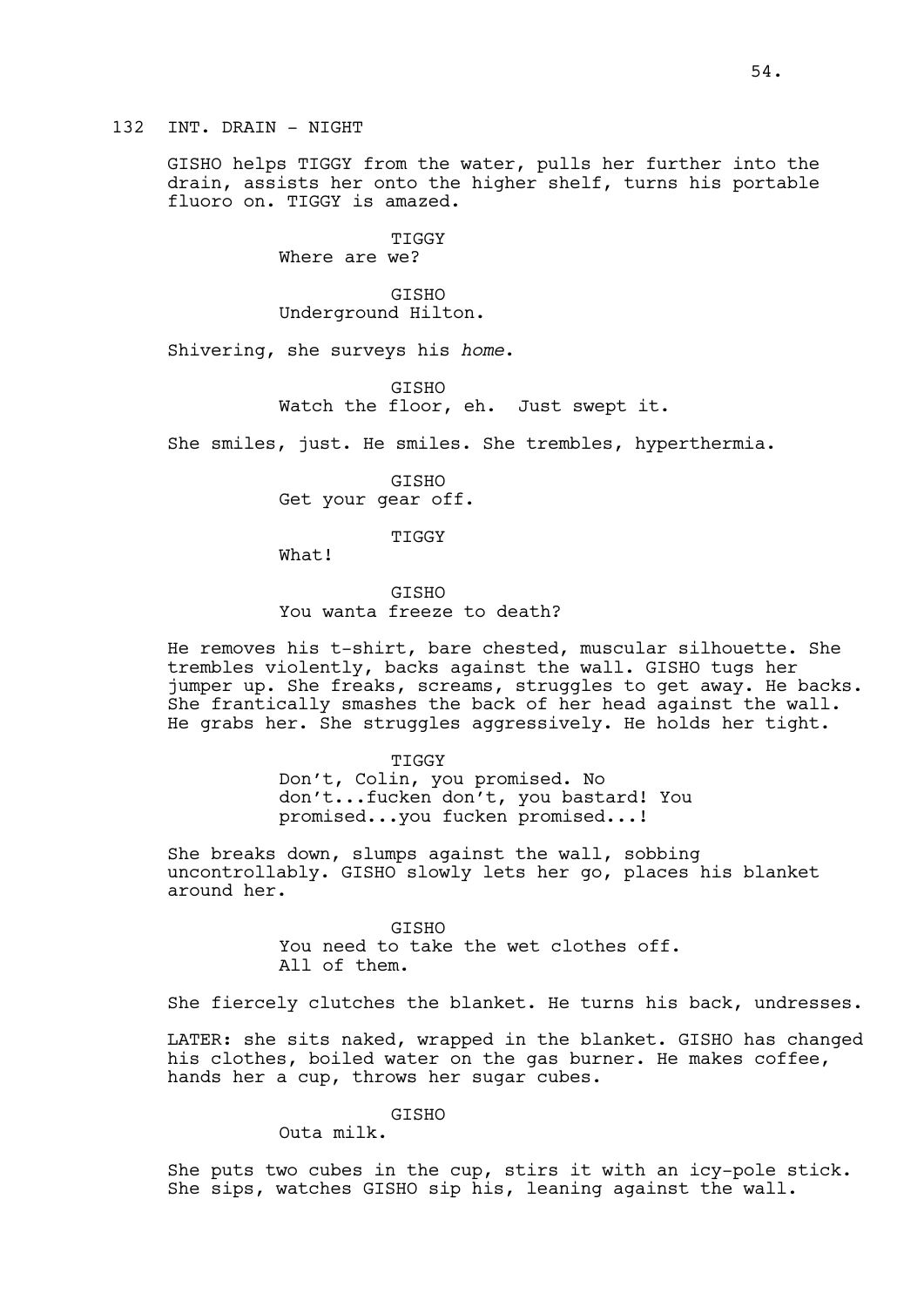GISHO What more could you want, eh?

TIGGY You're a lunatic, dead set.

GISHO I'm not the one painting traffic cameras. Where'd that come from?

Shakes her head. He gives her time.

TIGGY Something to do.

GISHO You haven't even got a car!

TIGGY I suppose you run an art gallery?

GISHO Hey, it wasn't me, okay?

TIGGY

Whatever.

GISHO Might anyway, one day.

TIGGY Yeah, and one day I'll be a traffic cop.

An awkward silence. She observes GISHO'S belongings, sips her coffee, laughs to herself.

GISHO

What?

TIGGY

Nothing.

GISHO

No, what?

TIGGY I don't know what I'm gonna be. I never think of the future.

GISHO looks deep into sad eyes. He could almost reach out, comfort her.

TIGGY

Do you?

GISHO Every day.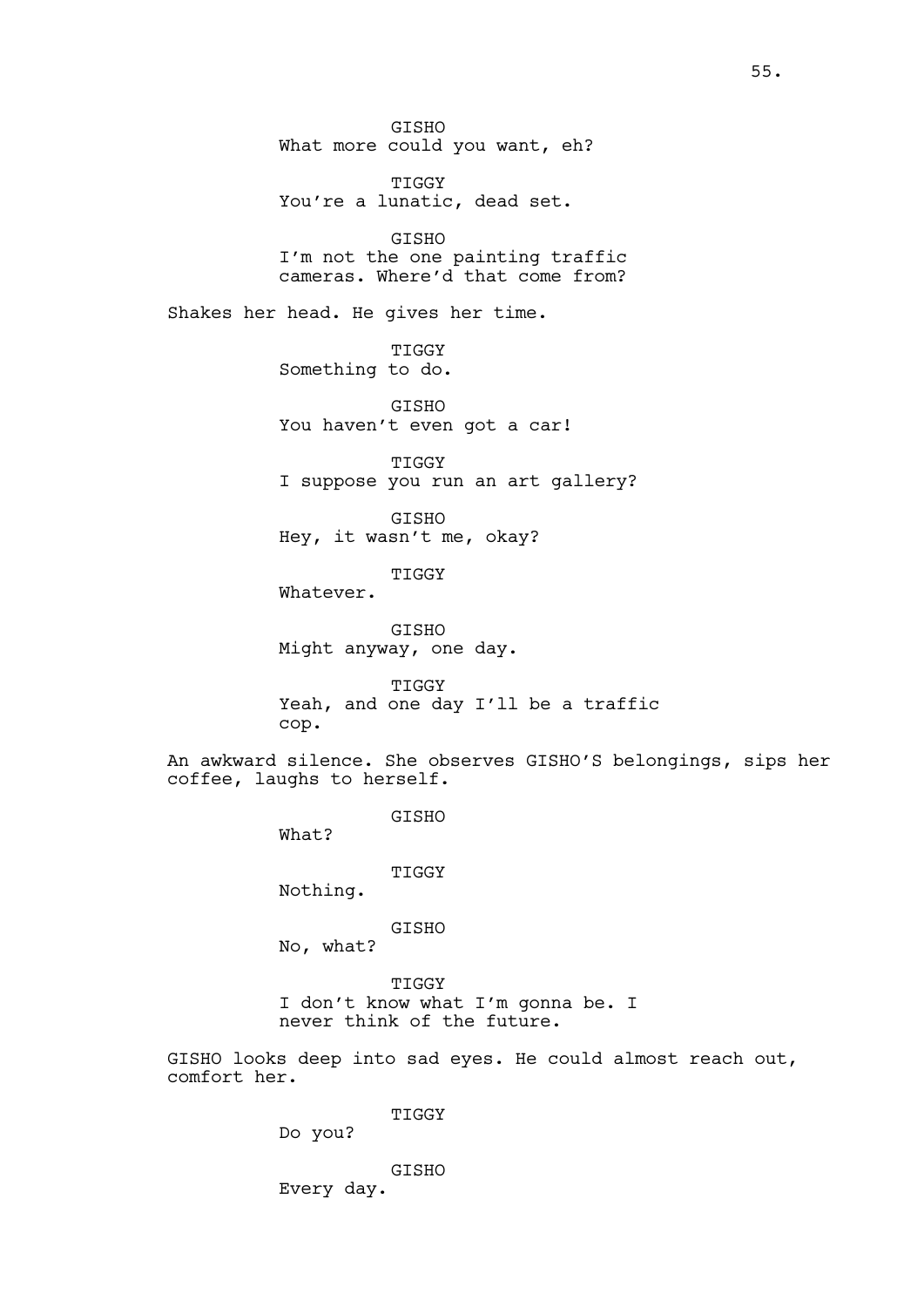TIGGY What d'you think about?

GISHO considers.

GISHO How to get through the day.

## TIGGY

Same here.

GISHO takes clothes from a garbage bag, throws them to her. She rolls her eyes.

> TIGGY Like I'm gonna wear these?

GISHO Suit yourself.

She smells a t-shirt, cringes, indicates for him to turn away. He turns. She drops the blanket, dresses in underpants, baggy shorts and t-shirt. He considers looking but doesn't. She shakes her hair, swishes it back. She looks attractive silhouetted in fluro.

> TIGGY Know something?

> > GISHO

What?

TIGGY

You stink.

Momentarily he takes her seriously, then pushes her arm.

GISHO You oughta talk.

She smiles. He laughs. She laughs.

LATER: TIGGY has obviously filled GISHO in.

GISHO Go to the police.

TIGGY

Get real. I'm not even gonna tell mum.

GISHO

Why?

TIGGY That's my fucken business, okay? Do I ask you why you live here?

No answer.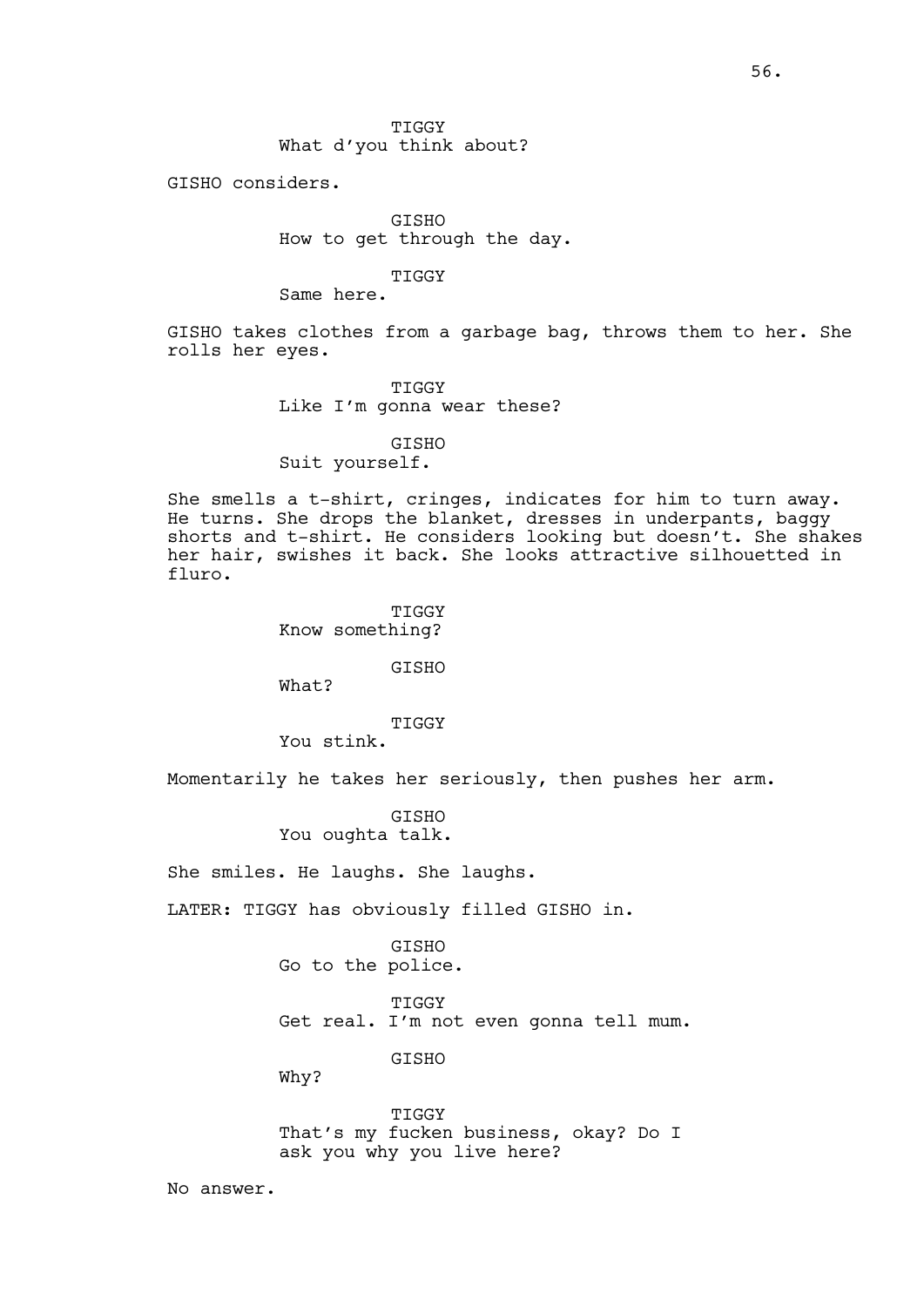GISHO You can stay here. She laughs, not meaning to. GISHO What? TIGGY I'm trying to work out where to put the tv. He laughs. GISHO Next to the double bed. Her face hardens. GISHO Sorry. I'm being an arse. It's not like I'd know what to do anyway. TIGGY It's me. Don't think I'm ready, you know, for all that. GISHO I didn't mean it. TIGGY Yes you did. They sit in silence. GISHO Because no one can get to you. She's no idea what he's referring to. GISHO That's why I live here. TIGGY Makes sense. Silence. GISHO Do you wanta kill Colin? TIGGY considers. TIGGY Do you? GISHO considers.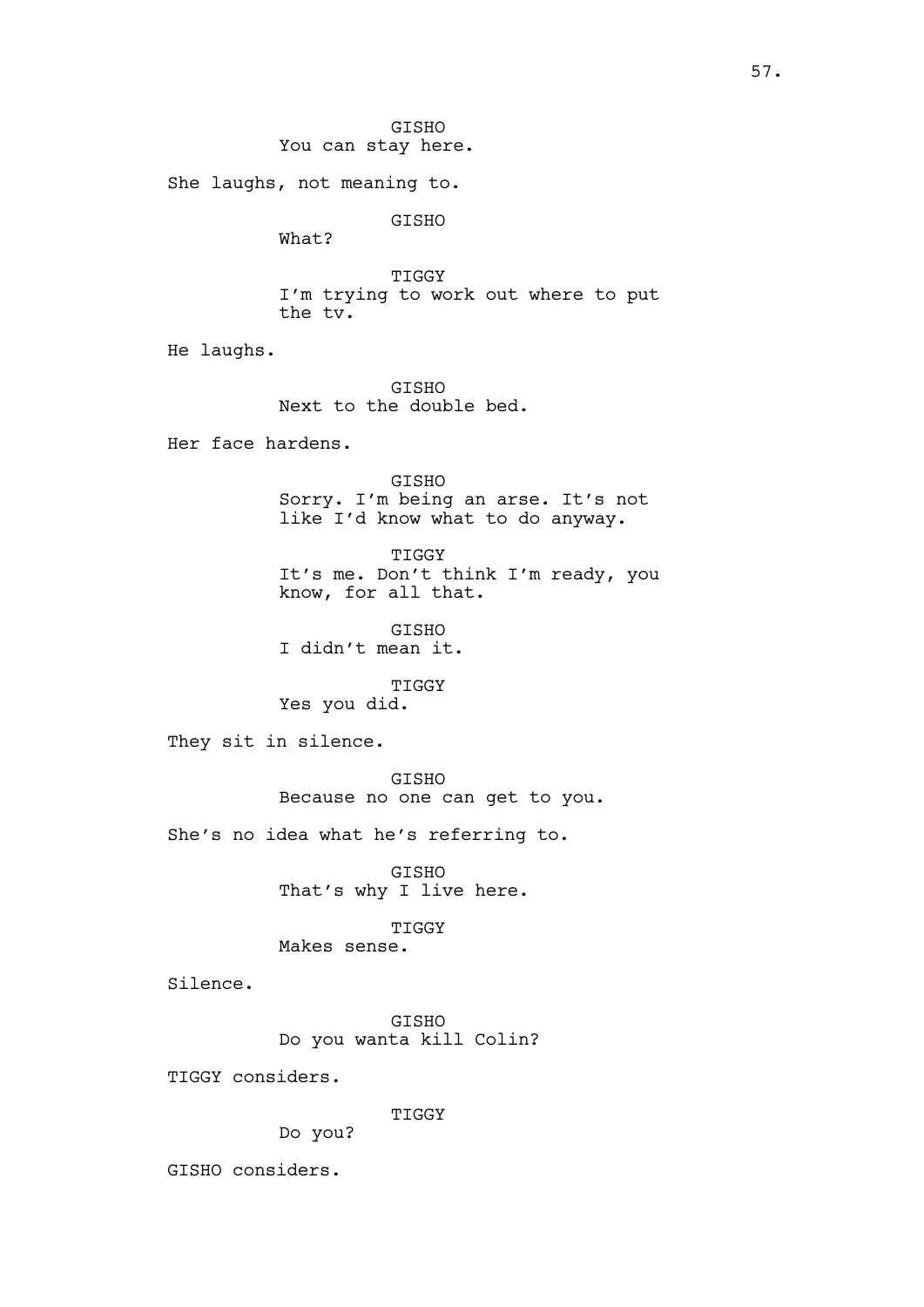GISHO No...well sorta.

**TIGGY** Well I don't. So why should you? Okay?

Silence.

TIGGY Not in the real sense.

Silence. GISHO jumps up.

GISHO I'll show you round.

They venture further into the system. GISHO wears his backpack, shines a torch. TIGGY apprehensively follows.

GISHO points to the steel ladder, indicates to climb down.

TIGGY What's down there?

GISHO

Sewer.

TIGGY I'm not going down there!

GISHO Might meet someone you know.

**TIGGY** 

Fuck off!

GISHO hands her the torch, climbs down. She hesitantly follows.

133 INT. DRAIN, STAIRS - NIGHT

GISHO steps on the other shelf. TIGGY tentatively follows.

TIGGY I can hardly breathe.

GISHO removes two gaskmasks, puts his on, shows TIGGY how to do the same. She apprehensively puts her gasmask on. GISHO enters the manhole.

## 134 INT. MANHOLE TO SEWAGE DRAIN - NIGHT

GISHO emerges from the manhole to the sewage drain. He turns, assists TIGGY. She sees the rowboat.

> **TIGGY** What the fuck!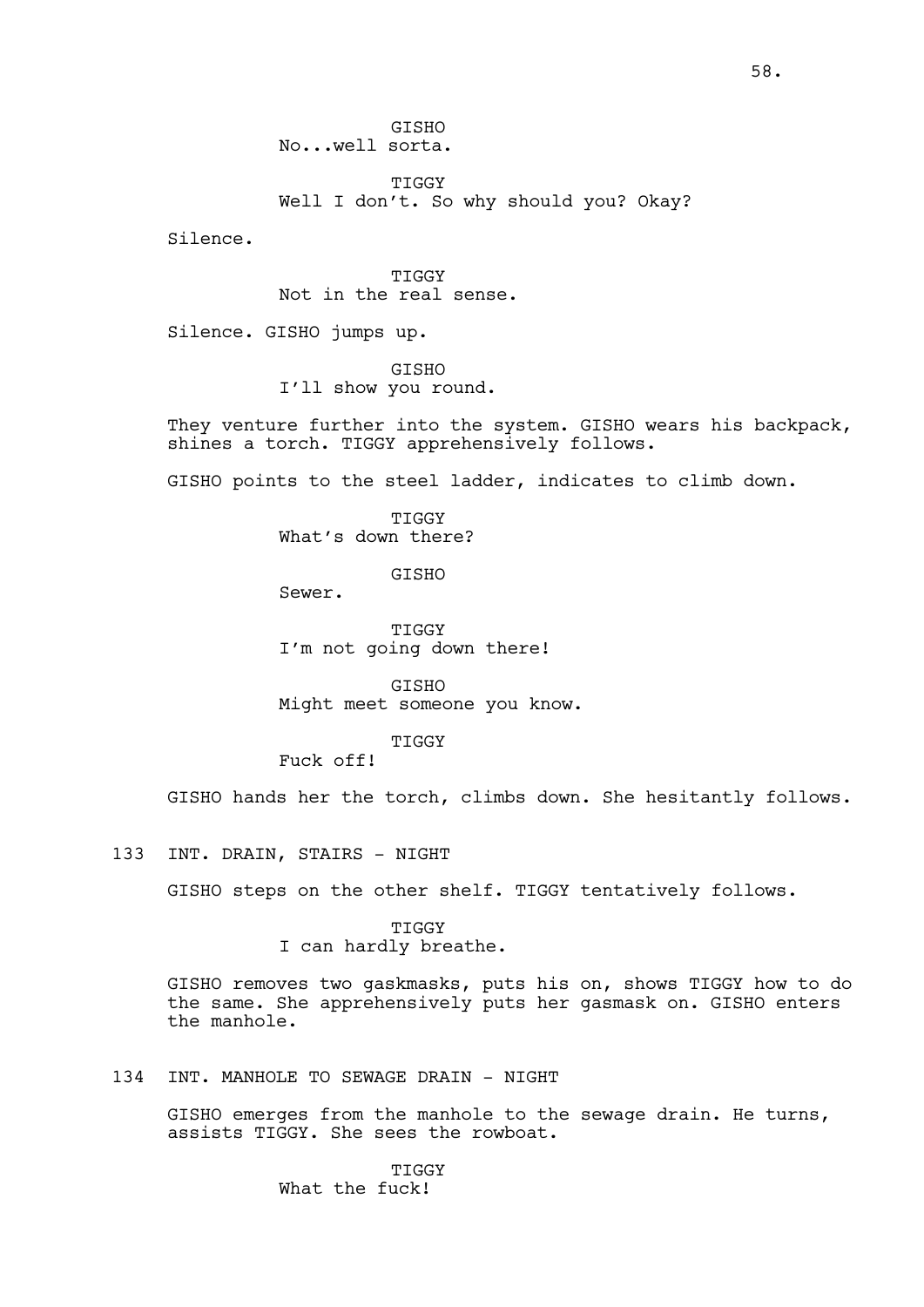GISHO steps into the rowboat. GISHO I'll show you the tunnel of love. TIGGY I'm not getting in that! GISHO It's the only way out. TIGGY Fucken hell! He holds her hand, she tentatively steps in. GISHO Romantic, eh? She jerks her hand away. He laughs, rows. She clings to the sides. GISHO Wanta go for a swim? TIGGY No wonder you smell. GISHO There's a fishing line. TIGGY You're not funny. GISHO You prefer sushi? TIGGY Don't! 135 EXT. MANHOLE - MORNING A gasmask exits the manhole, then another. TIGGY removes her gasmask. Grime decorates her face.

#### 136 EXT. STREET - MORNING

They walk along a street. TIGGY couldn't look daggier. GISHO glances, shakes his head, laughs.

> TIGGY Fuck off! You wanta have a good look at yourself.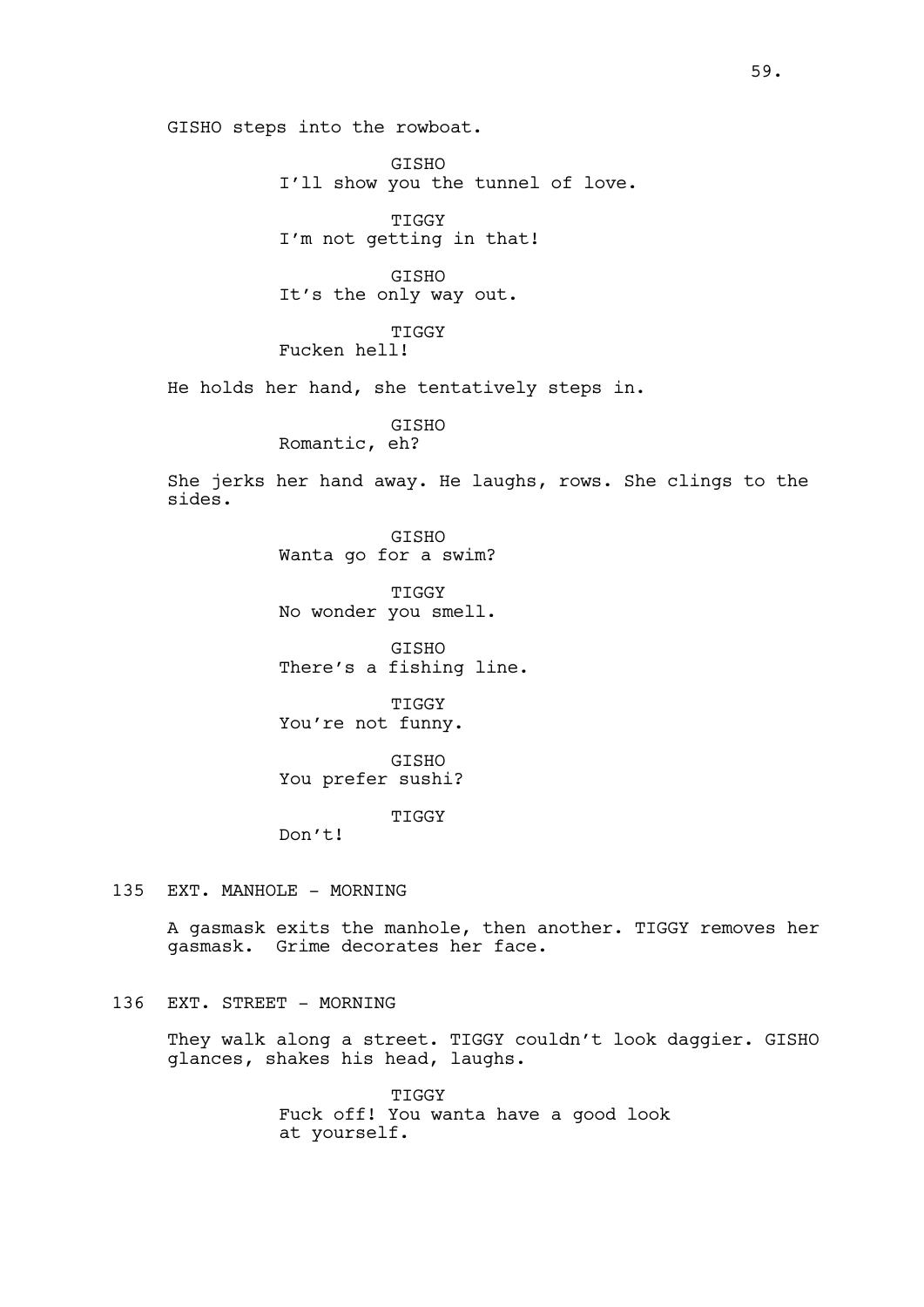137 INT. MCDONALDS - DAY

GISHO takes an empty McDonalds bag from the top of a rubbish bin.

TIGGY holds an empty tray, points to GISHO leaving the store carrying the empty bag. She screams at STAFF.

> TIGGY That boy stole my order.

GISHO bolts.

Minutes Later: The MANAGER places hamburger and fries into a bag.

### TIGGY *Two* of each!

The MANAGER looks, questioningly.

TIGGY I always get my boss breaky.

138 EXT. STREET - DAY

GISHO and TIGGY eat burgers, fries, dawdle past shops.

139 INT. SUPERMARKET, HEALTH SECTION - DAY

GISHO removes the lid from a bottle of vitamins, swallows two multi vitamins, returns the bottle to the shelf. He washes them down with Coke.

TIGGY, pretending she's not with him, shakes her head in mock disgust.

140 INT. SUPERMARKET, FRUIT SECTION - DAY

GISHO peels a banana, leaves the skin with other bananas.

141 INT. SUPERMARKET, CHECKOUT - DAY

GISHO, eating, places half a peeled banana on the conveyor.

CHECKOUT CHICK What's this?

**GTSHO** Why pay for the skin? You can't eat  $i + 1$ 

CHECKOUT CHICK Um...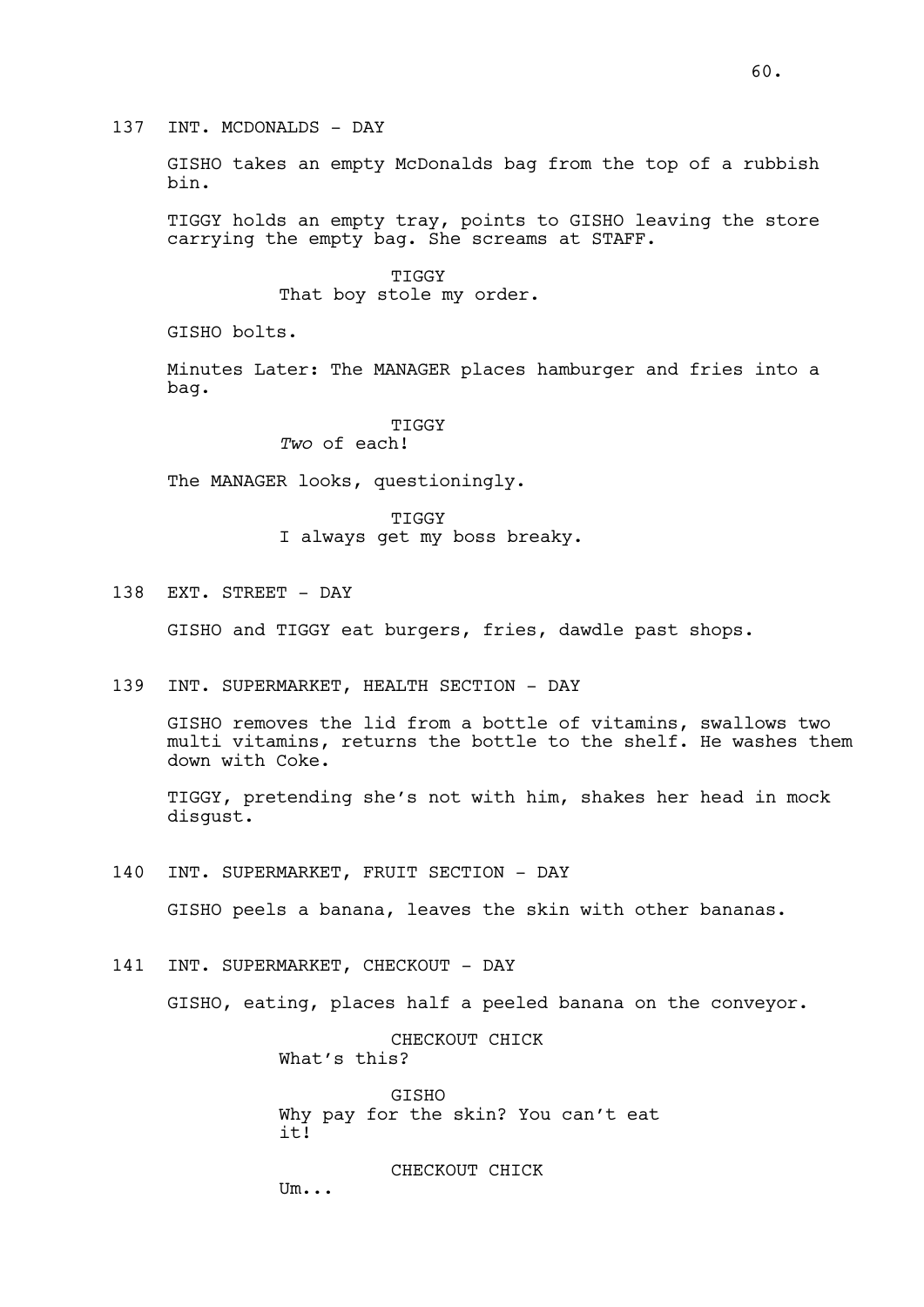The SUPERVISOR hurries over.

GISHO, minus banana, is escorted by the SUPERVISOR. He passes TIGGY at another checkout. On the conveyor is a box of Tampons. TIGGY searches her pockets for money. She is embarrassed GISHO sees the tampons.

GISHO pulls from the SUPERVISOR, drops ten dollars on the counter. TIGGY puts a packet of chewy with the tampons.

142 EXT. PARK - DAY

GISHO and TIGGY on their backs look at clouds.

They stroll along a pond containing ducks. TIGGY picks up a discarded can, puts it on top of a full bin. GISHO smiles, shakes his head. TIGGY arks up.

TIGGY

What?

He laughs.

GISHO It's fucken stupid!

TIGGY Your attitude's fucken stupid! Jack's right about you. It's what's wrong with this fucked up world!

GISHO takes the can from the bin, drops it.

TIGGY You're fucken sick, you know that!

GISHO stomps on the can, puts the crushed can in the bin. TIGGY, caught out, bites her lip. GISHO smiles. She nearly touches him, but keeps her hands tight by her side. GISHO touches her quickly on the arm.

> GISHO Let's play tiggy. You're he.

GISHO makes to run off but notices she's upset. A tear trickles down her face. He doesn't say anything.

They sit, watching ducks.

TIGGY He used to say that. You're *he*. He always hid in the same place, the big wardrobe where mum hung her dresses. '*Try this one on. Here, let me help*.' (crying) Mum was out. She's always working.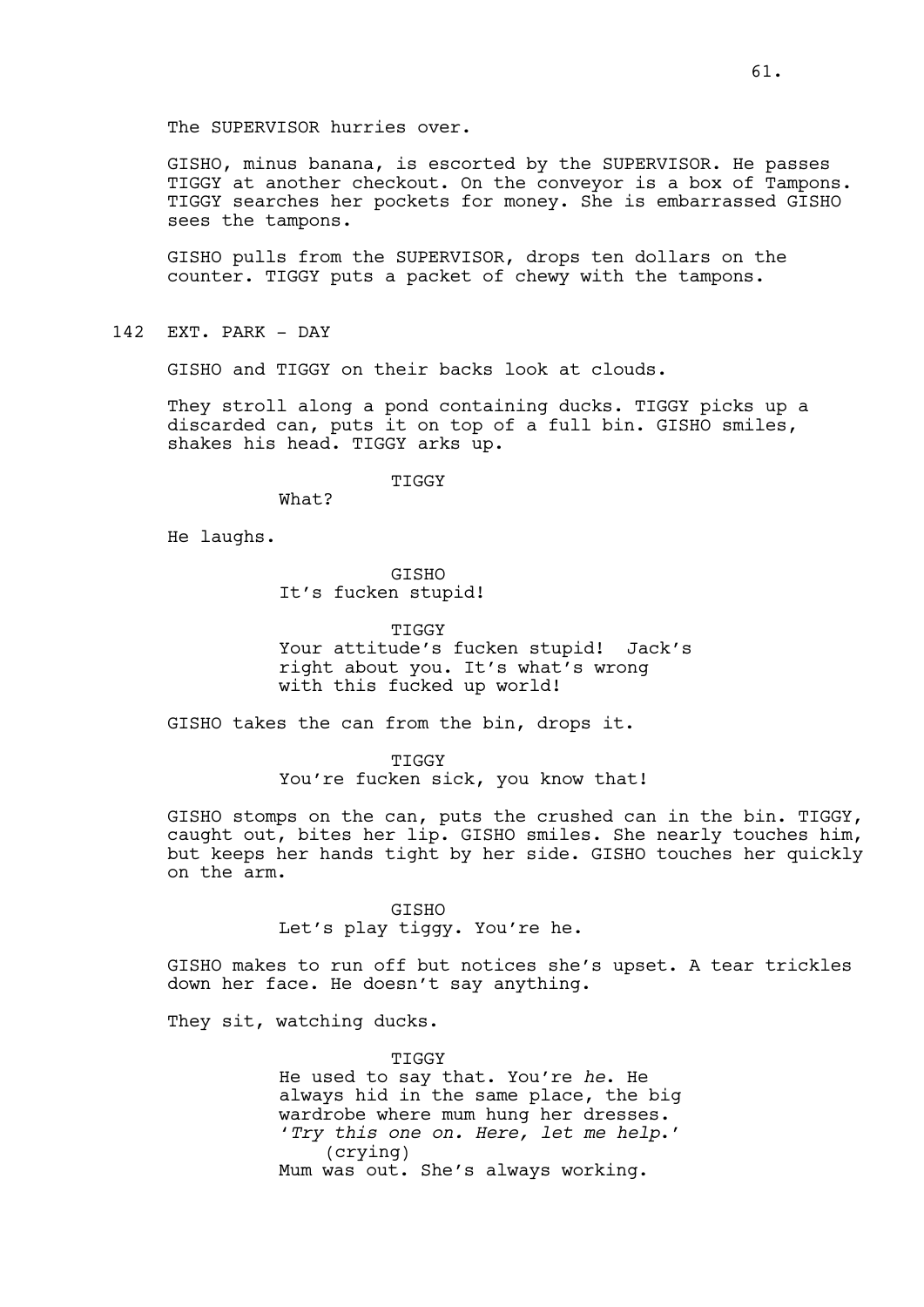GISHO Didn't you tell her?

TIGGY What? That her slut of a daughter seduced her faultless husband?

GISHO No, the truth?

A moment of silence. Both watch ducks.

TIGGY

I'm gutless, not strong like you.

GISHO You're not gutless.

TIGGY

Yes I am.

He scoffs disbelievingly.

GISHO Anyone who can resist me has the courage of a super hero.

She stands, walks off.

GISHO Where you going?

She doesn't answer, continues walking.

## 143 INT. CLASSROOM - DAY

GISHO and TIGGY enter the classroom. STUDENTS, assuming they're an item, send them up. JACK smiles, shakes his head as they take their seats. LOPEZ eyes them with disgust. SLOAN and JOLENE jeer at TIGGY'S clothes. JACK blocks TIGGY.

> JACK Everyone's looking for you.

TIGGY evades, glares at SLOAN and JOLENE.

TIGGY Everyone can kiss my arse!

GISHO laughs. Most STUDENTS laugh. JACK turns to the class.

JACK Let's discuss relationships in contemporary society.

**TIGGY** Get fucked!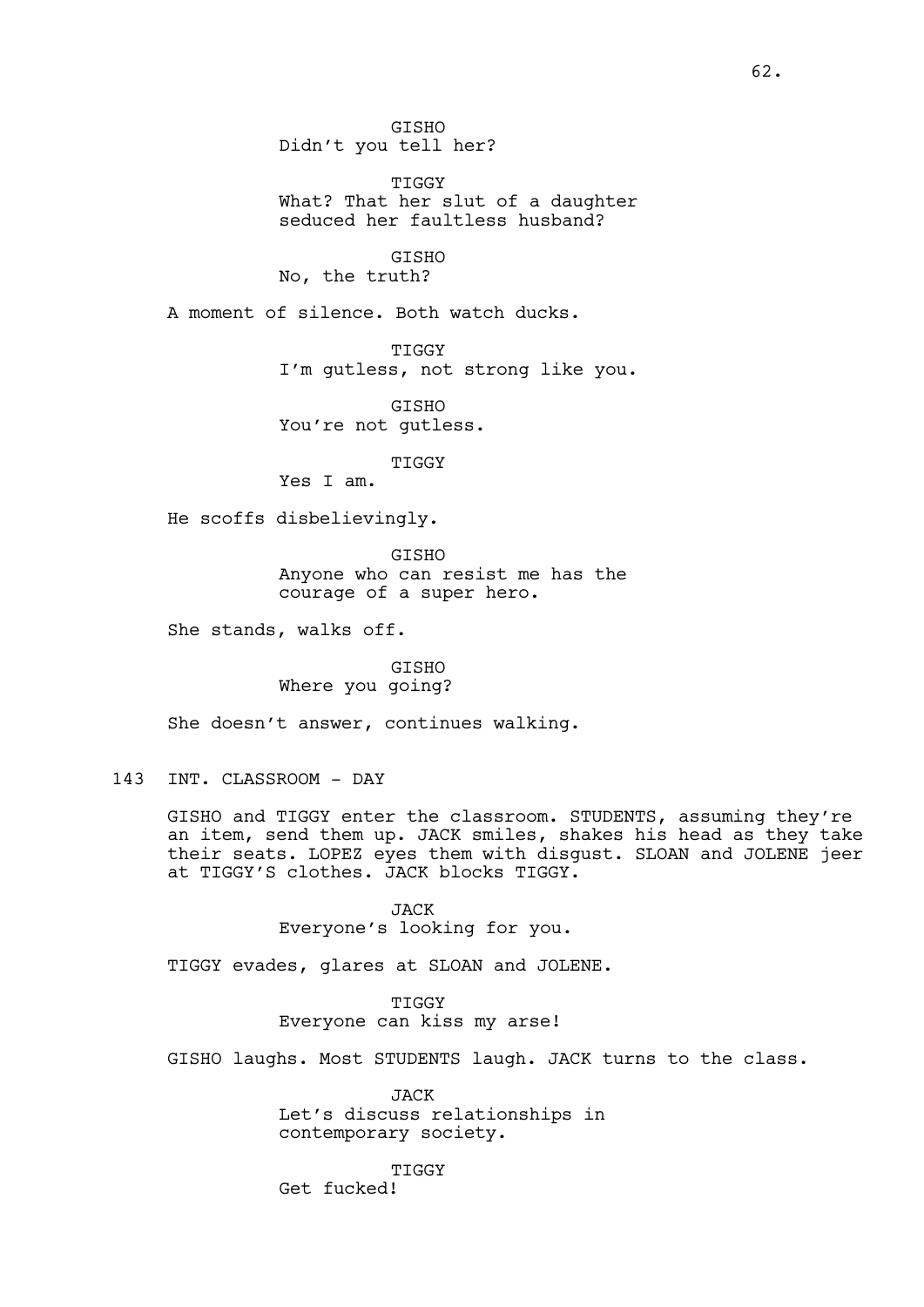JACK grins.

144 EXT. STREETS - NIGHT

GISHO and TIGGY, roller-blading, put posters on walls. The music hollers. TIGGY slaps glue on, GISHO attaches posters.

They skate towards the cyclone fence. TIGGY stops. GISHO skates round her. She indicates she doesn't want to go to the drain.

> TIGGY Too cold.

**GTSHO** Let's get a motel room.

She looks disturbed. GISHO skates in the opposite direction.

145 EXT. WRECKERS COMPOUND - NIGHT

GISHO and TIGGY stand in the wrecking yard. Two cars have their boots open. The DOG sits placidly.

> GISHO Take your pick.

TIGGY That's what I call style.

146 EXT. OFFICE OF WRECKERS - MORNING

TIGGY and GISHO pass the caravan. BONGE watches from the door.

BONGE I'm not running a brothel, you know. Unless you wanta wack up.

GISHO gives the bird. BONGE points at GISHO.

BONGE

# Kill. Kill.

The DOG doesn't move a muscle.

147 INT. OFFICE OF UNDERGROUND POSTERS - DAY

GISHO and TIGGY work together designing a poster. JUTTA observes, delighted. JIMBEAM refers to a newspaper article highlighting laws against illegal posters.

> **JIMBEAM** We're that close to becoming a police state!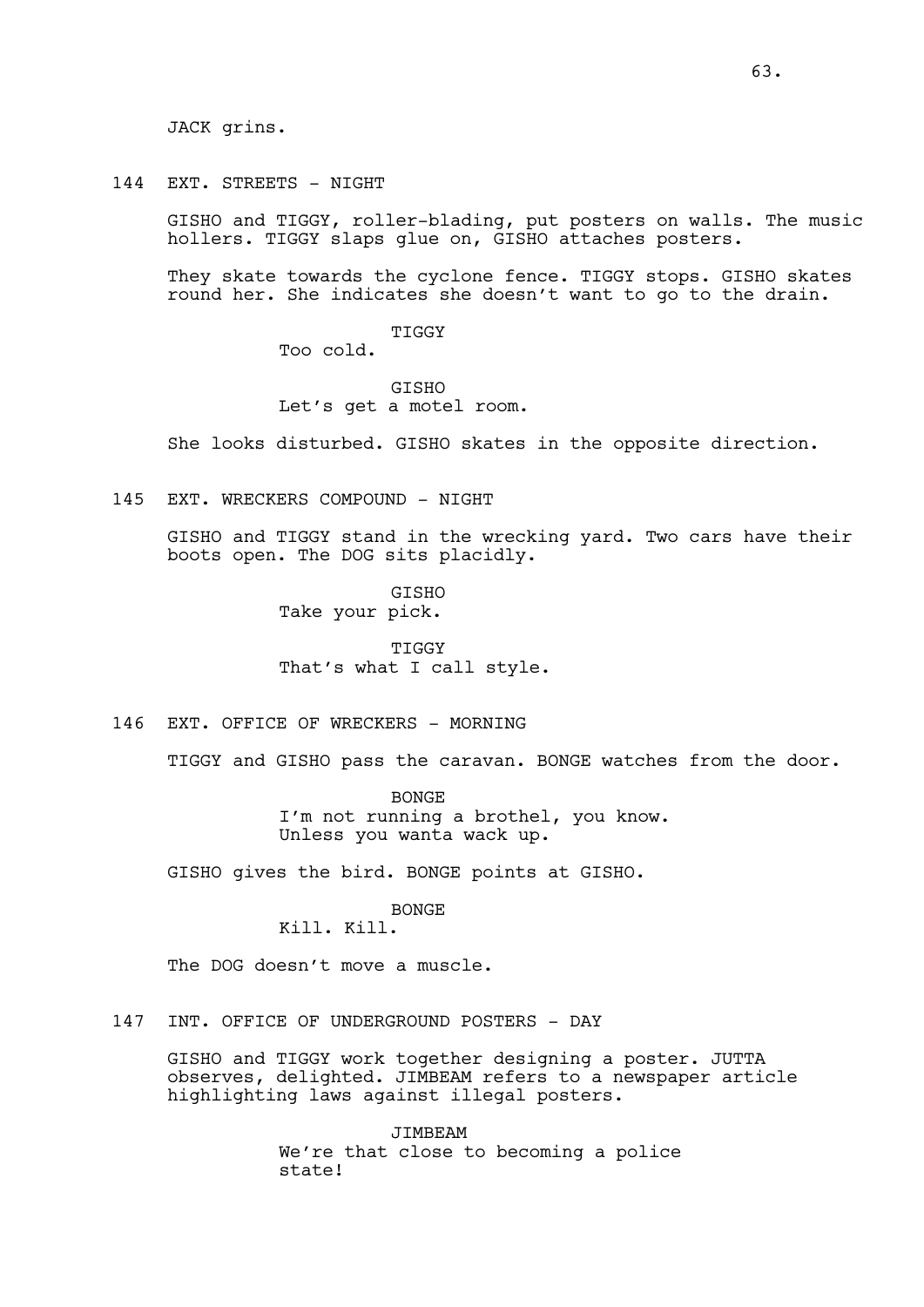JUTTA holds up a poster, an anti-abortion one with GISHO'S design.

> **TIGGY** That's fantastic.

GISHO proudly smiles.

TIGGY That yours?

GISHO Just the artwork.

**TIGGY** *Just the artwork.* Fucken Picasso here. You should be doing it full time.

JIMBEAM drops A3 posters next to GISHO.

JUTTA Tonight? (indicating TIGGY) Unless you've got more important things.

GISHO

Rack off!

148 EXT. STREET - NIGHT

GISHO and TIGGY have nearly postered a wall. GISHO looks at TIGGY, her hands covered in glue. She smiles. He smiles.

The ute screeches over the qutter, side on to the wall. STANOVIC brandishes a machete, trapping GISHO and TIGGY between the ute and the wall. BLUEYE jumps from the ute, slams GISHO against the wall. BLUEYE lets GISHO fall to the ground. TIGGY desperately pulls BLUEYE away. BLUEYE clasps TIGGY'S arms behind her back. STANOVIC rips her top up, jabs the machete into her stomach.

> STANOVIC I see either of you again, we gut the slut. Got it?

GISHO nods. STANOVIC jabs harder. Blood trickles from a cut. TIGGY is petrified.

> STANOVIC Can't hear you. **GTSHO** I got it, *alright*! STANOVIC Right, smartarse.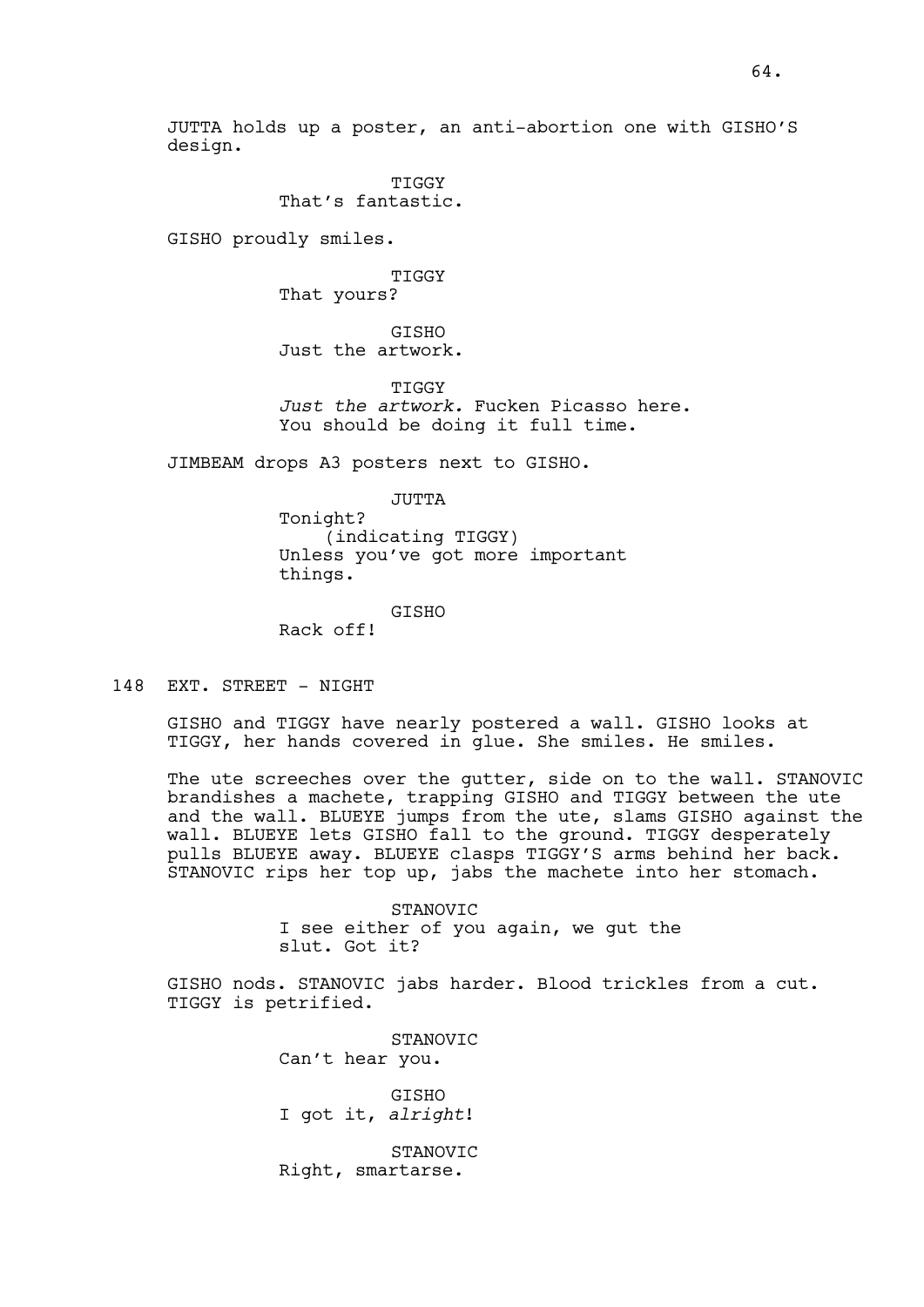STANOVIC and BLUEYE kick the shit out of GISHO. TIGGY throw herself on GISHO but they continue kicking. BLUEYE pulls STANOVIC away from the unconscious GISHO. STANOVIC throws a mock punch at TIGGY'S face. She cowers over GISHO.

#### STANOVIC

## Next time it's you, slut.

They walk towards their car. STANOVIC returns, kicks TIGGY in the back.

> STANOVIC This is our fucken turf. Understand?

She can't answer. He threatens to chop her.

## STANOVIC You fucken understand?

She nods. STANOVIC rips the remaining posters up before driving off.

Moments Later: TIGGY collects two teeth from a pool of blood.

## 149 INT. DENTAL HOSPITAL SURGERY - DAY

The DENTIST holds a mirror. GISHO looks painfully at his image, a face severely bruised, wire supporting front teeth.

> DENTIST It's only temporary. Keep them out of the path of wayward boots. They should be stable in six weeks.

The DENTIST throws GISHO pills.

DENTIST Painkillers. For you, not your mates.

150 INT. DENTAL HOSPITAL RECEPTION - DAY

GISHO V.O. I told you I haven't got mates.

GISHO feebly leaves the surgery. TIGGY hurries to him, cringes.

**TIGGY** Is that it? You were there that long I thought you were having a total makeover.

**GTSHO** I'm not allowed to laugh.

**TIGGY** You should be wrapped then.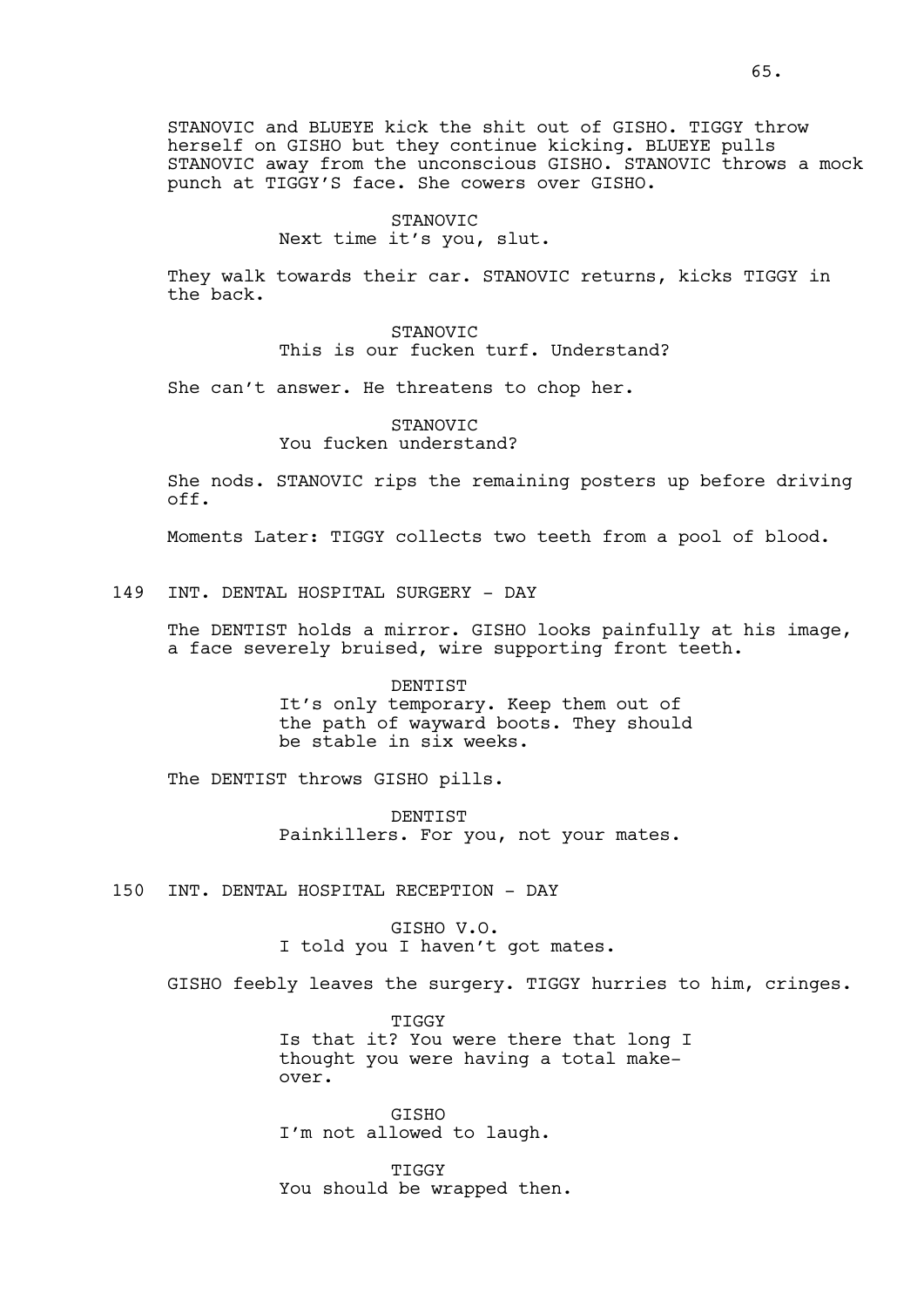She playfully digs him in the ribs. He winches.

TIGGY Sorry. I'm sorry. I didn't mean it. Honest.

GISHO I was joking. I was.

He jabs himself in the side to prove it.

GISHO Can't feel a thing.

She forces a smile, supports him round the waist as they leave.

151 EXT. PARK - DAY

GISHO and TIGGY sit on a park bench. Ducks swim in the pond, fed bread by an old MAN.

> GISHO Great life being a duck.

TIGGY Until some cunt takes a popshot.

They share the silence.

TIGGY (to herself) Fucken sitting duck!

GISHO looks at passing clouds.

GISHO We put all this stuff up about people we don't even know. Next day it's gone. What's that about?

TIGGY What d'you mean?

**GTSHO** Why d'we fucken do it?

TIGGY It was fun.

**GTSHO** Those cunts can have all the fun from now on.

She looks at her black fingernails. They need another coating.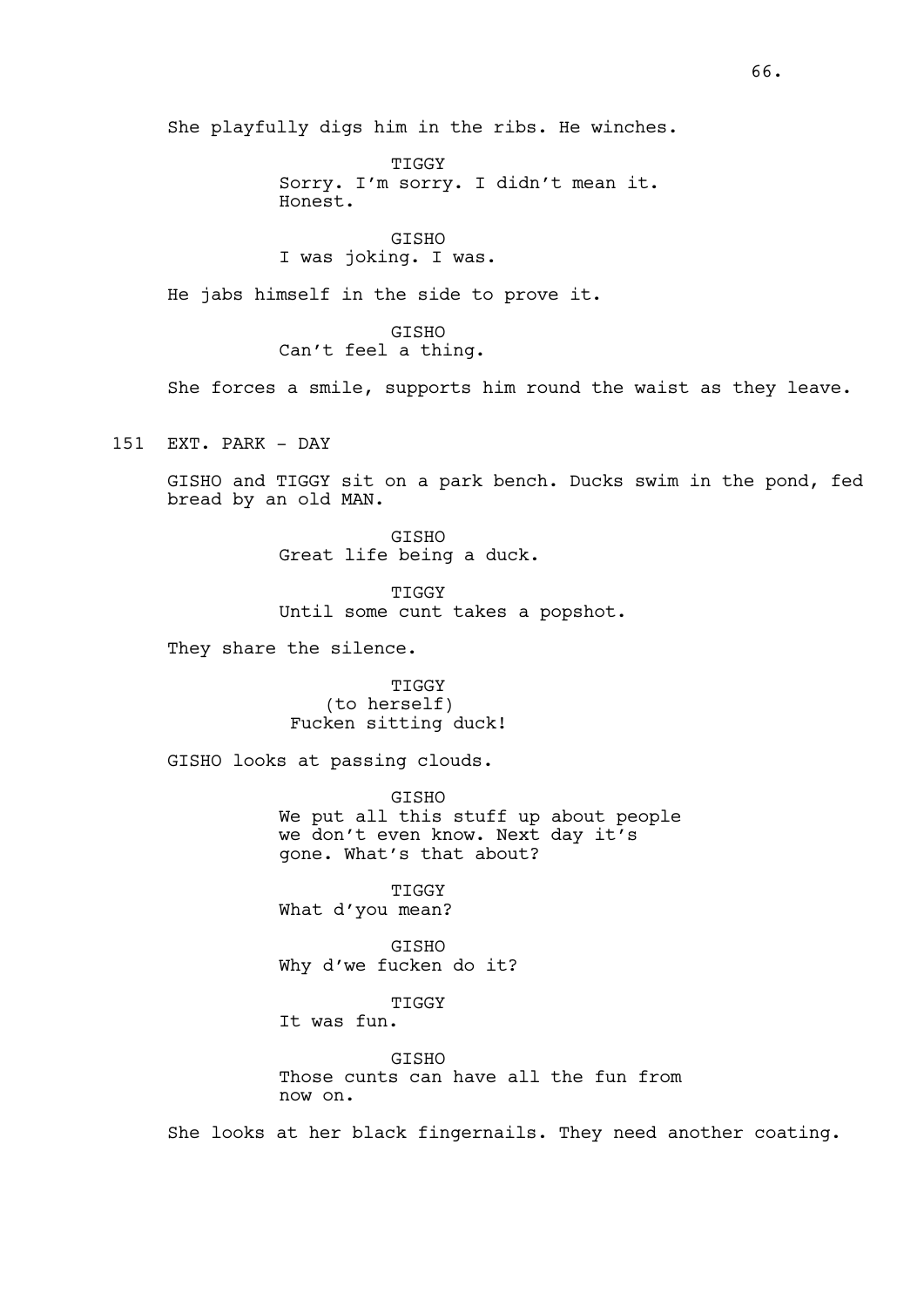GISHO I've fucken had it. I'm like fucken swisho outa here.

He slumps on the bench. The MAN leaves. TIGGY watches a bus pass. They sit in silence.

# GISHO

# Fucken cunts!

The ducks fly away. She stands.

# GISHO

Fuck it!

She walks away, stops, turns looks at him. Finally he struggles up, falls back on the bench. She's disappointed.

> GISHO Call us a fucken taxi will ya?

She mock smiles, returns, helps him up. They stagger off.

152 EXT. TIGGY'S HOUSE - DAY

TIGGY slams the door. She leaves her house carrying a full backpack. GISHO waits in the street. Without looking back TIGGY gives the bird, passes the Jag

COLIN watches through parted curtains.

153 EXT. CYCLONE WIRE FENCE - DAY

TIGGY assists GISHO over the cyclone wire fence.

154 INT. DRAIN - DAY

GISHO and TIGGY, fully clothed, sleep side by side. A candle illuminates them.

LATER: leaning against the wall they sip coffee. He pops pain killers.

> TIGGY Might piss off somewhere.

> > GISHO

Where?

TIGGY

Dunno yet.

They sit in silence.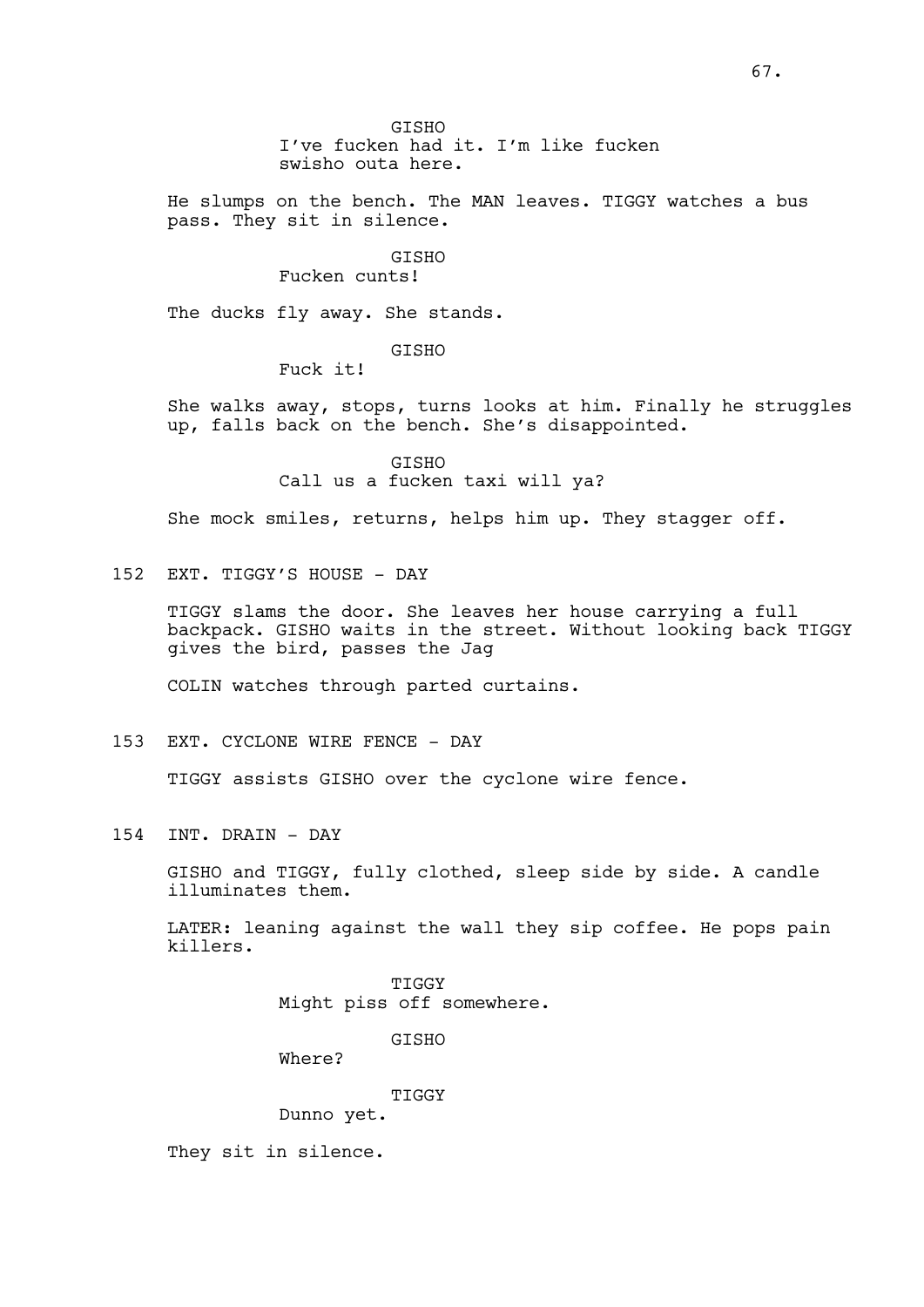TIGGY

You could do something you know, like graphic arts.

GISHO Like everyone else?

TIGGY

Why not?

Silence.

TIGGY Why did you slash Jack's tyres?

He looks at her, disappointed.

TIGGY At least he cares.

GISHO Why did you paint the cameras?

TIGGY Jack didn't hurt you.

GISHO I didn't touch his fucken tyres!

She doesn't believe him. He drinks the remainder of his coffee, chucks the dregs.

> GISHO You really wanta know the type of person I am?

TIGGY I already know.

He scoffs.

GISHO You know jackshit!

He stands.

# 155 EXT. STREET - NIGHT

STANOVIC and BLUEYE paste posters over posters along a concrete wall. They are half way along the wall. Their ute is at the beginning of the wall.

GISHO sneaks to the ute, steals posters, disappears.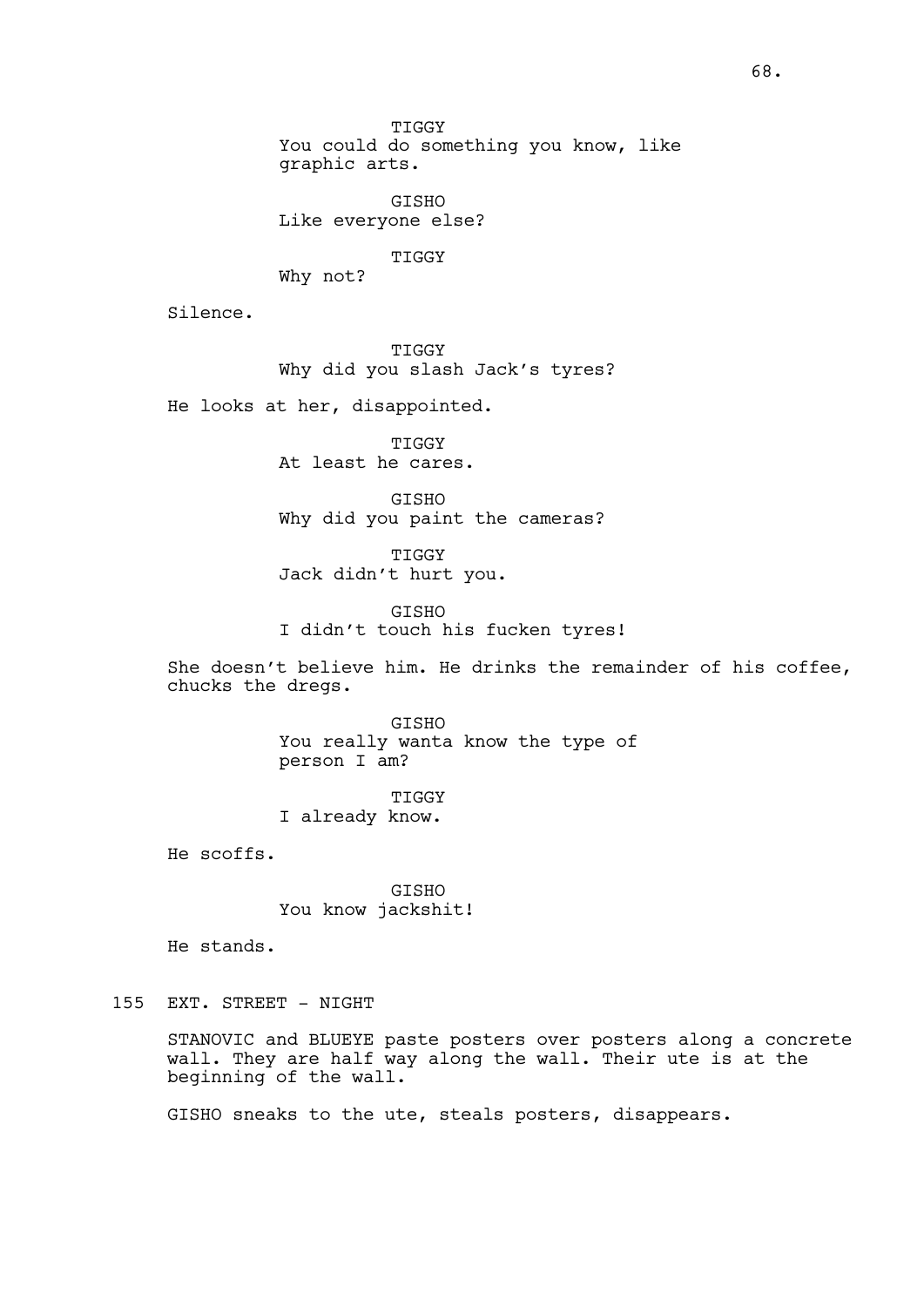GISHO and TIGGY paste two of the stolen posters on the windows of McDonalds. GISHO tags OO WAS HERE. TIGGY looks at the tag, trying to solve a puzzle.

157 EXT. BILLBOARD - NIGHT

They paste posters on a commercial billboard, laugh at each other.

158 EXT. TOWN HALL - NIGHT

They poster the Town Hall.

159 EXT. POLICE STATION - NIGHT

They paste the last poster on the front door of the police station, bolt into the night, laughing.

160 INT. DRAIN - NIGHT

Candles illuminate the shelf. They sip coffee.

GISHO You think I'd waste my time slashing tyres?

She believes him, smiles.

What?

**TIGGY** You know what?

GISHO

TIGGY You don't stink, not a bit.

He smiles. She looks deep into his eyes, makes a decision, undresses. GISHO'S eyes light up.

> TIGGY I assume you don't bring many chicks here?

He laughs nervously, shakes his head.

TIGGY And you probably haven't got condoms?

He shakes his head, undresses.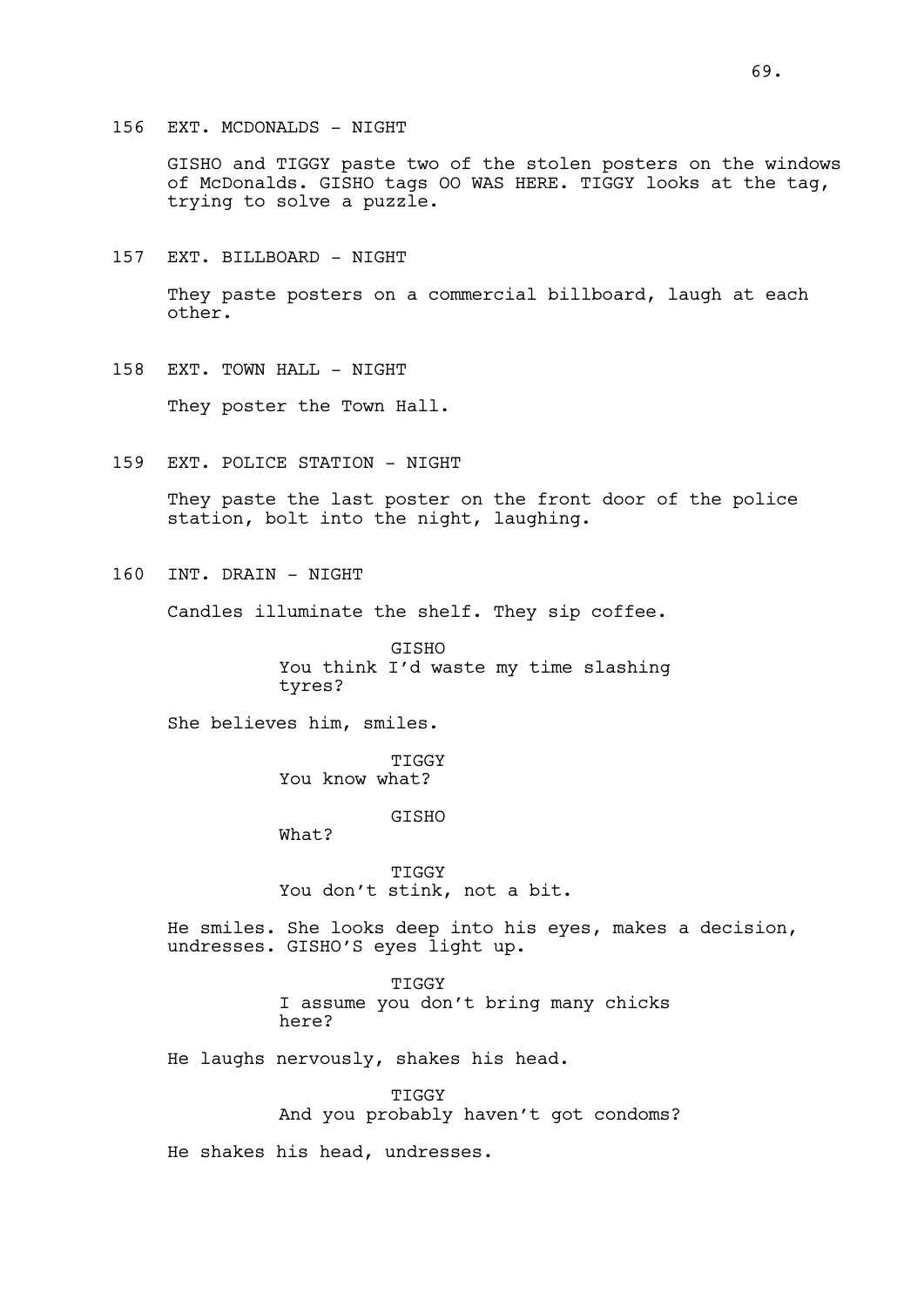TIGGY I'm on the pill.

She touches his face, gently.

GISHO I don't think I can kiss much.

TIGGY Promise you won't hurt me?

GISHO Why would I hurt you?

**TIGGY** 

Promise.

GISHO

I promise.

She caresses his naked body. He touches her breasts. Despite his pain they go at it like mischievous rats in a sewer.

Later: wrapped in blankets and leaning against the wall they sip coffee, smoke. GISHO, glowing, smiles lovingly at TIGGY, wants to hold her. She looks away with all the pain of her history.

> TIGGY I'm going back home.

His smile evaporates. He reaches, touches her hair. She shrinks. Silence. He doesn't understand.

> **GTSHO** You don't really know me. I understand that. Because I don't really know anyone.

Silence.

GISHO Think I'll give school the arse.

She looks, checks if he means it.

TIGGY Because of what I said?

Silence.

TIGGY

Why?

**GTSHO** Sick of letting arseholes fuck me over.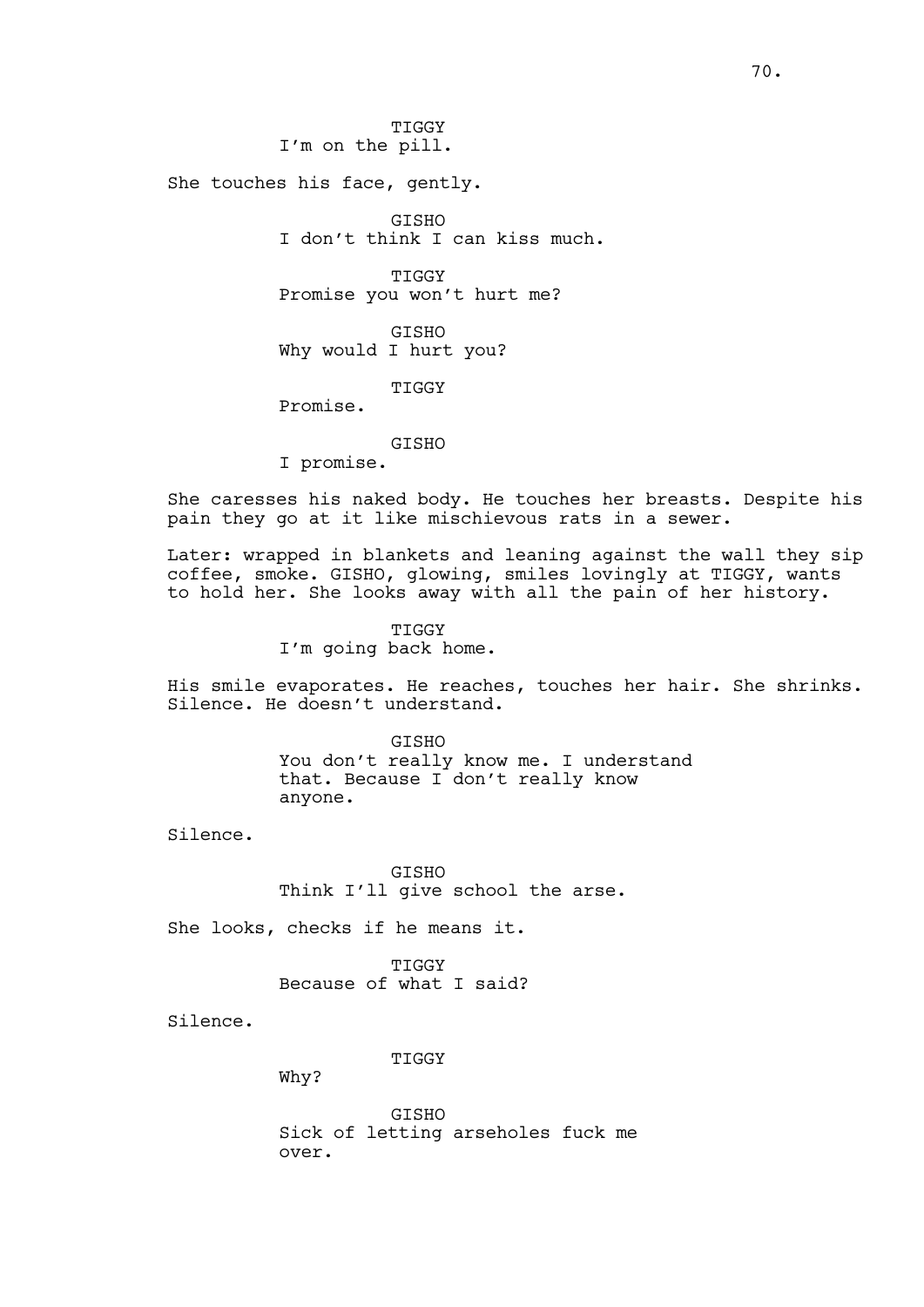TIGGY Good reason to *go* to fucken school.

She watches him put his poster equipment in his backpack.

161 EXT. STREET - MORNING

GISHO, uptight, walks the street, backpack in hand.

162 INT. OFFICE OF UNDERGROUND POSTERS - MORNING

GISHO enters the office. A new desk is in GISHO'S section. JUTTA and JIMBEAM work on a poster.

> JIMBEAM Gisho, the street king.

JUTTA indicates the new desk.

JUTTA

Yours.

GISHO plonks his backpack on the table. TIGGY appears, watches from the door.

> JUTTA What's up?

GISHO Taking long service.

JUTTA looks at TIGGY who shrugs.

JUTTA Bit sudden isn't it?

JUTTA notices the wiring on his teeth, reaches to touch his face. He pulls back. GISHO indicates the backpack.

GISHO

Yours.

GISHO turns to leave. TIGGY moves aside.

JIMBEAM

Hang on.

GISHO reluctantly stops. JIMBEAM holds a \$100 note, attempts to put it in GISHO'S hand.

> JUTTA Think of it as a gold watch.

GISHO backs. JUTTA takes the \$100, puts it in a drawer of GISHO'S desk.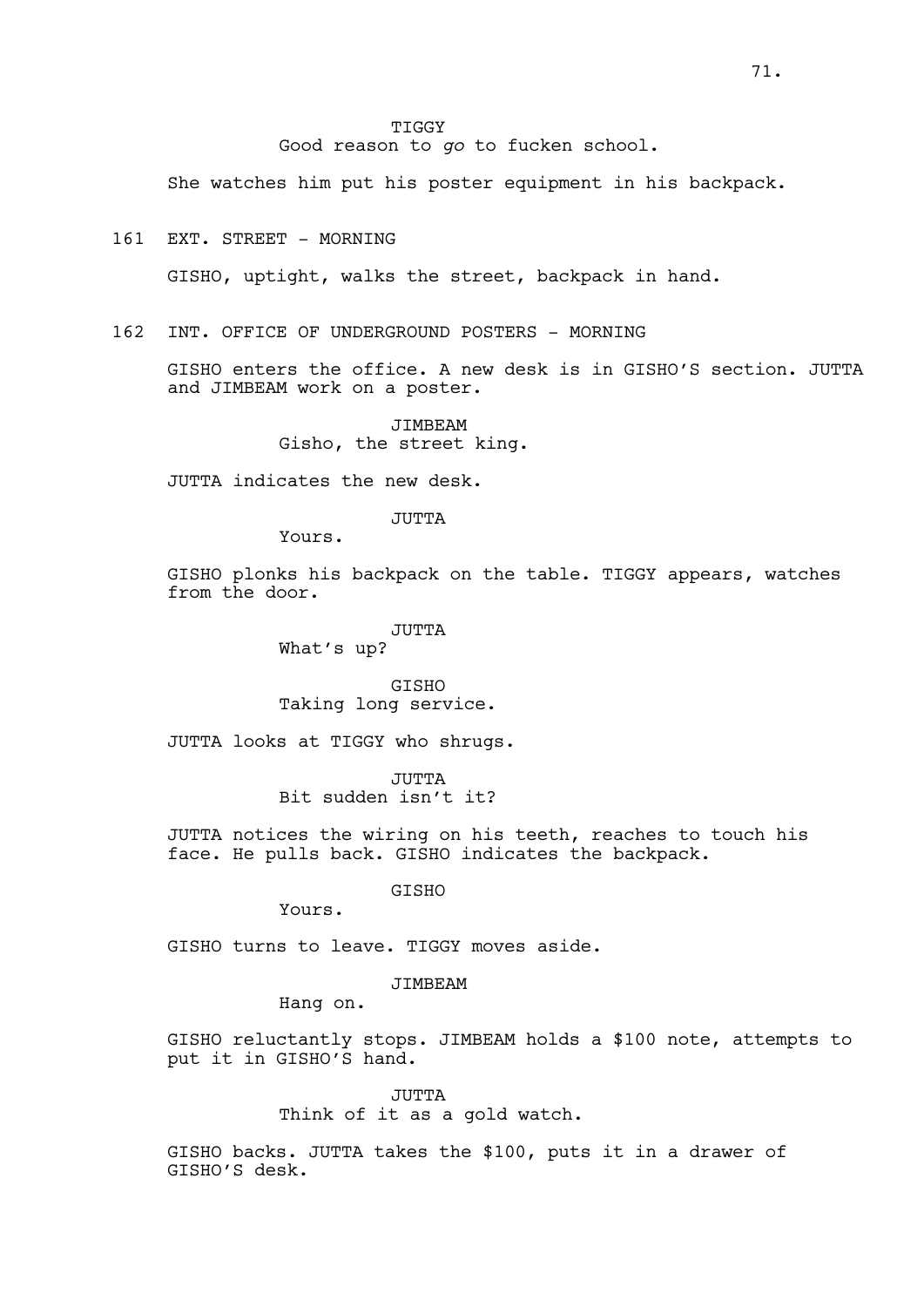163 EXT. STREET - DAY

GISHO hurries along a street, TIGGY follows.

**TIGGY** If you're doing this for me fucken forget it.

He stops abruptly, turns, hurt, his eyes pleading.

TIGGY If it's pity you want, go back to your fucken mother.

She walks in the opposite direction.

TIGGY That's why you're living in the sewer, isn't it?

164 INT. ART CLASSROOM - DAY

STUDENTS work on their self-portraits. ANNE has erased the penis from her self-portrait. JOLENE switches on a small light bulb above the mirror in her painting, jumps with glee. TIGGY paints a pink duck floating near the bank of a pond. A shotgun aims at the duck. ANNE forces a smile.

> ANNE Bit subtle, Tiggy.

TIGGY doesn't respond.

ANNE Are we making some metaphorical statement about the ugly duckling? Help me out here, someone.

SLOAN Isn't it just like a protest thing against duck shooting?

165 INT. CLASSROOM - DAY

Music shrills as JACK talks to STUDENTS. TIGGY gazes out the window. GISHO'S desk is empty. LOPEZ glances at TIGGY.

166 EXT. SCHOOLYARD - DAY

TIGGY walks by herself. LOPEZ joins her but she turns, walks the other way. LOPEZ laughs.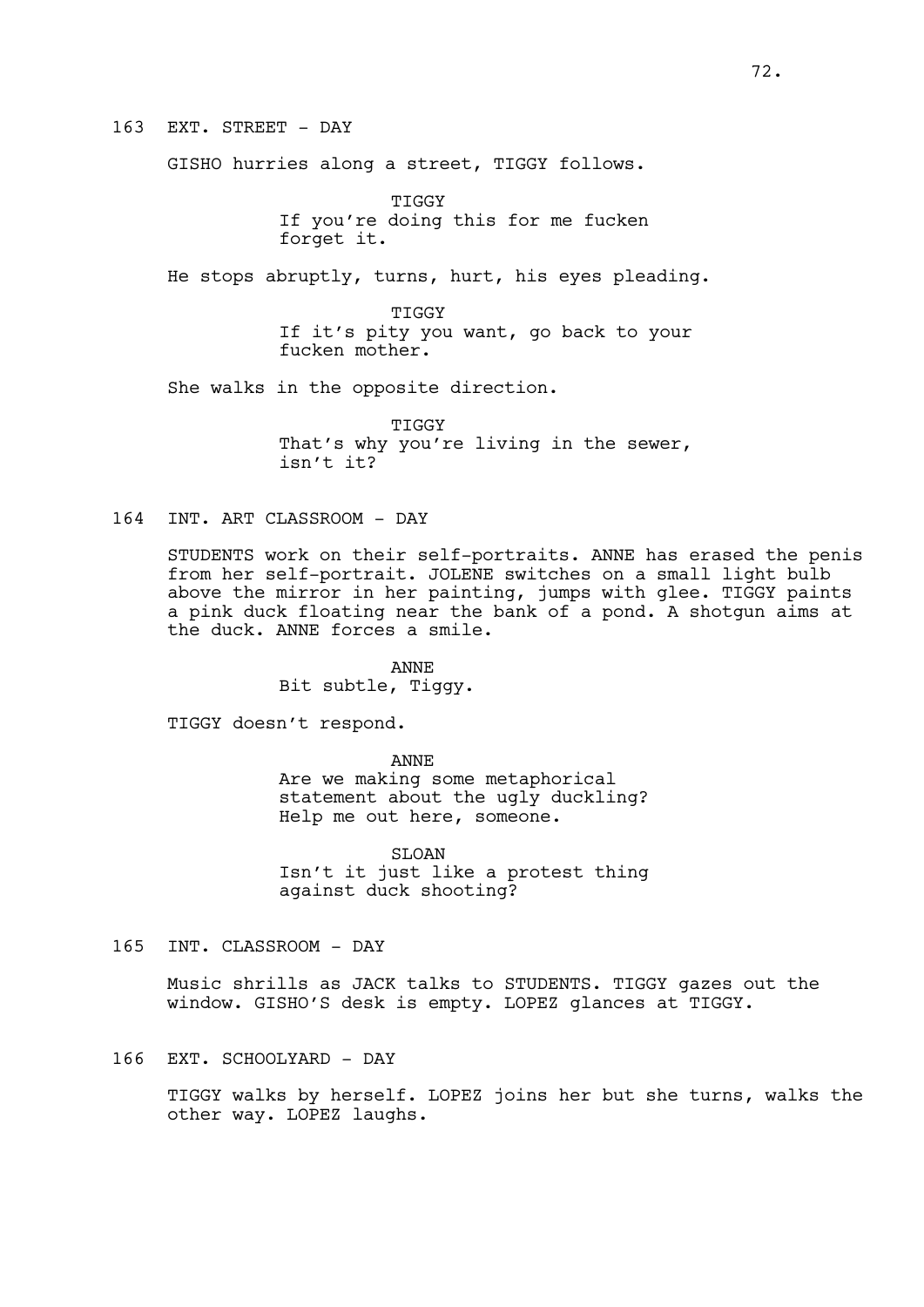GISHO, trance-like, leans against the wall, illuminated by a candle. His sketch pad near-by.

168 EXT. STREET - NIGHT

JUTTA and JIMBEAN awkwardly paste posters, careful not to overlay other posters.

169 INT. ART CLASSROOM - DAY

The music stops. TIGGY'S painting is nearly completed. ANNE smiles approvingly at TIGGY. GISHO, carrying his sketch pad, looms in the doorway. TIGGY smiles. STUDENTS bemusedly watch GISHO go to his portrait and replace it with a drawing from his sketch pad. The drawing is classical, traditional and more than artistically competent. However, it is a forty year old face, heavily wrinkled with bruises and a black eye. The front teeth are missing.

ANNE assesses GISHO'S painting, slightly shaking her head but forcing a smile. JACK observes from the corridor.

> ANNE Your technique is...well it's good. Yes, I'd say it's good but I was hoping for a more *now* look.

TIGGY rolls her eyes. GISHO notices JACK observing him. He ignores JACK and smiles at ANNE.

> GISHO This *is* my now look.

GISHO displays his teeth. ANNE cringes. TIGGY smiles warmly at GISHO.

170 INT. CORRIDOR OUTSIDE JACK'S CLASS - DAY

STUDENTS approach JACK'S classroom. LOPEZ dawdles. GISHO walks with difficulty alongside a beaming TIGGY.

171 INT. CLASSROOM - DAY

They enter the classroom. STUDENTS halt abruptly. ACT NOW has been written with texta in big letters on the board. FOO WAS HERE is tagged in small letters. And there are flyers face down on each desk. JACK, sitting at his desk, looks accusingly at GISHO. LOPEZ laughs.

SLOAN reads a flyer.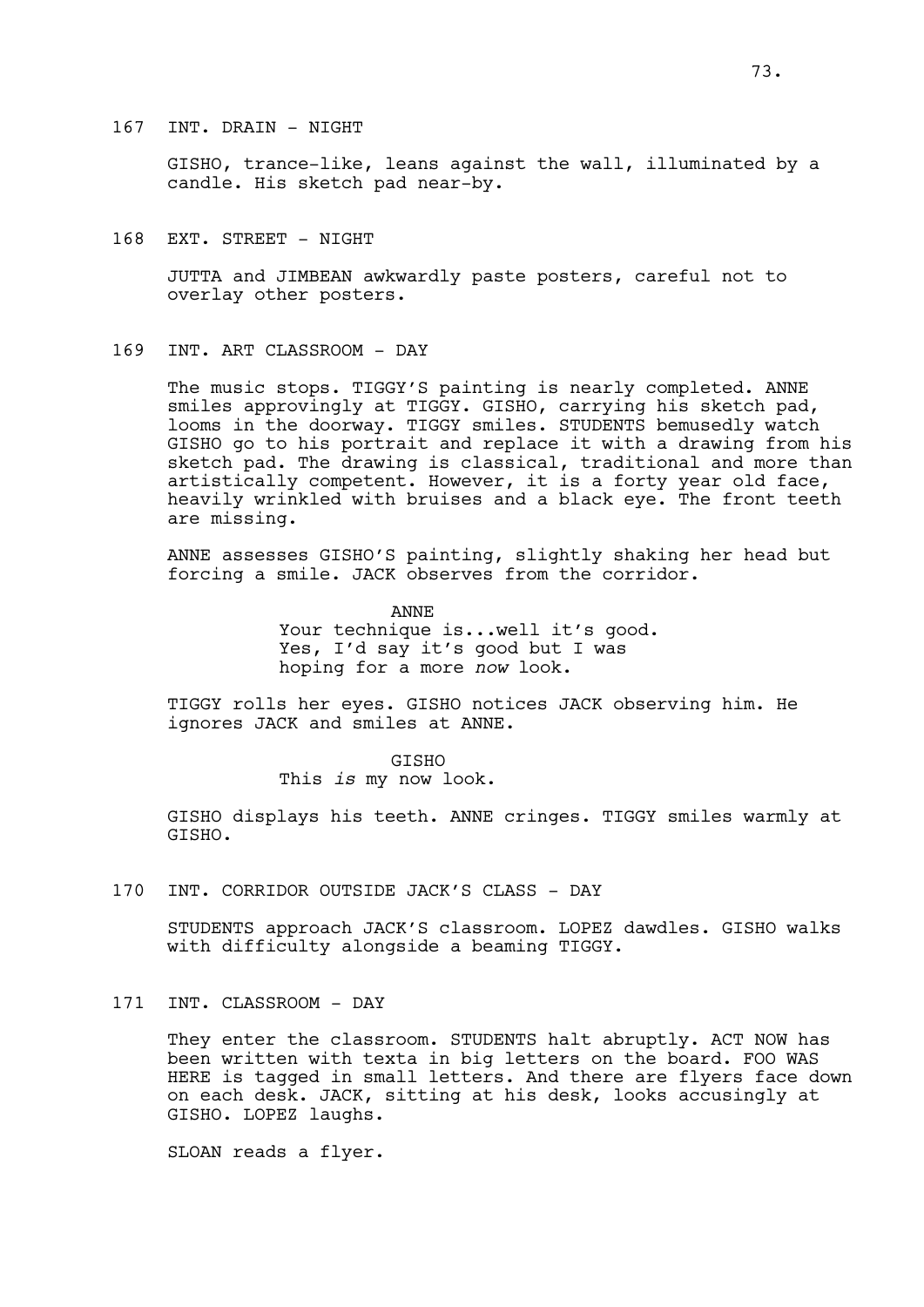SLOAN This is sick, like real real sick.

JOLENE turns on GISHO.

JOLENE That's your tag, delinquent!

TIGGY It is not, you fucken Mole!

LOPEZ holds a flyer, looks at GISHO, laughs. JACK reads from the flyer.

> JACK *Alan Jones is a sick faggot. Kill the cunt.*

JACK waves the flyer, directs his comments at GISHO. A swastika is visible on the flyer.

> JACK Would the person responsible like to comment?

GISHO glares at LOPEZ. No response. LOPEZ laughs.

LOPEZ What've you got to say for yourself, *Gisho*?

Although stunned GISHO doesn't respond.

LOPEZ I'd like to bring something to the *discussion*.

LOPEZ waves the flyer.

LOPEZ Now I didn't write this.

GISHO angrily looks away.

LOPEZ But I reckon it's a weak act.

JACK watches with interest, a slight grin emerging.

LOPEZ If you're gonna do something you fucken do it! You don't ask someone else to do it for you.

JACK'S grin disappears. LOPEZ advances on GISHO, pulls a knife. GISHO doesn't flinch.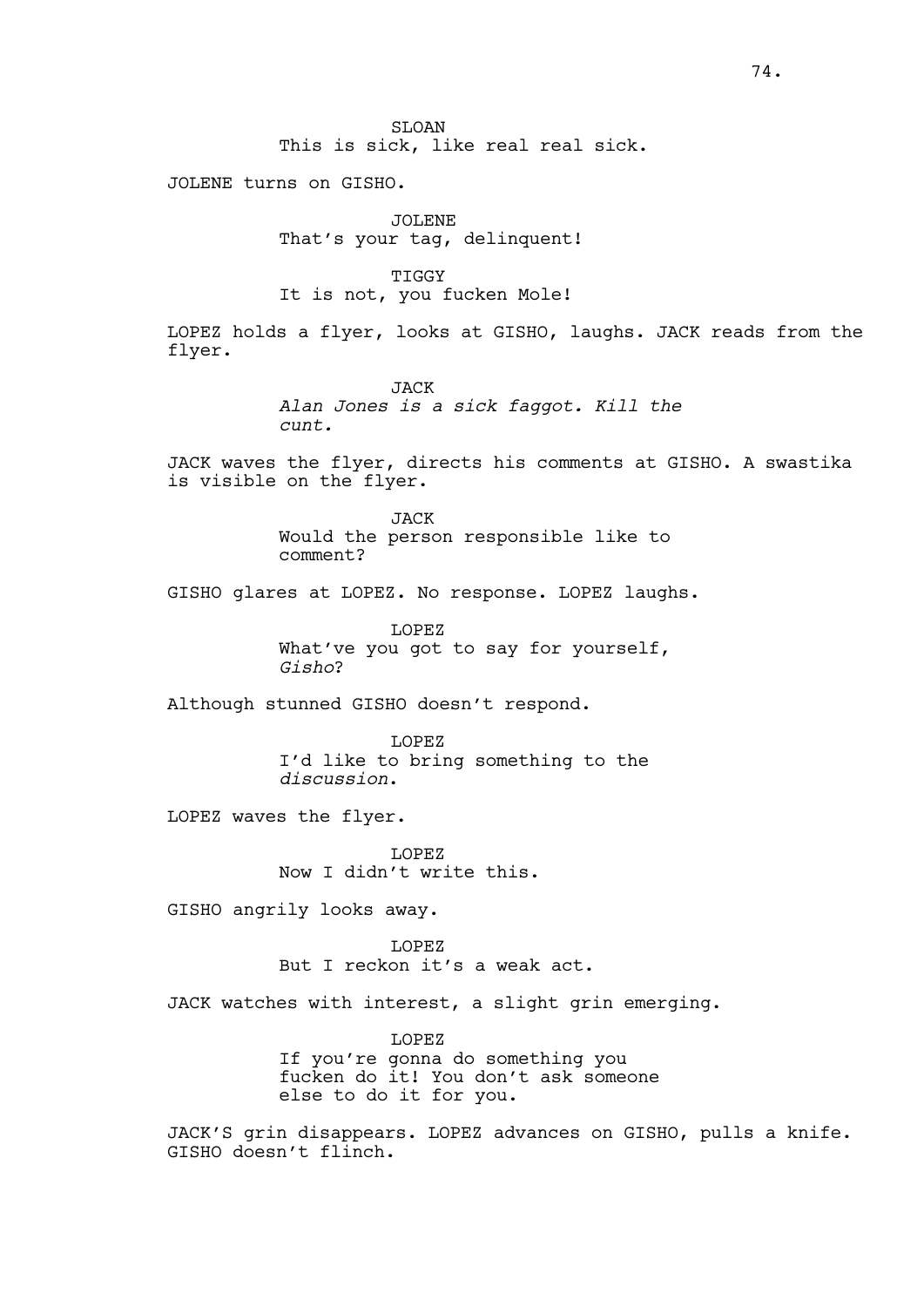JACK Sit down, Lopez!

LOPEZ waves the knife at JACK before slamming it into GISHO'S desk.

#### LOPEZ

## Have the guts to do it yourself.

STUDENTS are horrified. JACK moves towards LOPEZ, who grabs the knife, points it indicating for JACK to remain where he is. JACK dials his mobile.

> LOPEZ Gisho's right, kill the cunt! This Jones' cunt's a coward. '*Bash the fucken Lebs*,' he says. But did you see him bash any Lebs? You fucken Skips, you haven't got the balls to do something one out. You've gotta be told by a faggot like Jones!

LOPEZ points to the board.

LOPEZ

That's a fucken start but it's pissweak! You've gotta make a real statement!

LOPEZ takes a bible from his pocket.

LOPEZ Destroy their fucken symbols.

LOPEZ spits on the bible, rips it to pieces, tosses it at the students. DUCK and TITCH, horrified, stand. JACK indicates for TITCH and DUCK to stay back. LOPEZ lunges at them. They hastily back. LOPEZ rips his shirt open, points to his SS tattoo. JACK inches towards LOPEZ who points at him.

> LOPEZ This is my land, arseholes! If you wanta live here, you'll live in peace, understand? (screaming) My fucken peace, understand? My fucken peace!

LOPEZ holds his mobile

LOPEZ What's fucken wrong with mobiles? I'll give you fucken mobiles, you fucken cunt!

LOPEZ throws the mobile hard at JACK hitting him in the face then violently overturns desks. He confronts SLOAN.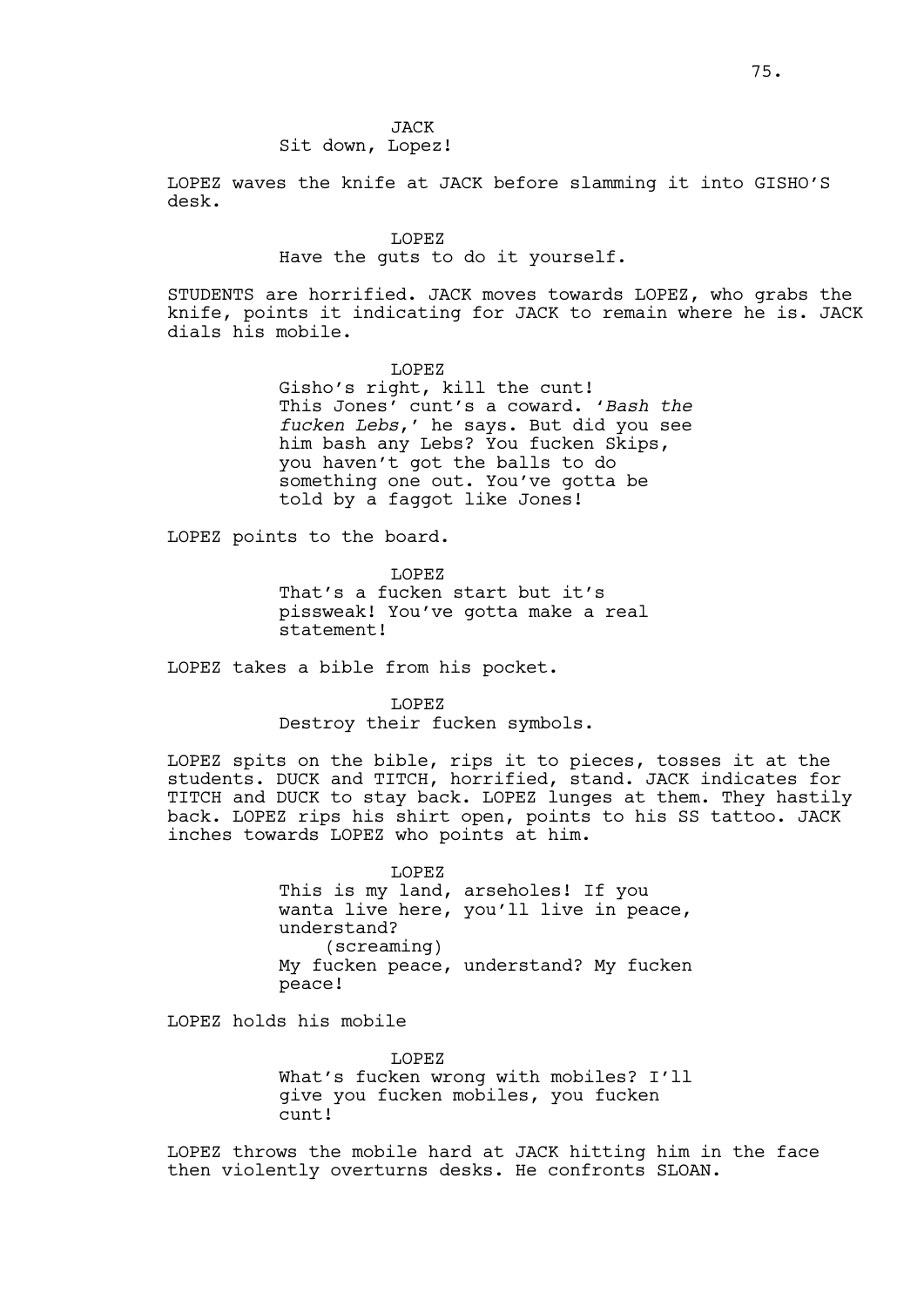LOPEZ My place, understand?

SLOAN (whimpering) Yes.

JACK cautiously moves to LOPEZ. LOPEZ points his knife at JACK who freezes.

> LOPEZ Try it, Nigger. Just fucken try it. Anyone wanta have a go? (to GISHO) See how easy it is. You and me, man, a two-man army.

LOPEZ indicates the graffiti.

LOPEZ We can graffiti this whole fucken world, Man. Colour it red.

GISHO still doesn't respond. LOPEZ indicates TIGGY.

LOPEZ What, for that?

TIGGY

Fuck off!

LOPEZ points his knife at her.

LOPEZ You fuck off, Slag!

TIGGY jumps up. GISHO lunges at LOPEZ who slashes at him. TIGGY gets between LOPEZ and GISHO, physically challenging LOPEZ to stab her.

> TIGGY If you're gonna do it do it. Stop airraiding about it!

She thrusts her chest at LOPEZ.

JACK I've called the police.

LOPEZ laughs, slashes his own chest and laughs hysterically. LOPEZ rubs the blood, blots out FOO WAS HERE with imprints of blood. He pockets his knife, casually walks out the door.

> LOPEZ (screaming) Get involved in life, Niggers. See the fucken world.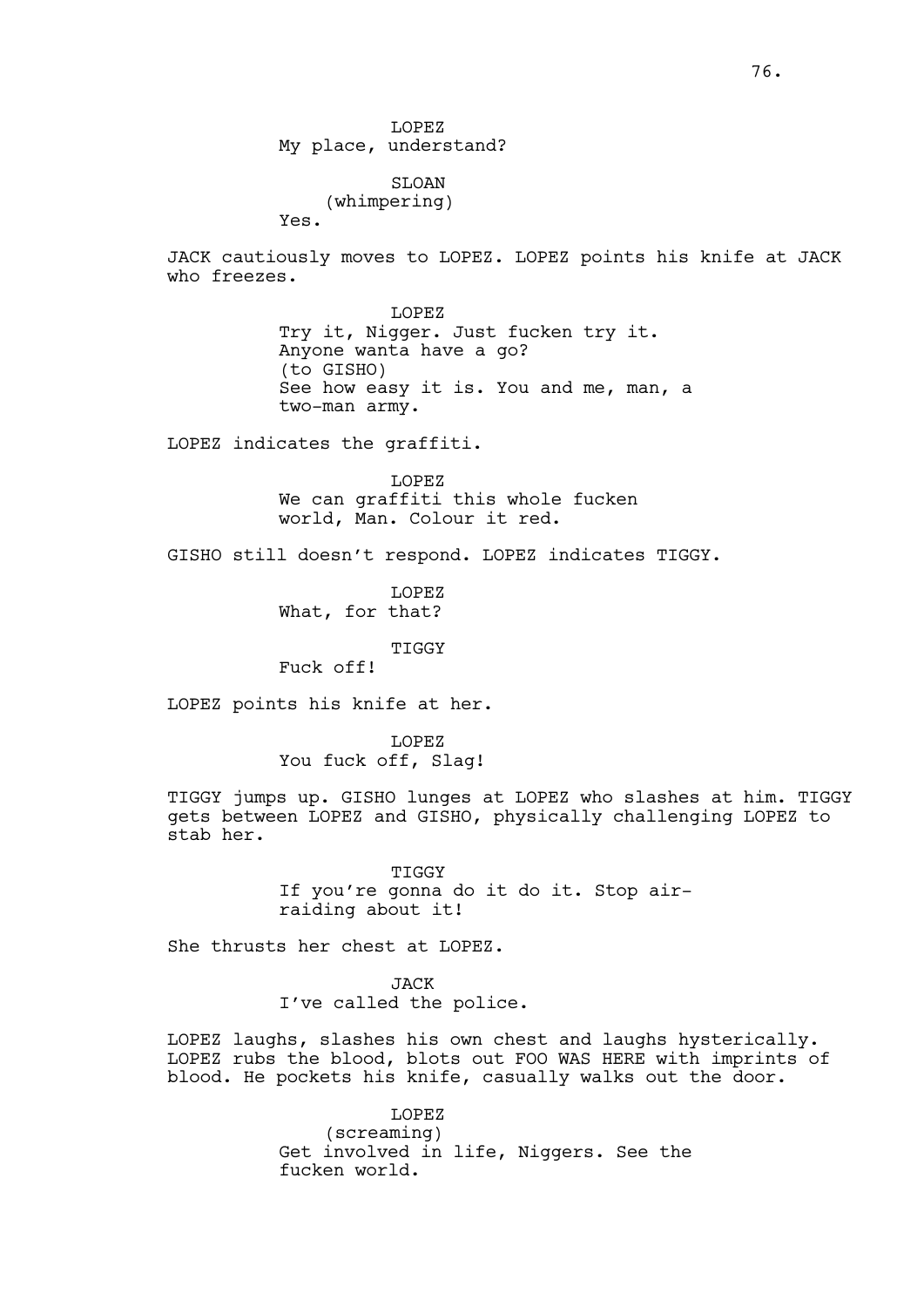JACK shudders, stands a desk up. STUDENTS assist. TIGGY sits by herself. GISHO wants to go to her but doesn't.

> SLOAN Shouldn't we like do something?

MRS HALL appears at the door. JACK whispers to her. She leaves.

JACK The police are on their way. Um, I think we should discuss what just happened. So, um, anyone?

JOLENE indicates the flyer.

JOLENE No doubt who wrote this.

STUDENTS look at GISHO apologetically.

SLOAN If that's what Lebanese are about send them back.

GISHO Lopez is Australia.

SLOAN I don't care. Send him back to Lebanon.

GISHO He's not Lebanese.

SLOAN waves a flyer.

SLOAN This is sick. He's like really sick.

GISHO Lopez didn't write that.

The STUDENTS are confused.

TITCH Who wrote it?

JACK slowly approaches GISHO. SLOAN and JOLENE are horrified with the possibility GISHO wrote it. TIGGY is unsettled.

> TIGGY You didn't write it! Fucken stop it!

**GTSHO** It was written by the same person who slashed your tyres.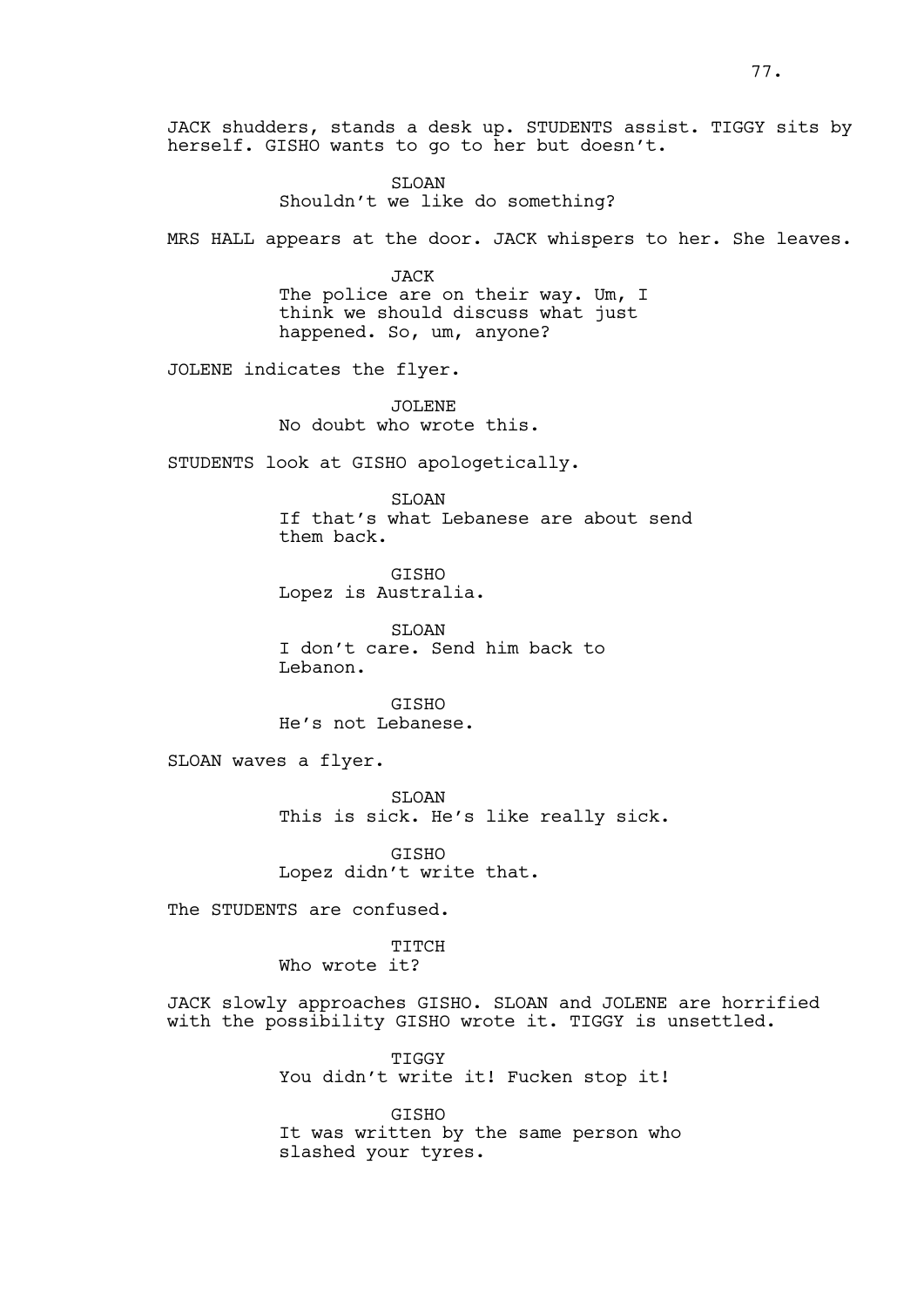TIGGY Shut-up, Gisho!

TIGGY goes to GISHO, stands over him. GISHO stands.

TIGGY

Stop it! Fucken stop it. I mean it.

She hits him continually in the chest with her forearms, breaks down. GISHO sits her down. JACK stands behind her. GISHO looks deep into JACK'S eyes, sees his own reflection, holds the moment.

> GISHO You wrote it, didn't you?

JACK laughs. TIGGY is dumbfounded.

JACK

You've got no idea of the real world, Gisho. When you refuse to get involved you make it easy for people to manipulate you.

JACK looks straight at GISHO who shows no emotion.

GISHO My old man got involved, Jack. Where did that get him?

JACK smiles affectionately. GISHO nearly cracks, composes himself. TIGGY runs out.

# 172 EXT. SCHOOL GROUNDS - DAY

TIGGY sits by herself. In the background Jack's Corona is in the same spot, tyres flat. GISHO appears above her.

> TIGGY I think I underestimated him.

She looks up.

**GTSHO** 

No...You underestimated me.

TIGGY watches GISHO painfully walk out the school gates. She holds back tears.

173 INT. OFFICE OF UNDERGROUND POSTERS - DAY

GISHO enters the office. JUTTA and JIMBEAM have been severely bashed. They tidy their office which is decimated, printing equipment smashed, posters torn, graffiti everywhere. They don't acknowledge GISHO, continue cleaning. The empty drawer of the new desk is open.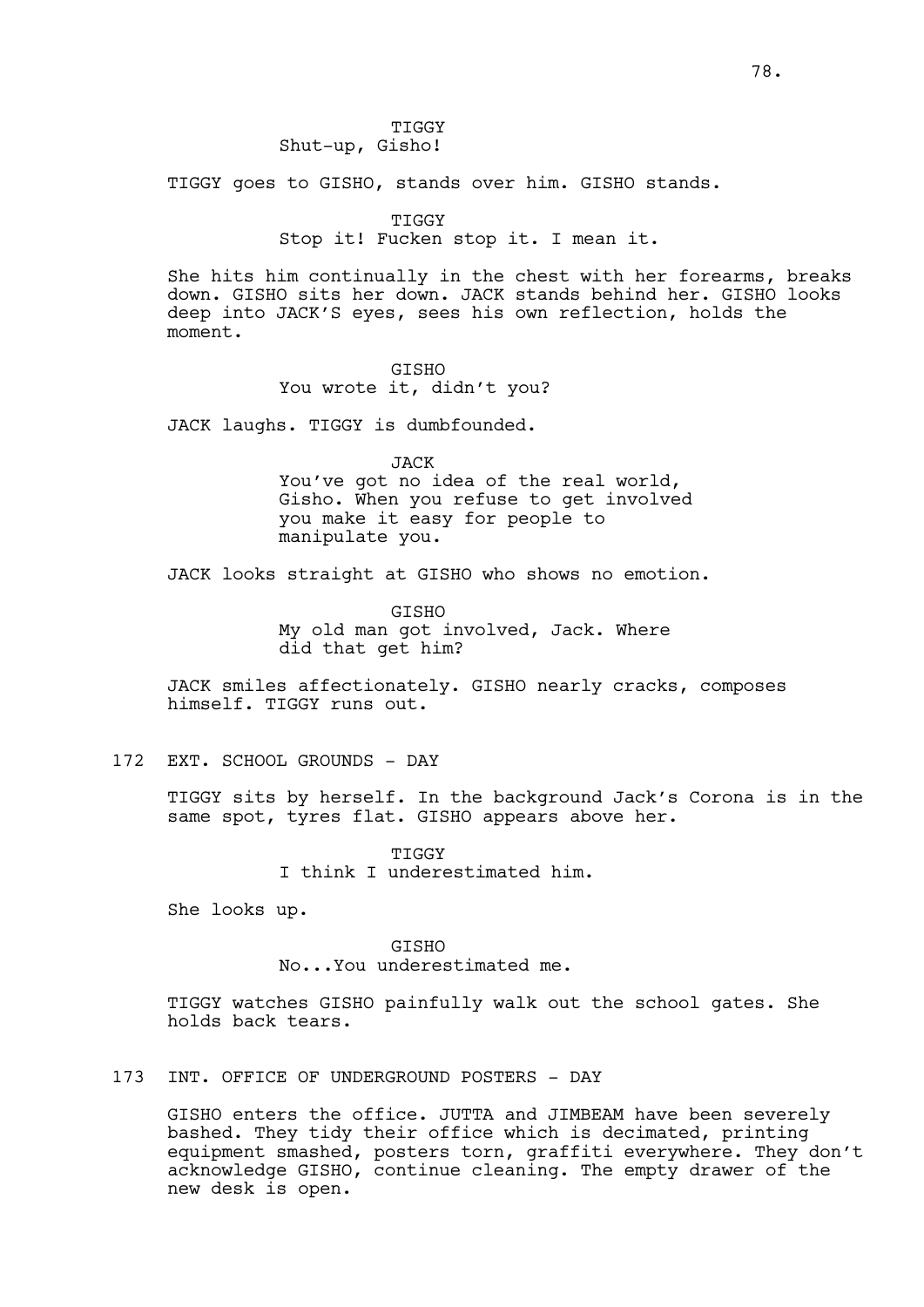GISHO picks up a bundle of posters, grabs his backpack. JUTTA blocks the doorway. He stares her down. She reluctantly allows him past.

# 174 EXT. STREET - NIGHT

GISHO drops posters, bucket and squeegee on the footpath. A row of posters line the wall. GISHO angrily rips a poster from the wall, discards it, rips the next poster off the wall.

Moments later: all the posters have been ripped from the wall. GISHO slaps glue on the wall. A hand holds a poster for him. He instantly turns. TIGGY grins. GISHO acknowledges with a slight smirk. He takes the poster, adheres it to the wall. TIGGY runs the squeegee over the poster. The music rips.

Moments later: the wall is covered in new posters. GISHO and TIGGY carry their equipment away.

## 175 EXT. ANOTHER STREET - NIGHT

More posters have been stripped from a wall. GISHO and TIGGY have stuck posters to half the wall.

LATER: TIGGY pastes the last poster. GISHO tags OO WAS HERE.

Shotgun pellets smash into the tag inches from GISHO'S face creating a crater in the wall. GISHO, terrified, turns. STANOVIC aims a sawn-off pump action shot-gun at GISHO'S face. TIGGY screams. STANOVIC momentarily looks at her, allowing GISHO time to duck just as STANOVIC fires the second shot, shattering the image on a poster.

GISHO and TIGGY bolt. STANOVIC fires, attempting to kill.

The ute pulls up. STANOVIC hops in. The ute screeches after GISHO and TIGGY who turn a corner, sprint down the footpath. The ute mounts the footpath.

## 176 EXT. SMALL LANEWAY - NIGHT

GISHO and TIGGY scamper down a laneway. The ute, unable to enter, stops. STANOVIC chases on foot. The ute speeds off.

STANOVIC gains. The ute appears at the opposite end of the laneway. BLUEYE jumps from the ute, points the shotgun at GISHO'S face. GISHO and TIGGY freeze. STANOVIC catches up, punches GISHO to the back of the head sending him crashing to the ground. STANOVIC, exhausted, puts his hands on his knees, indicates GISHO.

> STANOVIC Kill this cunt!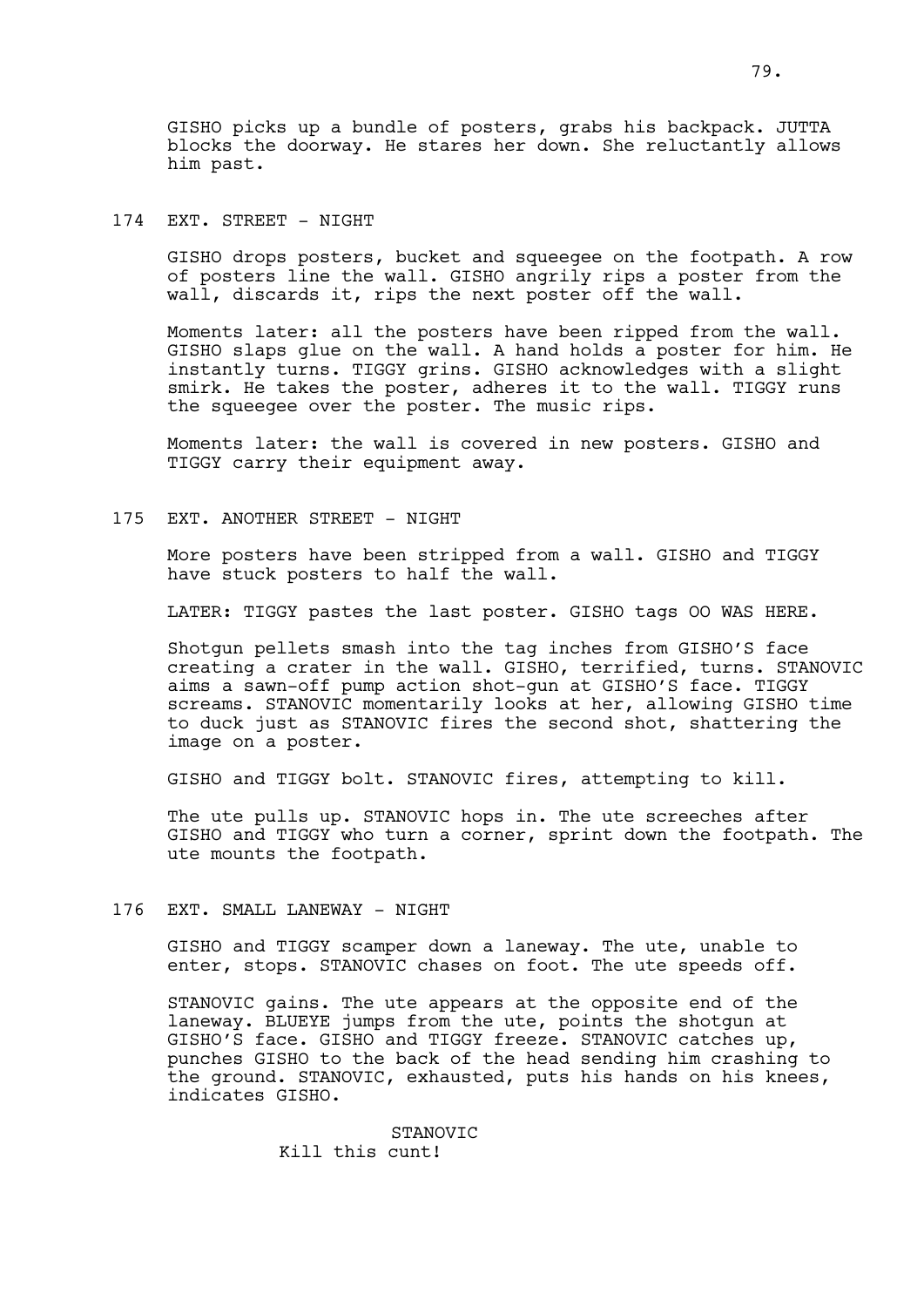### TIGGY

No!

BLUEYE points the shotgun at GISHO'S head, grins leeringly at TIGGY. TIGGY quickly undoes her top.

#### TIGGY

You can fuck me. Both you.

### BLUEYE

Did you think we weren't?

She removes her top. BLUEYE hands the shotgun to STANOVIC, still recovering. BLUEYE molests TIGGY. She squirms.

GISHO slowly removes his knife, flicks it open.

BLUEYE has TIGGY face to the wall. He tugs her jeans down.

GISHO stabs a tyre of the ute. It explodes like a gunshot. STANOVIC and BLUEYE turn. GISHO stabs at STANOVIC'S face. STANOVIC blocks the knife but drops the shotgun. GISHO kicks it away, stabs BLUEYE in the upper arm. BLUEYE backs. TIGGY pulls her jeans up.

### GISHO

Run.

TIGGY bolts. STANOVIC grabs the gun as GISHO sprints after TIGGY. STANOVIC fires but they are too far away.

STANOVIC and BLUEYE give chase.

177 EXT. CYCLONE WIRE FENCE - NIGHT

GISHO and TIGGY scramble over the cyclone fence. STANOVIC and BLUEYE don't appear to be following. GISHO and TIGGY dash towards the security gate.

178 EXT. OVERPASS - NIGHT

STANOVIC and BLUEYE see GISHO and TIGGY sprinting towards the security gate.

### 179 EXT. SECURITY GATE ON DRAIN - NIGHT

GISHO opens the security gate but drops the key as it opens. TIGGY freaks.

# 180 EXT. DRAIN - NIGHT

STANOVIC and BLUEYE creep along the exposed drain towards the security gate. They see GISHO hurriedly enter the system and pull the gate closed behind him.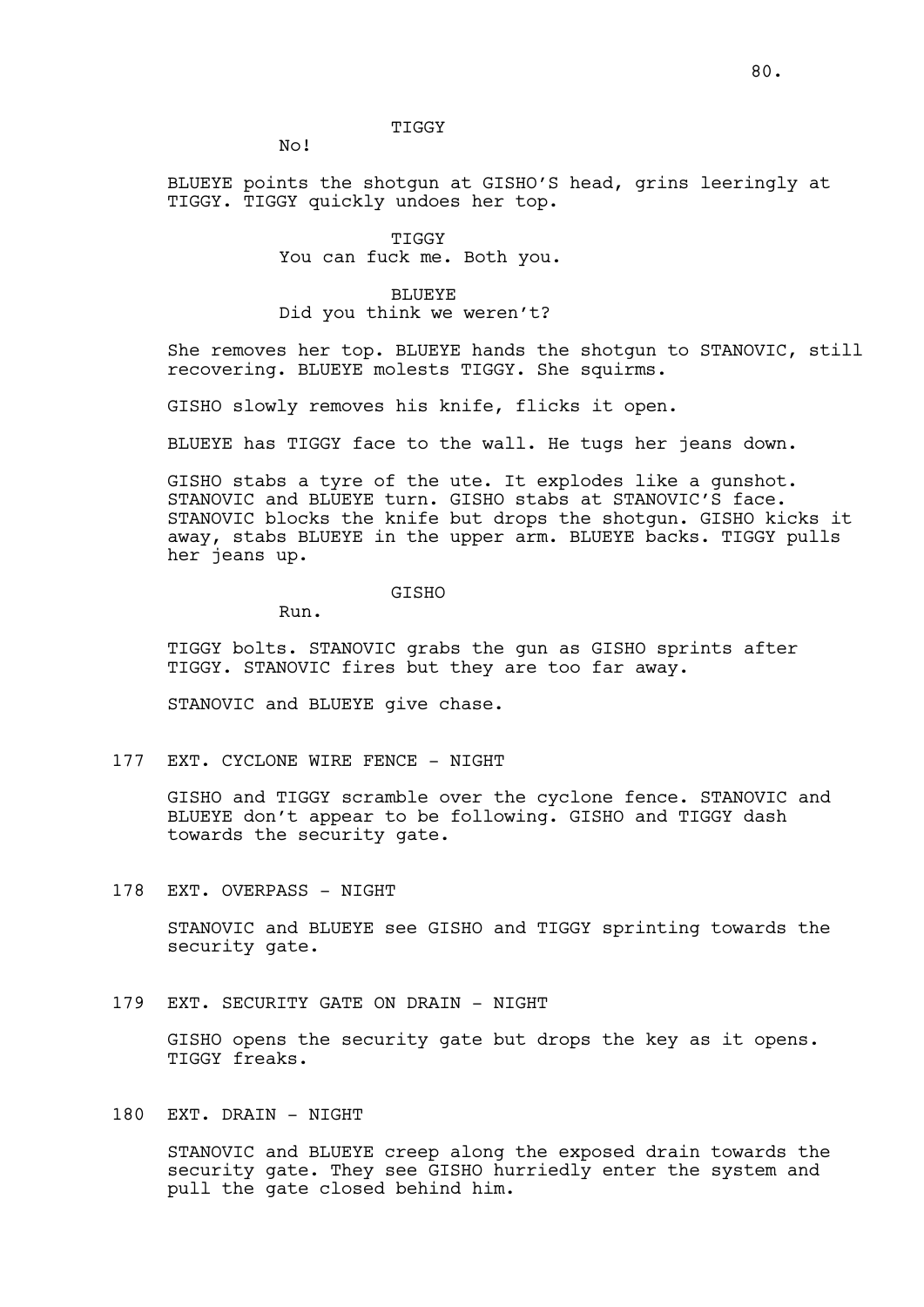181 INT. DRAIN - NIGHT

GISHO runs along the shelf in the dark.

182 EXT. DRAIN - NIGHT

STANOVIC and BLUEYE grin when they discovers the gate is unlocked.

183 INT. DRAIN - NIGHT

GISHO pulls himself onto the shelf, turns his torch on.

STANOVIC I can see you, cunt!

A flash, a bang, pellets spray past GISHO. GISHO grabs what he can carry, turns his torch off, runs further into the cave.

STANOVIC lights a cigarette lighter. He and BLUEYE pull themselves onto the shelf, listen. GISHO can be heard moving further into the drain. STANOVIC shoots in GISHO'S direction. STANOVIC and BLUEYE edge along the drain.

> STANOVIC You're ours now, cunt!

BLUEYE Guess what's gonna happen?

STANOVIC Ha, ha the slut first!

184 EXT. SECURITY GATE ON DRAIN - NIGHT

TIGGY locks the security gate.

185 INT. DRAIN - NIGHT

STANOVIC and BLUEYE see a light up ahead. STANOVIC shoots towards the light. It extinguishes. With the aid of their cigarette lighter STANOVIC and BLUEYE edge to where the light was. They discover a shotgun damaged torch near stairs leading to the sewer.

> STANOVIC What the fuck!

# 186 EXT. MANHOLE - NIGHT

TIGGY lifts the cover from the manhole. GISHO exits with his possessions. She replaces the cover.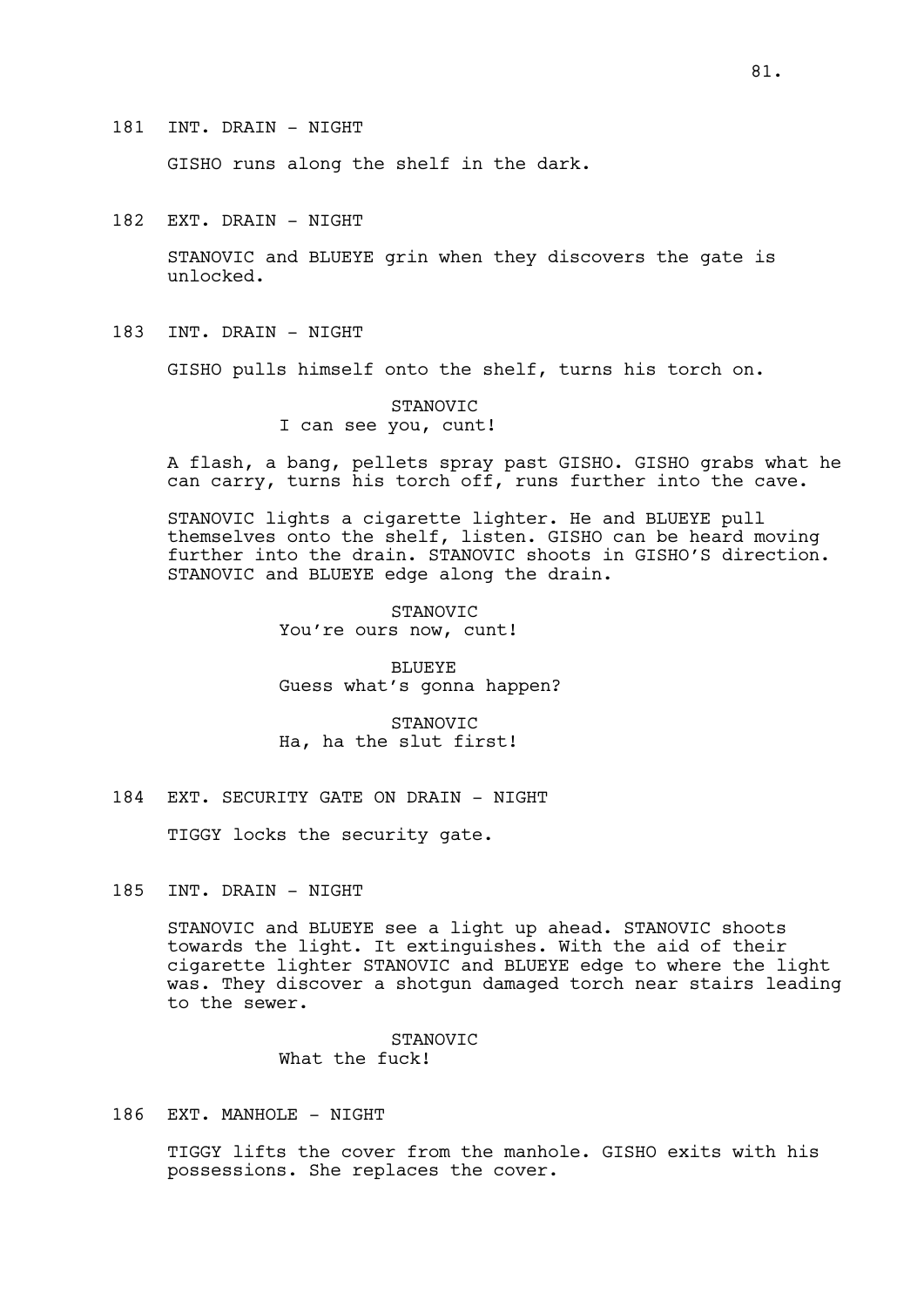STANOVIC and BLUEYE return to GISHO'S remaining possessions, smash everything they can.

188 EXT. SECURITY GATE ON DRAIN - NIGHT

GISHO and TIGGY check the gate is still locked. It is. They look into the drain.

> GISHO Hey, arseholes, can I get you a Big Mac?

A flash and gunshot bellows from the drain. GISHO and TIGGY spring to the side of the security gate. STANOVIC and BLUEYE appear.

189 INT/EXT. DRAIN - NIGHT

STANOVIC points the gun at the lock, fires. The gun is empty. GISHO appears.

> **GTSHO** Pellets with that?

TIGGY appears. STANOVIC attempts to stab them through the gate with the shotgun.

> STANOVIC Open the gate, cunt!

BLUEYE You think we're not gonna track you?

STANOVIC You're both fucken dead!

BLUEYE We're gonna mutilate you, with a broomstick--

STANOVIC gesticulates with the shotgun. TIGGY walks away, disgusted.

> STANOVIC Your families, fucken everyone.

BLUEYE laughs hysterically. GISHO whispers to STANOVIC.

**GTSHO** 

If you don't get involved in life you don't learn. You spend your whole life on the inside looking out.